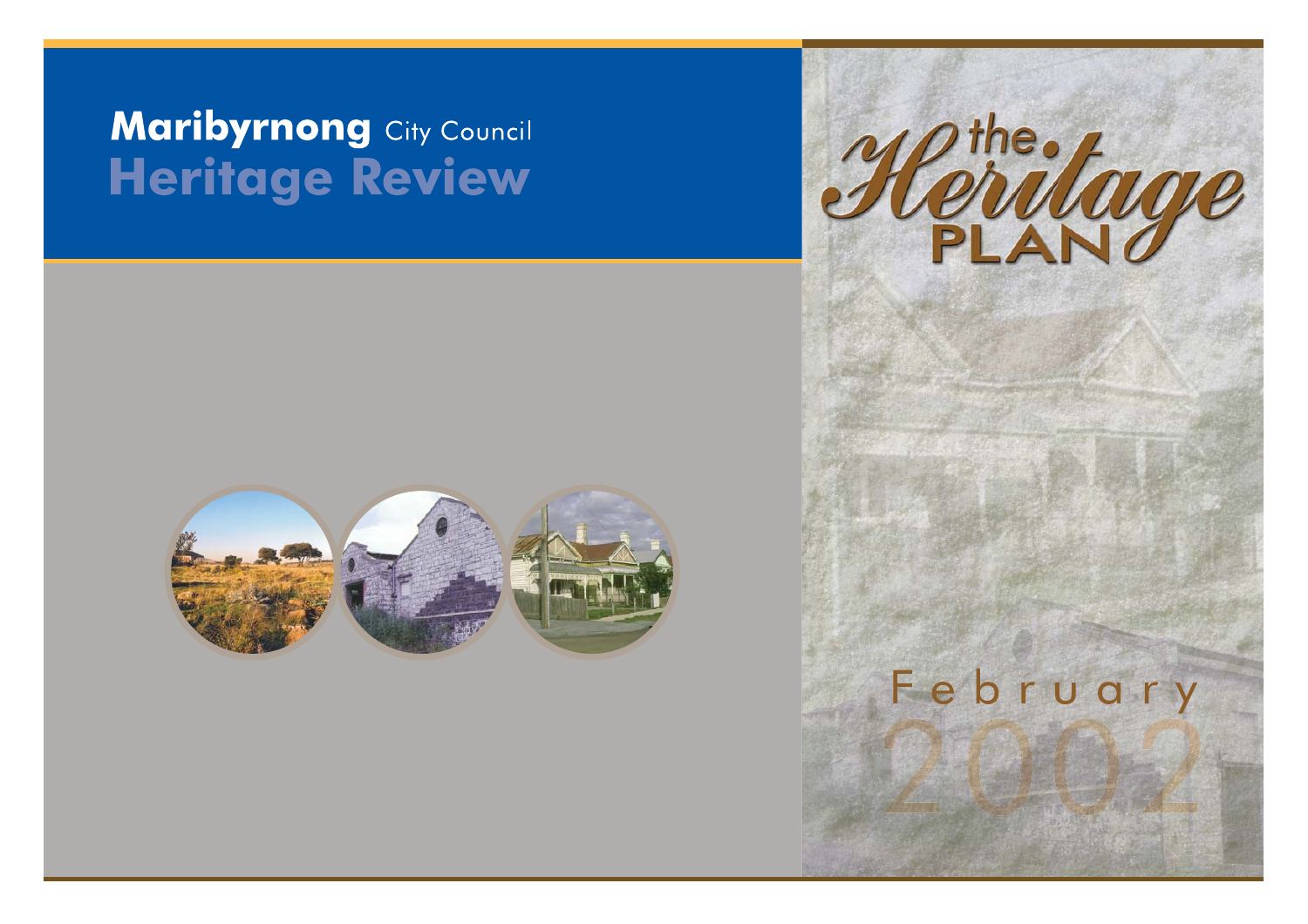# **Heritage Review Maribyrnong City Council**

# February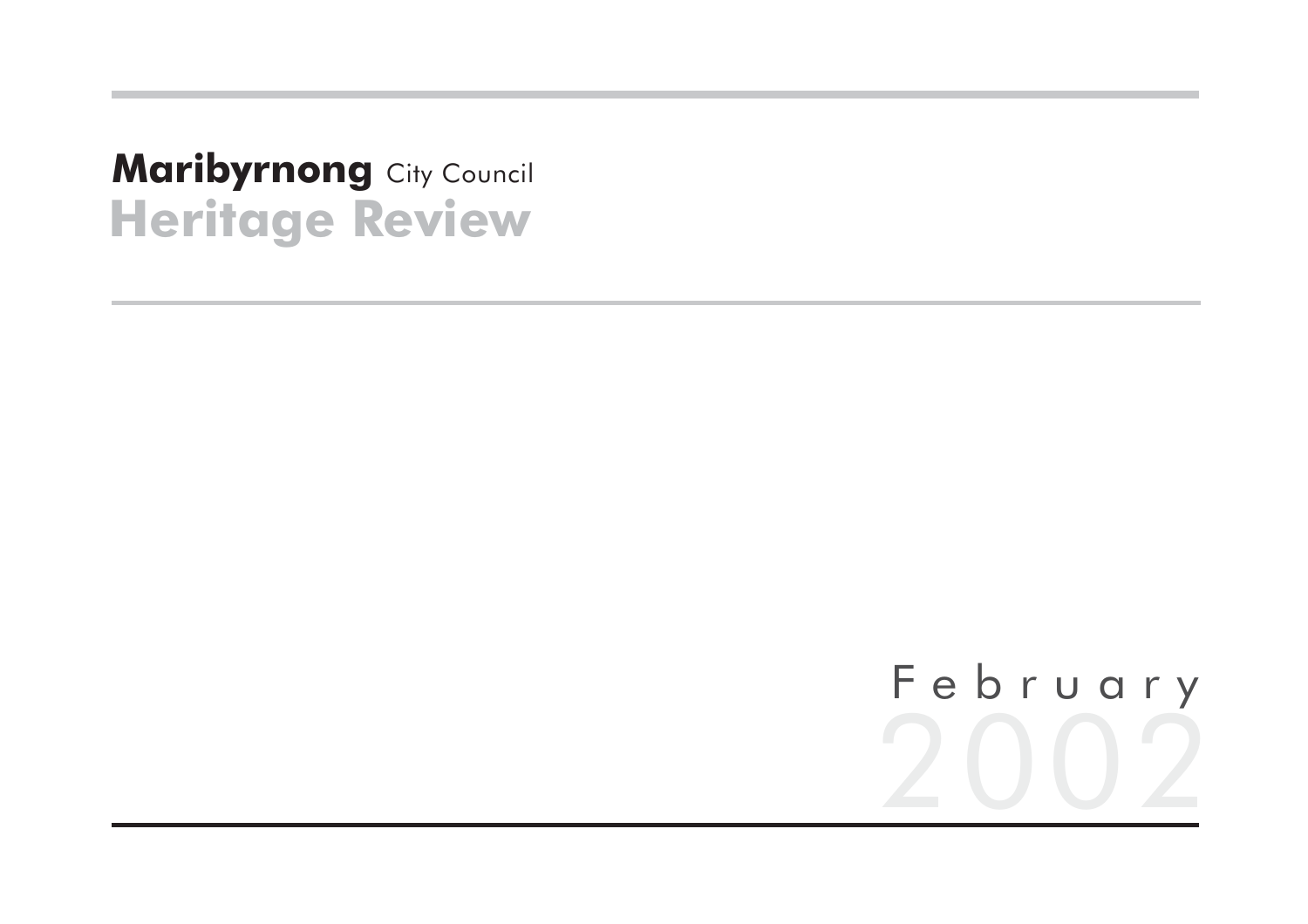# ACKNOWLEDGMENTS



The Heritage Plan is a key outcome of the Maribyrnong Heritage Review. Many people and organisations have contributed to the Heritage Review, and to the development of a wide community appreciation of the City's heritage. The Heritage Review has been guided by a Steering Committee involving Councillors, community representatives and Council officers:

Cr Gerard White (Chair), *Maribyrnong City Council.*

Cr June Zappia (Deputy Chair), *Maribyrnong City Council.*

Hugh Basset, *National Trust Inner West Branch.*

Geoff Austin, *Heritage Branch, Dept of Infrastructure.*

Bernadette De Corte, *Heritage Advisor, City of Maribyrnong.*

Russell Cocks, *Footscray Historical Society.*

Steven Avery, *Heritage Services Branch, Aboriginal Affairs Victoria.*

Noel Cleaves (to June 2000), *Manager Urban Environment, City of Maribyrnong.*

John Luppino (from June 2000), *General Manager City Development, City of Maribyrnong.*

David Walmsley (from August 2000), *Manager Urban Planning, City of Maribyrnong.* Jenni Lee, *Landscape Designer, City of Maribyrnong.* Lelia Robinson, *Urban Designer, City of Maribyrnong.* Kerryn O'Keeffe, *Planning Services, City of Maribyrnong.*

Noel Cleaves and Kerryn O'Keeffe played key roles, working closely with our consultants and Council.

Each of the heritage studies involved consultation with many community organisations. Their generous assistance is gratefully acknowledged.

The consultants for the overall Heritage Review and for each of the specialist studies gave generously of their professional expertise, helping to create an excellent result:

#### **Lead consultants:**

Chris Johnston, Kristal Buckley, Ann McGregor, *Context Pty Ltd.*

#### **Aboriginal Heritage Study:**

David Rhodes, *(now with Terra Culture Consultants).* Taryn Debney, Mark Grist, *Biosis Research Pty Ltd.*

**Natural Heritage Study:** Adam Muir, Sarah Way, Darren Quin,

*Ecology Australia P/L.* Neville Rosengren, *Environmental Geosurveys Pty Ltd.*

#### **Historic Places Project:**

Francine Gilfedder. Graeme Butler. Gary Vines. Jill Barnard.

i

**Historical Archaeological Zoning Plan:** Iain Stuart, *HLA-Envirosciences Pty Ltd.*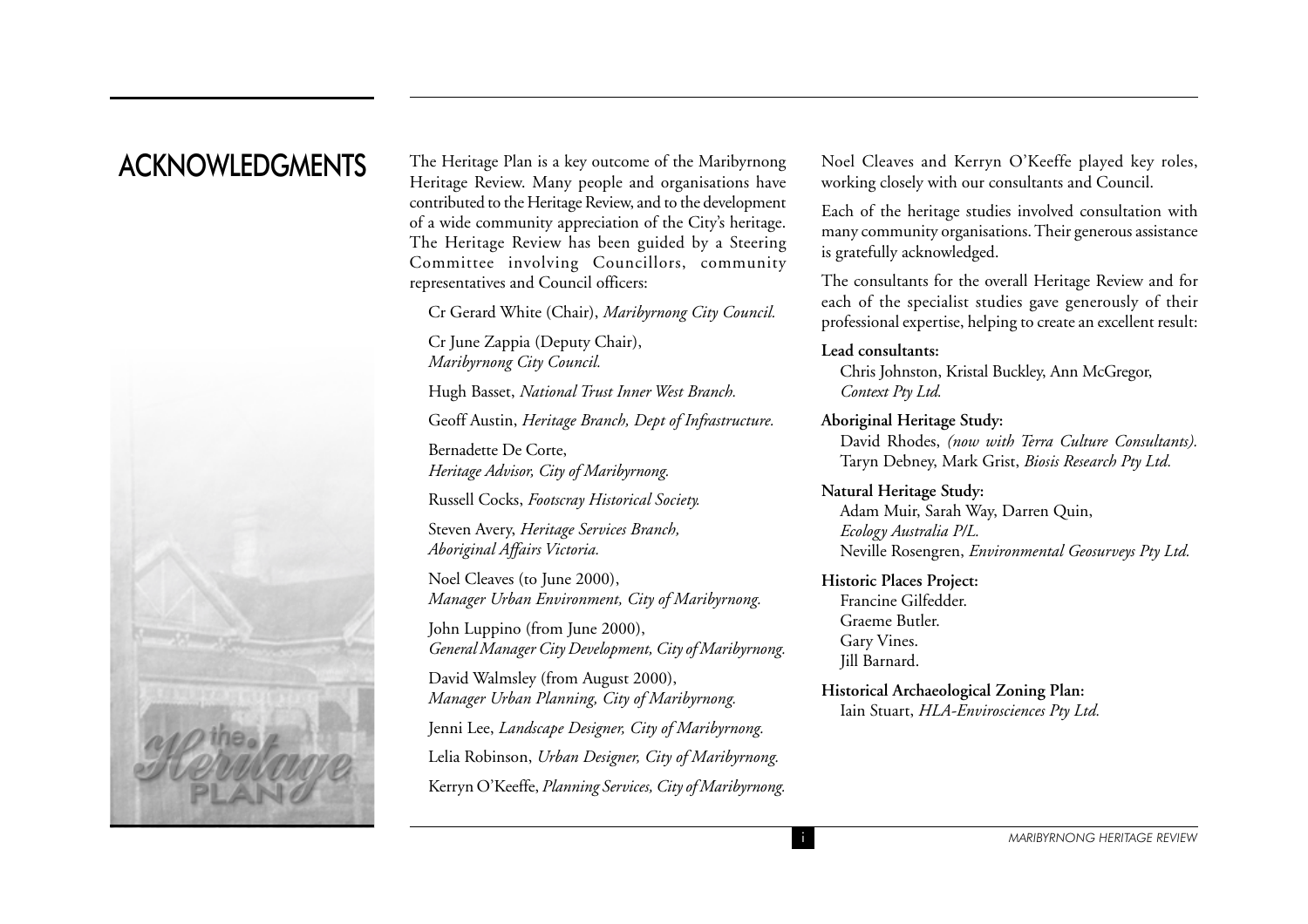# **CONTENTS**

| Acknowledgments                                   | 1              |
|---------------------------------------------------|----------------|
| <b>SUMMARY</b>                                    | 1              |
| <b>INTRODUCTION</b>                               | $\overline{c}$ |
| Our Heritage                                      | $\overline{c}$ |
| Maribyrnong Heritage Review                       | $\overline{c}$ |
| MARIBYRNONG'S HERITAGE                            | 3              |
| Why is heritage important?                        | 3              |
| MARIBYRNONG'S HERITAGE PLACES                     | 4              |
| THE WIDER CONTEXT                                 | 6              |
| National context                                  | 6              |
| Victorian context                                 | 9              |
| <b>LOCAL CONTEXT</b>                              | 13             |
| Strategic Framework                               | 13             |
| Creating the Heritage Plan                        | 14             |
| Role of local government in heritage conservation | 14             |
| <b>ACHIEVEMENTS TO DATE</b>                       | 16             |
| <b>CHALLENGES FOR THE FUTURE</b>                  | 17             |
| Commitment                                        | 17             |
| Community awareness                               | 17             |
| Support                                           | 17             |
| Knowledge                                         | 17             |
| Protection                                        | 18             |
| Model citizen                                     | 18             |
| Systems, skills and resources                     | 18             |

ii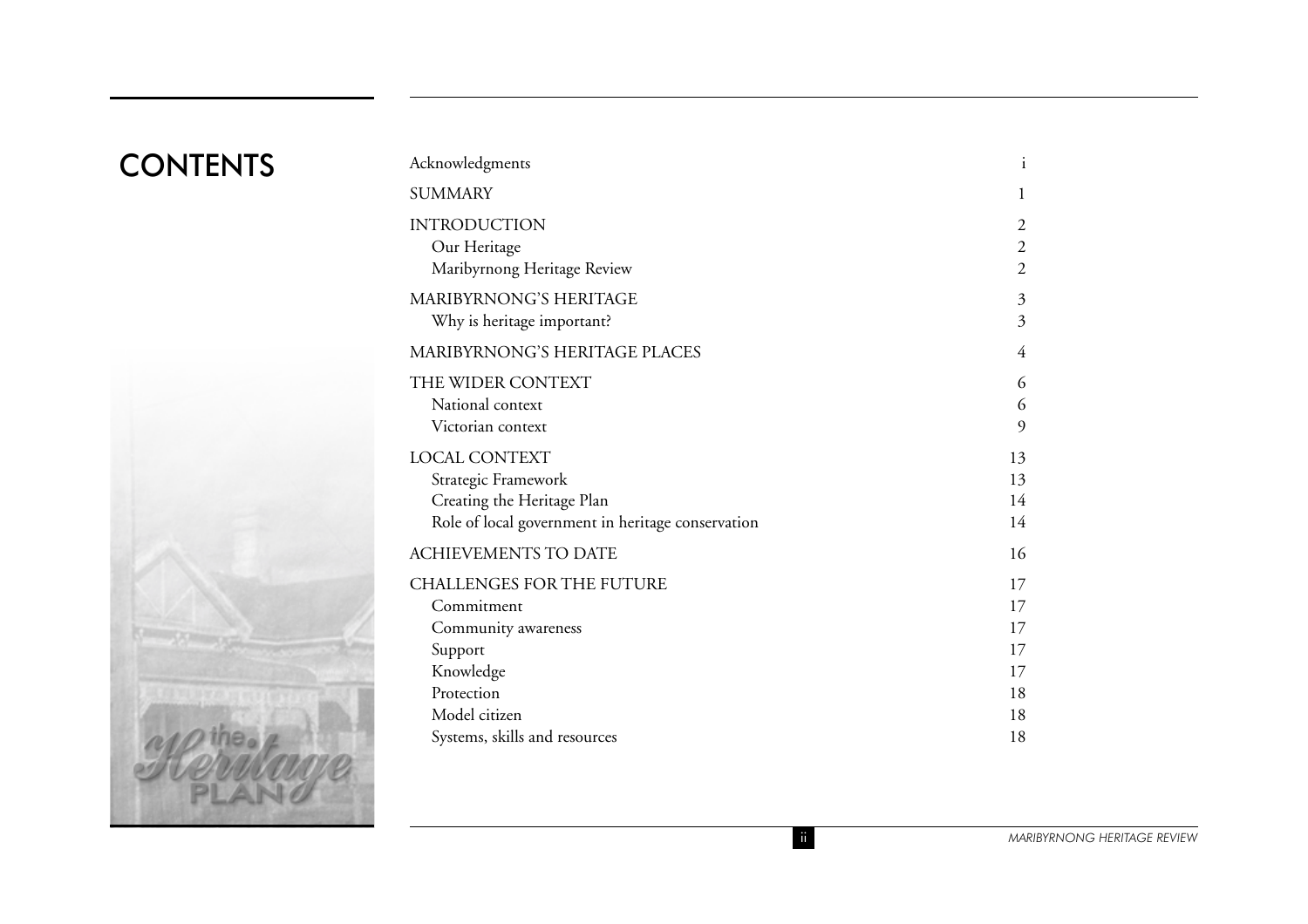iii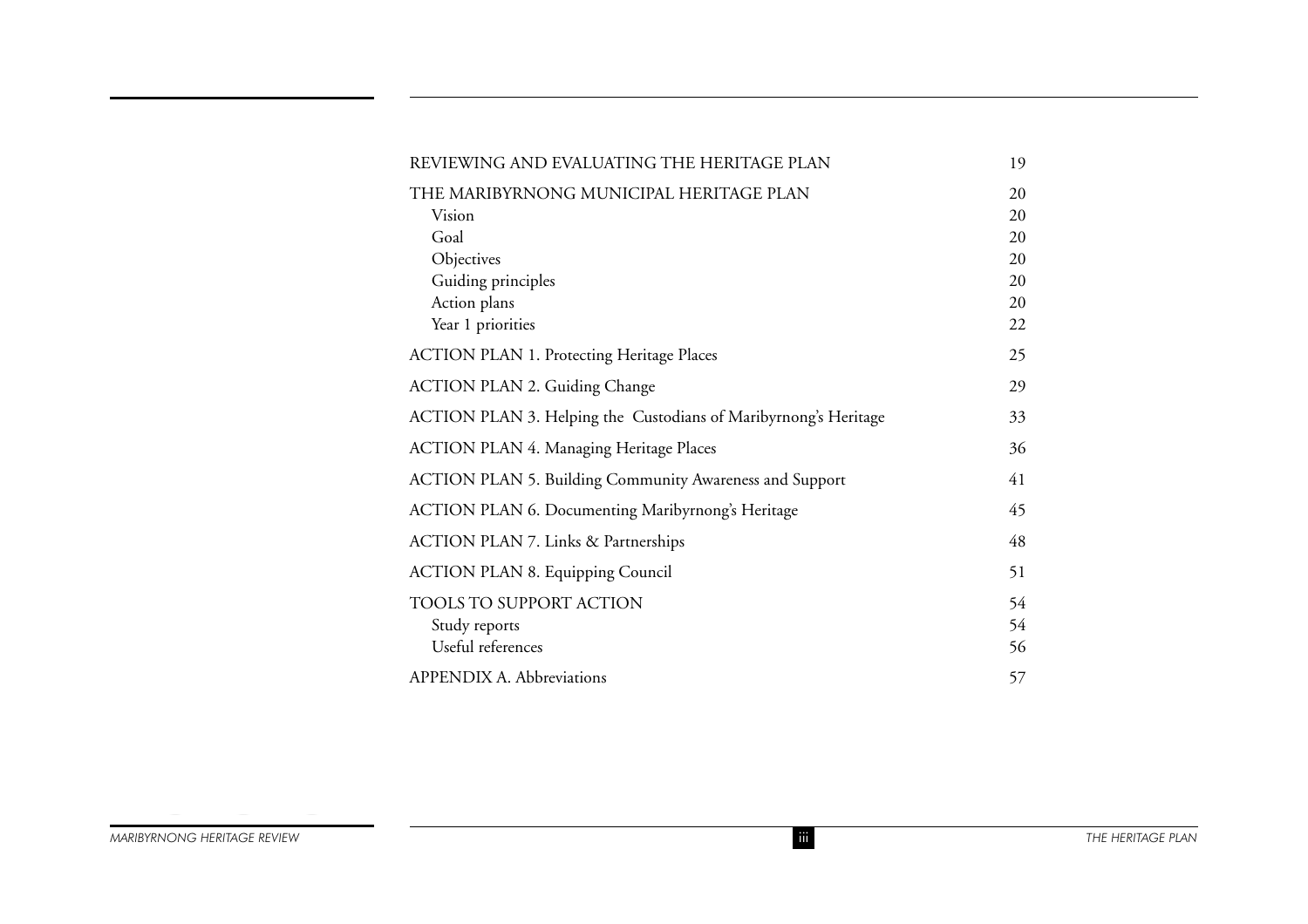

This Plan presents a comprehensive set of recommendations SUMMARY This Plan presents a comprehensive set of recommendations 4. To demonstrate best practice in the care given to public<br>for protecting important natural and cultural heritage places heritage places by Council and oth in the City of Maribyrnong. These places reflect the environment, history and peoples of the municipality. They include small remnants of the natural landscape, evidence of the area's long Aboriginal history, and buildings and physical remains of the various phases of European settlement.

> The Maribyrnong Heritage Plan fits within the evolving national and State legislative and policy frameworks for heritage conservation. The Plan is a major product of the Maribyrnong Heritage Review, which drew together the results of past studies and commissioned some new investigations into natural and cultural heritage.

#### The Plan expresses a Vision:

*"The City of Maribyrnong's diverse heritage is enjoyed and celebrated by today's community, and is being effectively conserved for future generations*",

#### and a Goal:

*"To care for heritage places throughout the municipality ensuring their conservation, active use and appreciation".*

There are eight objectives, each with an action plan:

- 1. To designate the heritage places throughout the City worthy of protection, and actively seek their legal protection.
- 2. To protect significant heritage places from adverse impacts resulting from proposals for change.
- 3. To support, assist and encourage those who are responsible for the care and management of heritage <sup>p</sup>laces, recognising the benefits gained by the whole community through the retention of these places.
- bodies, and to encourage and facilitate best practice in the management of other heritage places.
- 5. To build community understanding of Maribyrnong's rich history and heritage; seek active community participation in its conservation and appreciation.
- 6. To continue the process of researching and documenting Maribyrnong's rich heritage.
- 7. To build links and partnerships with community and government organisations to ensure a coordinated effort in protecting heritage places.
- 8. To build Council's commitment to and capacity to implement the Heritage Plan.

Each action plan spells out specific actions, identifies those within Council who are responsible, other organisations to be involved, timing, and an indication of cost where possible. The actions that are essential first steps in implementation processes, or are urgently needed to protect places, have been designated as Year 1 priorities.

The Heritage Plan is to be reviewed each year, to monitor progress in implementation and to set priorities for action in the coming year. The database of places, the study reports for the Heritage Review, and reports of earlier studies provide fundamental information to support action for heritage protection.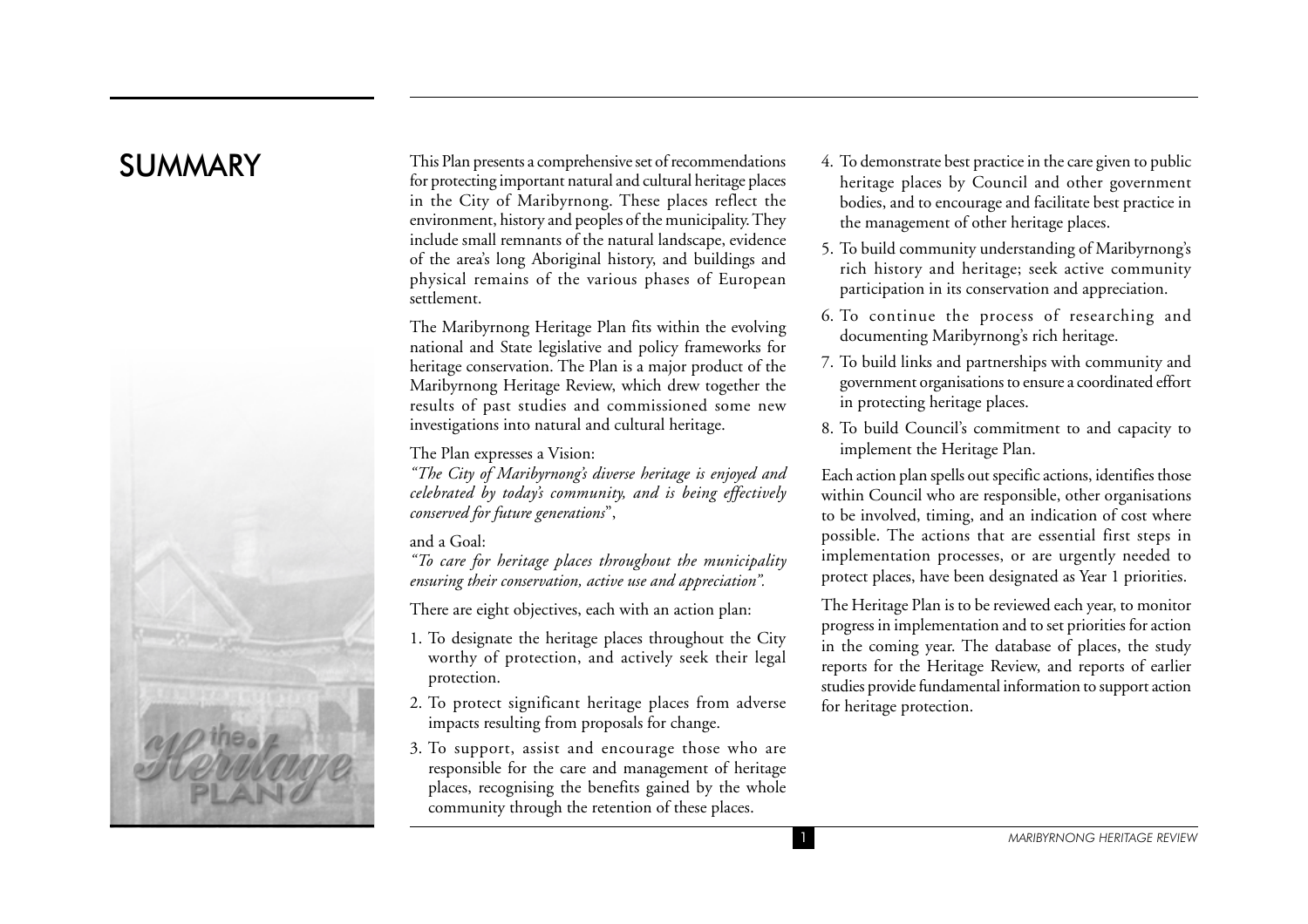# INTRODUCTION



Maribyrnong City Council is committed to protecting important cultural and natural heritage places that reflect the environment, history and peoples of this municipality. This is one of the responsibilities of local government throughout Victoria.

This Plan has been written as part of the Maribyrnong Heritage Review, a project initiated by Maribyrnong City Council in May 1998. The Plan is designed to help the City implement the recommendations of the Heritage Review and to care for heritage places throughout the municipality, ensuring their conservation, active use and appreciation.

#### OUR HERITAGE

The City of Maribyrnong has a diverse heritage, with ancient Aboriginal places and bushland remnants surviving in a very urban environment. This City's heritage helps tell the story of this area, of how the landscape was formed and how Aboriginal people lived here from time immemorial until the arrival of the colonisers from England. The story is about growth and development, as well as about change and decline. And it is about the many generations of people who have lived and worked within this City, leaving their mark in many forms.

#### MARIBYRNONG HERITAGE REVIEW

The Maribyrnong Heritage Review takes an innovative approach, linking together natural and cultural heritage protection within the one program. The Heritage Review has drawn together the results of past studies, commissioned some new investigations to fill in the gaps in our knowledge, and made recommendations on protection.

Specifically the Heritage Review has:

- Put together in a single database all of the natural and cultural heritage places identified through past studies (see list of studies in *Tools to support action*);
- Reviewed these past studies to identify gaps and deficiencies;
- Commissioned a number of specialist studies (see list in *Tools to support action*);
- Invited local people and organisations to contribute to these projects;
- Developed this Plan.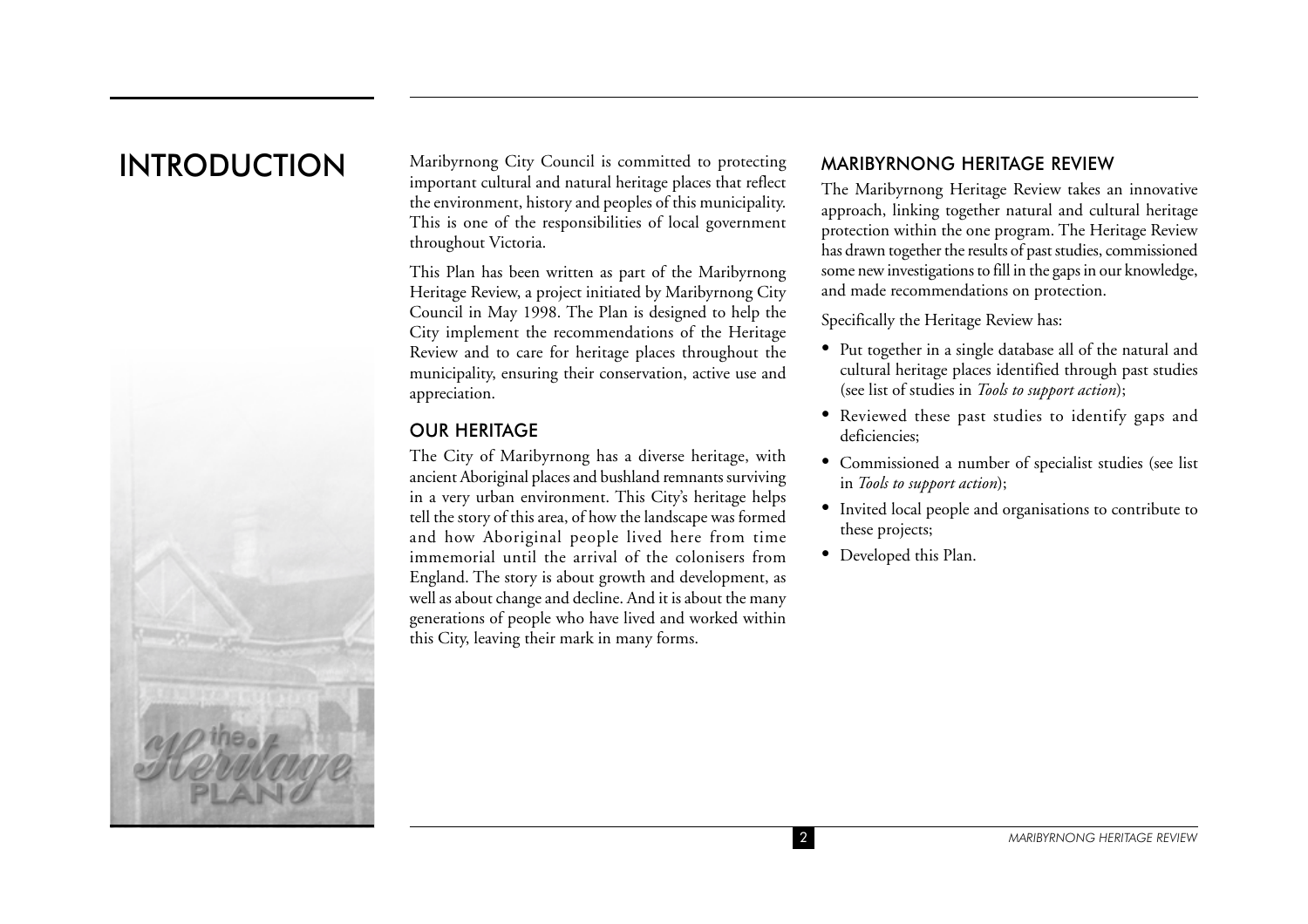# MARIBYRNONG'S **HERITAGE**

As a community, our heritage is made up of many things. It includes:

- the way we live;
- •the environment around us;
- our cultures and traditions;
- our history.

This Plan focuses on the places that express aspects of our environment, history, traditions and culture. These allow us to experience a little of what that past was like, through the natural features, sites, trees, buildings, structures and streetscapes that remain. As expressions of the past, places are more evocative than a picture. Through studying, reflecting on and valuing what we have inherited, we can set directions for the way we develop into the future.

#### WHY IS HERITAGE IMPORTANT?

*"Maribyrnong means to me where Nan [Margaret Tucker] done a lot of her work in the early days, the setting up of the Aboriginal Advancement League, singing in the choir, any monies she got from her and others' efforts, they would buy blankets and send them back to Cummeragunga and that makes me feel very proud of what my Grandmother done."* Maxine Barr, quoted in Maribyrnong Aboriginal Heritage Study 1999, page 92.

*"We are caretakers of our cultural heritage. It is through knowing and valuing our heritage that we know how to progress into the future."* Hugh Basset, National Trust Inner West Branch.

*"Heritage is an important connector. It allows people of all ages to have a sense of belonging to an area and a community."* Russell Cocks, Footscray Historical Society.

*"Heritage in the City of Maribyrnong is something to be very proud of. We have a rich and diverse past, as one of the oldest areas of Melbourne with some great buildings and parklands, which represent different periods in our past. These are something to be preserved, celebrated and used. I am pleased that as a community in which I grew up, we have enormous pride in the preservation of our heritage."* Gerard White, Mayor of Maribyrnong.

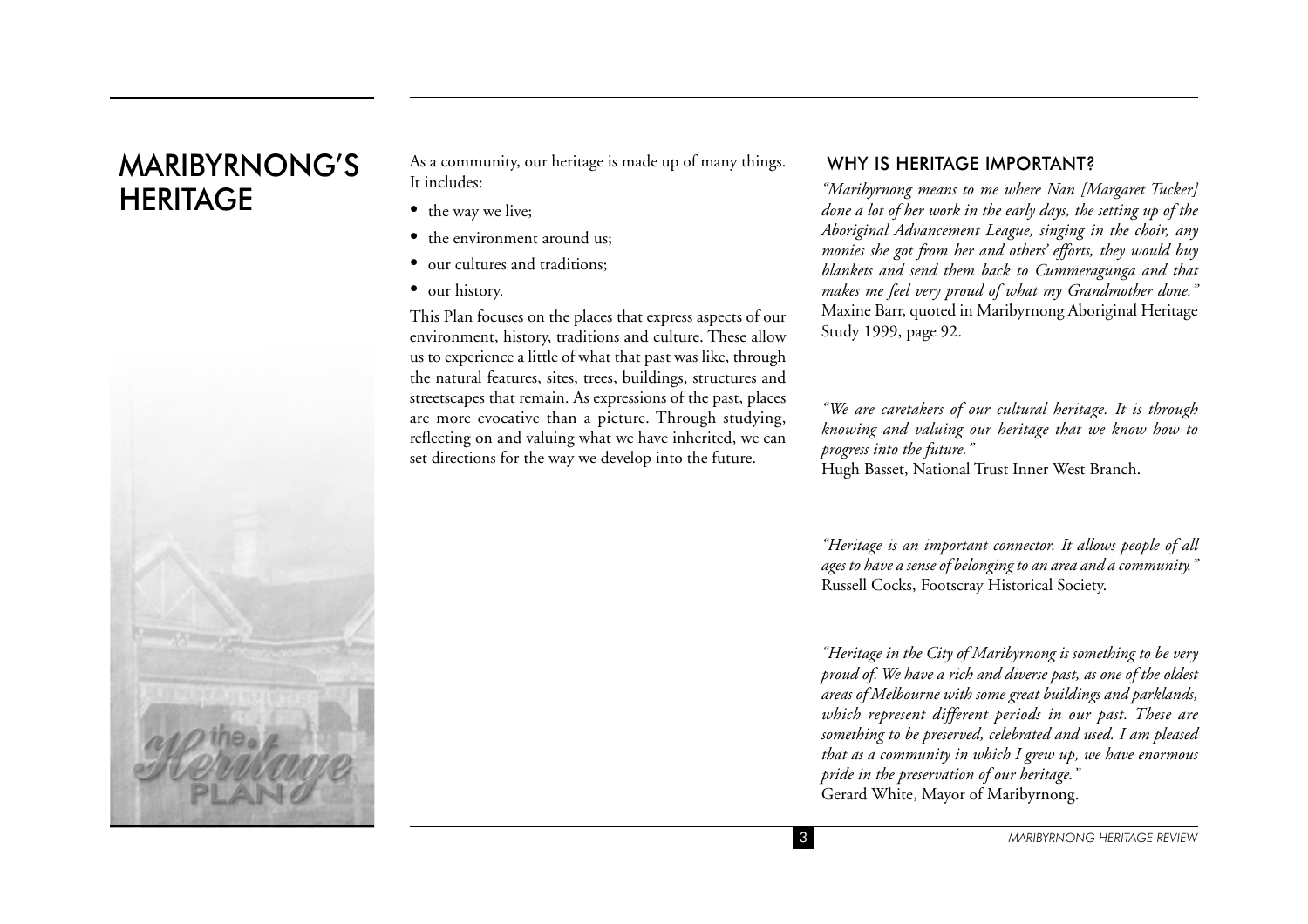# MARIBYRNONG'S HERITAGE PLACES





*Native grassland, Braybrook Rail Reserve. Source: Ecology Australia 1999.*

*Worked silcrete and quartz stone flakes from the Maribyrnong River valley. Source: Biosis 1999.*



Maribyrnong's history is rich and complex. Nature shaped the landscape, natural vegetation and the animal communities over many millennia. Today, a few important remnants survive, especially along our waterways. Protecting and extending these areas of surviving vegetation and habitat is very important.

Aboriginal people have lived in the Maribyrnong River valley for at least 40,000 years, probably far longer. They witnessed vast changes to the landscape, including such monumental events as the flooding of Port Phillip Bay around 10,000 years ago at the end of the last Ice Age.

When European settlers first arrived, our City was the traditional land of the Aboriginal people of the Woi wurrung language group. Their ancestors had lived throughout the area, camping along the Maribyrnong River, hunting and food gathering, holding ceremonies, quarrying for stone and making tools, trading precious commodities. The degree of change to the landscape since Europeans arrived means that only a few places with physical evidence of this long period of Aboriginal history survive in this City. These places are therefore very precious and worthy of the greatest effort to ensure they are protected and interpreted to build our appreciation of this area's long Aboriginal history.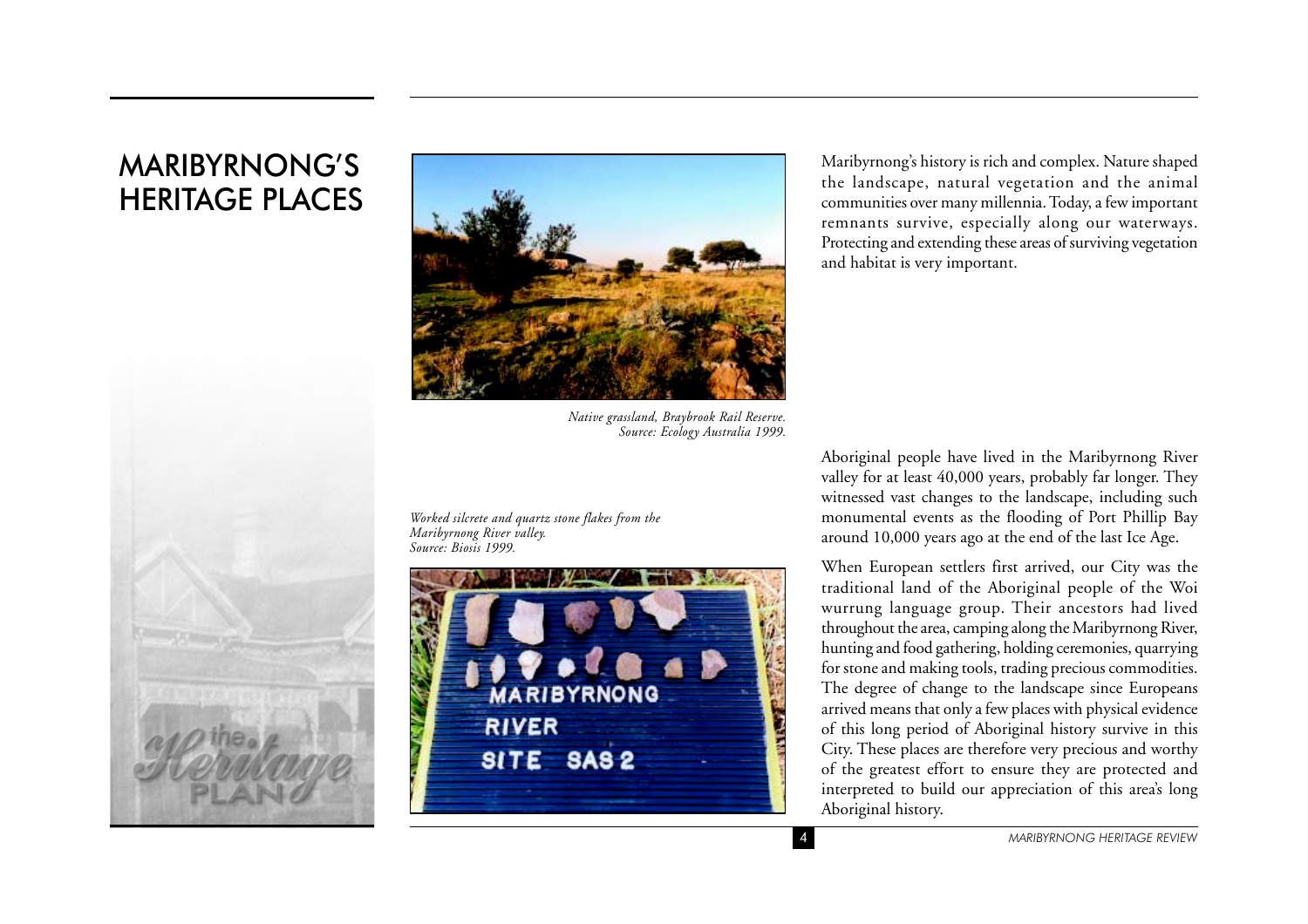

*Former Melbourne Meat Preserving Works, Footscray. Source: Heritage Victoria.*

European settlement had a massive impact on Aboriginal life and people. But Maribyrnong's Aboriginal history did not stop there. Recent studies have revealed that Aboriginal people starting moving back into Kulin territories (of which the City of Maribyrnong is a part) from the early years of the twentieth century, with many moving into our City in the 1920s and 30s. They came to work in the large industries - the munitions factories in Maribyrnong and Footscray, Kinnears Ropes, Angliss and Pridhams, the railways and at local schools. Aboriginal activism in Victoria, led by William Cooper a Footscray resident, started in the 1930s.

There are many layers to our history and our City is fortunate that so many places survive that can help us understand the past and bring it to life.

These are just some of the heritage places that help to make our City special and distinctive. The Maribyrnong Heritage Review has identified many places, and more await further research to document their importance. These places are valued and therefore warrant action by the Council to help protect them.

Identifying heritage places is an important and on-going task for the City.



*Newell Street, Footscray. Source: Australian Heritage Commission.*

*Site of the Ship Inn, Footscray. Source: Australian Heritage Commission.*



*MARIBYRNONG HERITAGE REVIEW* 5 *THE HERITAGE PLAN*

Today it is easy to forget that the City of Maribyrnong was one of the first areas settled by Europeans. Village reserves were set aside in Footscray and Braybrook in 1840, only 4 years after Melbourne was officially "settled". In Footscray, and along the river, buildings were constructed quite quickly. Since then, there have been many periods of rebuilding and new development, but throughout the City and especially in Footscray the archaeological evidence of very early dwellings and hotels is likely to survive.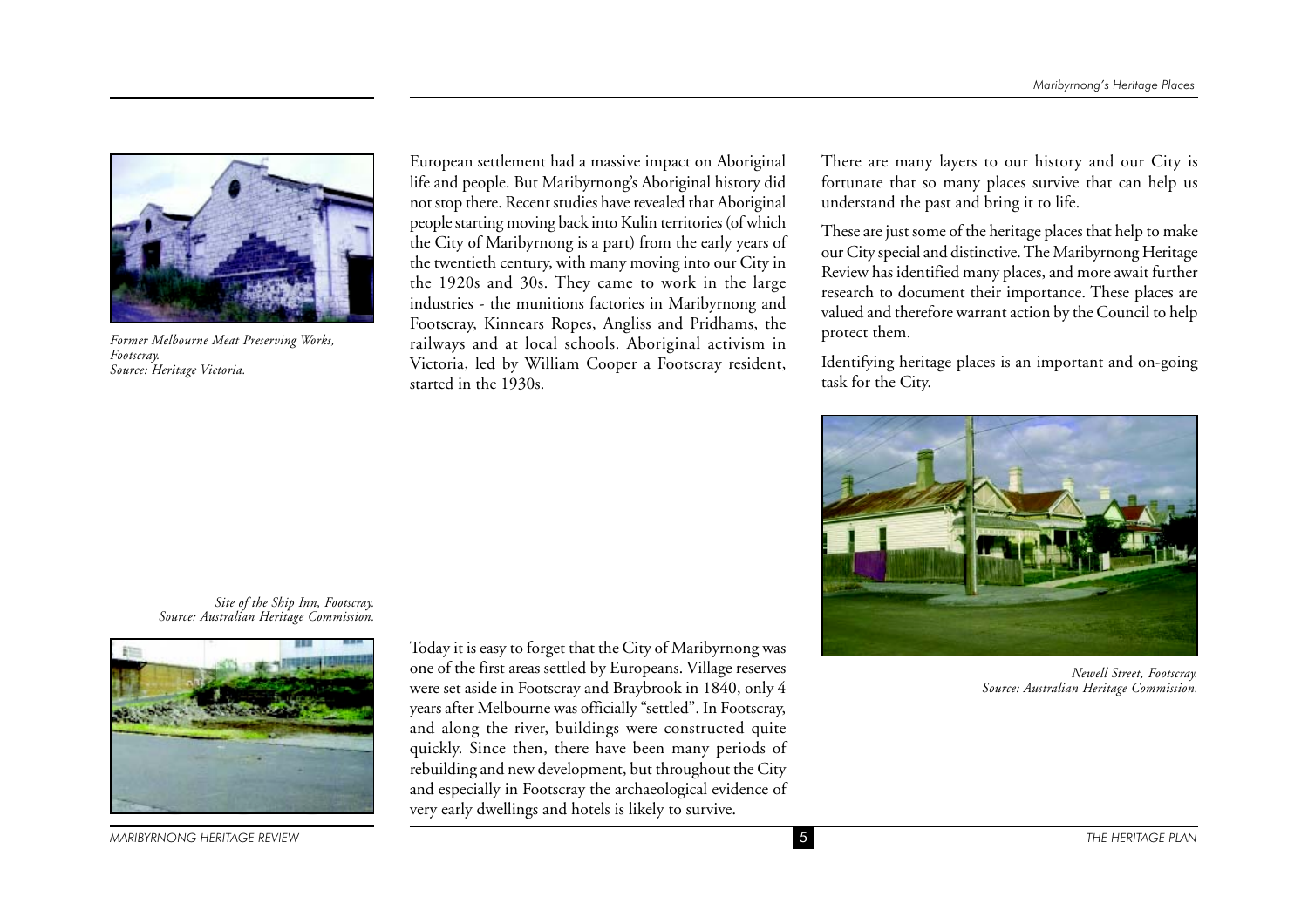# THE WIDER CONTEXT



#### NATIONAL CONTEXT

#### National Strategy for Australia's Heritage Places

A National Strategy for Australia's Heritage Places is being developed by the Commonwealth government. This strategy covers natural and cultural heritage places. A discussion paper, released in April 1999 by the Minister for the Environment and Heritage, Robert Hill provides the most up-to-date guidance on these new directions. This work has arisen from the Review of Commonwealth/State Roles and Responsibilities for the Environment in 1996.

It is proposed that the National Heritage Places Strategy will commit governments to:

- clear roles and responsibilities with minimal duplication;
- improved identification and conservation of places through agreed national standards, and
- improved protection of all heritage places at the national, State and local level through increased compliance with relevant heritage and planning laws.

For the City of Maribyrnong, the following national principles provide sound guidance for the development of its own Heritage Plan.

#### Principle 1.

*Recognising our responsibilities to past and future generations, the Australian community will conserve its heritage through cooperation and respect between all communities and governments.*

#### Principle 2.

*All levels of government and government agencies must demonstrate leadership in protecting, conserving, promoting and managing heritage values.*

#### Principle 3.

*Recognising that Indigenous people are custodians of their heritage and have consequent obligations, the heritage of all Australians should be managed in accordance with evolving traditions, customs and laws.*

#### Principle 4.

*Communities should be actively involved in all processes of identification, protection and use of heritage places, other than where this would be inconsistent with the conservation of heritage values.*

#### Principle 5.

*There should be a comprehensive inventory of heritage places accessible to the general public, subject to confidentiality where this is required to protect for example, endangered species, fossil sites or Indigenous heritage values or customary rights.*

#### Principle 6.

*Identification and assessment should be based on the full range and diversity of heritage values.*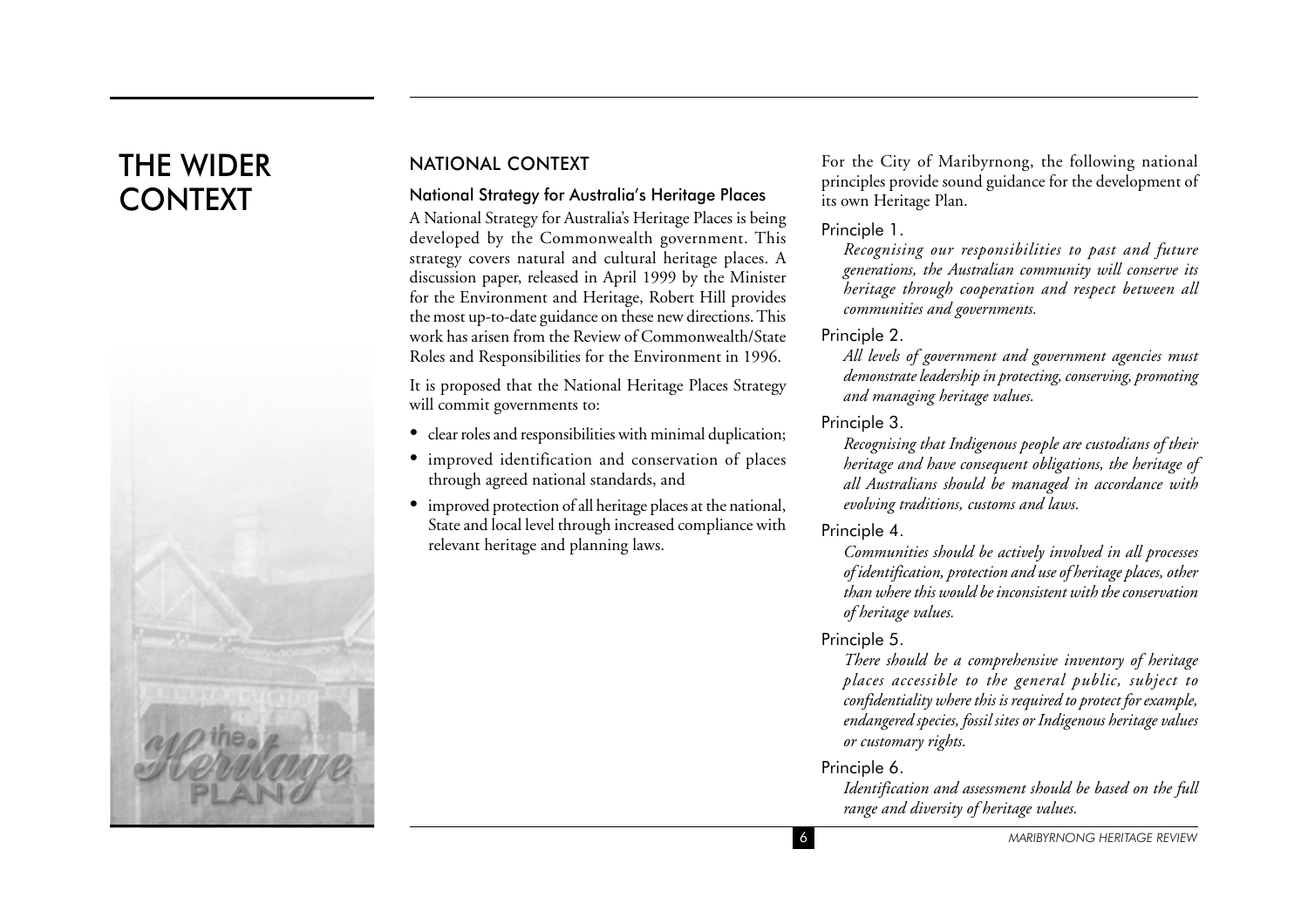#### Principle 7.

*Determination of significance should be based solely on heritage values and be separate from management decisions.*

#### Principle 8.

*The fundamental aim of conservation is to sustain heritage value with the least possible intervention. Where the use of a place involves a risk of significant irreversible damage to heritage values, lack of scientific certainty should not be used as a reason for allowing that use.*

#### Principle 9.

*The uses of heritage places should, as far as practicable, be limited to those which are compatible with the heritage values of the place. Where there is a conflict between heritage and other values, prudent and feasible management options must be sought and considered.*

#### Principle 10 .

*The effective identification and conservation of heritage places is dependent upon relevant research, education and presentation which respects the heritage values of the place and the sensitivities of communities.*

#### Principle 11.

*Conservation of heritage should be adequately resourced, recognising the rights, responsibilities and capabilities of governments, owners, custodians, communities and interested parties, and respecting cultural and gender requirements.*

#### Principle 12.

*Planning processes and decisions must include conservation management planning for heritage.*

Another important component is the development of standards and codes of practice. A draft set of standards contained in the Minister's discussion paper covers requirements for legislation and government systems across all aspects of heritage protection. Of direct relevance to the City of Maribyrnong are the requirements that:

Go vernment systems that affect heritage places will:

- be coordinated through the development of an overarching strategy to ensure legislative provisions are implemented;
- ensure that the full range and diversity of heritage values are considered in identifying and managing places of heritage significance;
- ensure that heritage issues are considered at least on equal terms with all other relevant issues;
- provide opportunities for community involvement, including setting up a heritage advisory body;
- require government departments and agencies to have a heritage strategy that covers identifying, protecting and managing the heritage places and values that they own or manage.

Go vernment listing processes will:

- ensure legislative provisions are fulfilled;
- involve professional expertise in heritage listing decisions;
- provide for owners, custodians and the community to be involved in key stages of heritage listing process (including the ability to nominate places);
- be transparent, timely, efficient and effective and provide a statement of reasons for listing;
- maintain appropriate databases which meet common minimum data and documentation standards.



*MARIBYRNONG HERITAGE REVIEW* 7 *THE HERITAGE PLAN*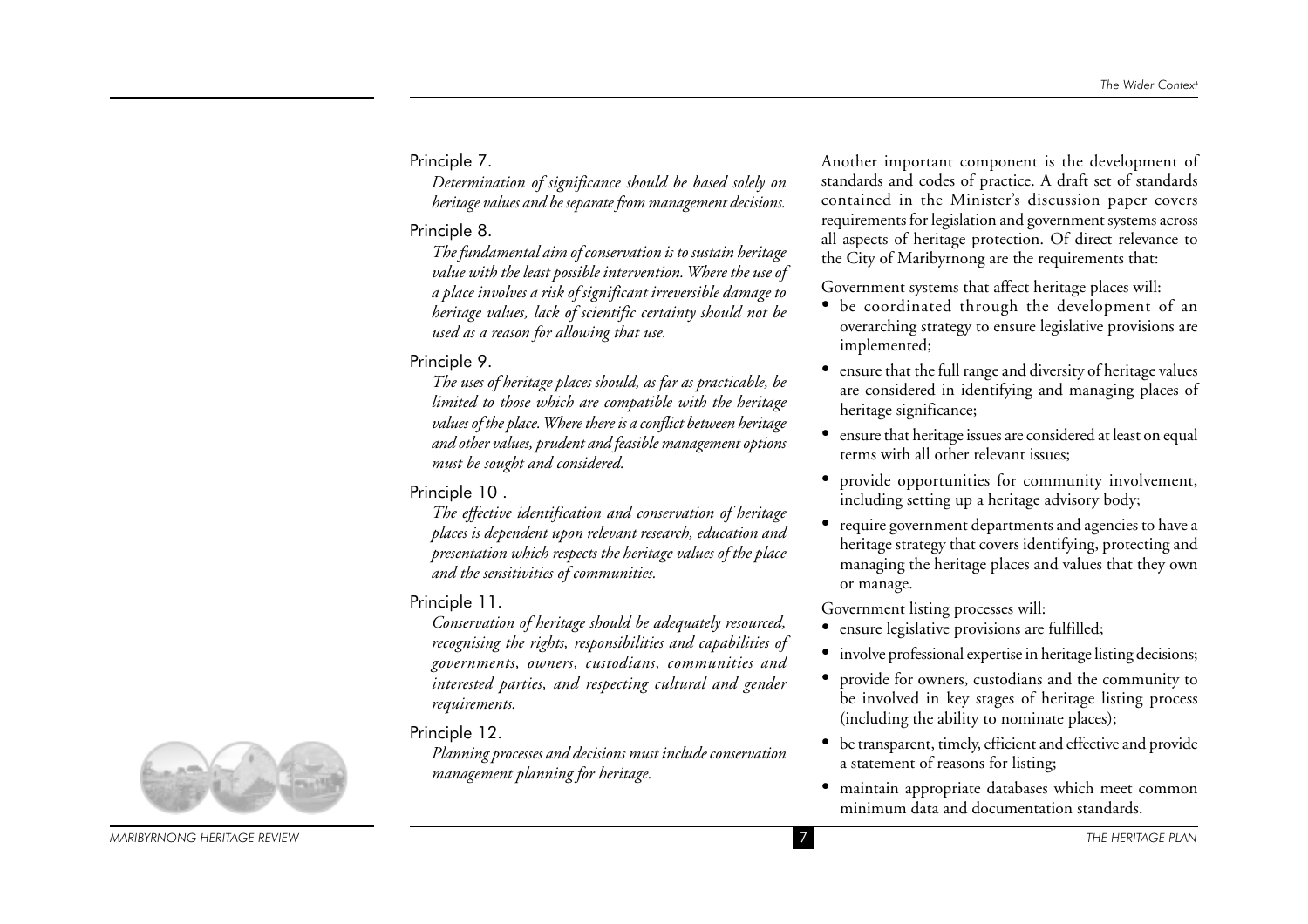Government heritage protection systems will:

- implement legislative requirements and be integrated with other land and environmental process to ensure heritage values are considered and protected;
- ensure that consideration of planning and development proposals includes professional heritage advice, understanding of impacts on heritage values, consideration of alternatives, with the decision to be clearly communicated and explained.

Government systems for managing heritage places will:

- provide opportunities for owners to obtain advice about management of heritage places and promote the economic and social value of heritage conservation;
- encourage owners to adopt conservation management <sup>p</sup>lans or guidelines;
- require government agencies to manage their heritage places in accordance with certain requirements.

Government systems will also be required to:

- •maintain monitoring, evaluation and reporting systems;
- report every three years on the implementation of an overarching strategy for each jurisdiction, based on national heritage standards;
- respect and recognise the role of communities and custodians of heritage places in educating about heritage;
- be responsive to evolving community needs.

#### Changes to Aboriginal Heritage Legislation

In addition to work toward a National Heritage Strategy, the Commonwealth government has introduced the *Aboriginal and Torres Strait Islander Heritage Protection Bill* 1998 to replace the *Aboriginal and Torres Strait Islander Heritage Protection Act* 1984 and the 1987 amendment which provides the major legislative framework for the protection of Aboriginal heritage places in Victoria. It is uncertain how long it will take for this Bill to become law, although its progress through the Federal Parliament is well advanced. Once this has occurred, the Victorian Government will introduce new State legislation for the protection and management of Aboriginal heritage places. This will have implications for the City of Maribyrnong in implementing the Heritage Plan, and in managing Aboriginal heritage places within the municipality. The actions recommended in this Plan will therefore need review in light of any changes which occur.

Key elements of the proposed Commonwealth legislation are:

- recognition that Aboriginal people are the primary source of information about their heritage;
- assessment of the significance of Aboriginal places according to indigenous traditions, observances, customs and beliefs;
- recognition of the views of Aboriginal people as the primary basis of significance assessments;
- protection of culturally sensitive information from disclosure;
- an emphasis on decisions made through negotiation or mediation.



*MARIBYRNONG HERITAGE REVIEW* 8 *THE HERITAGE PLAN*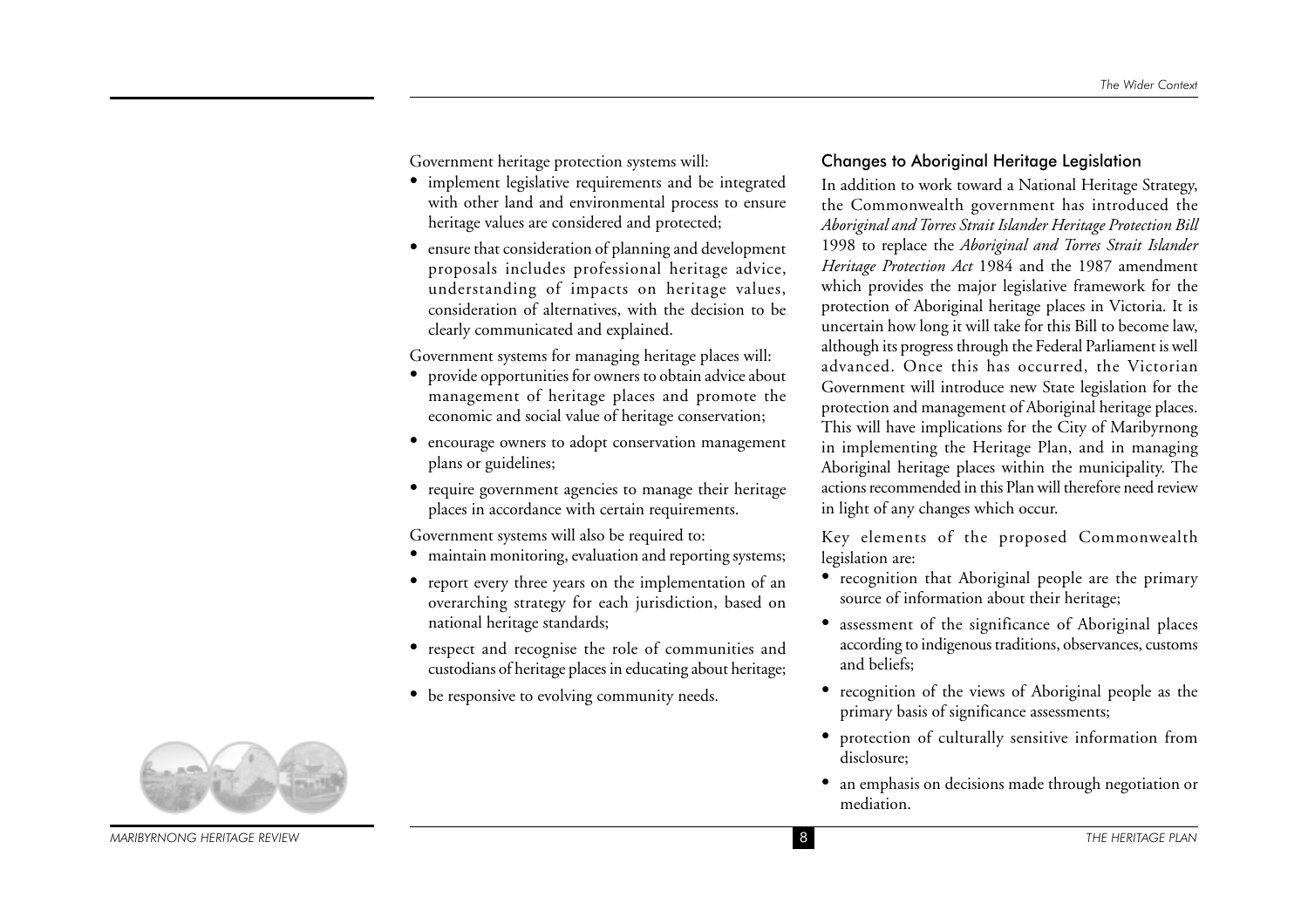#### VICTORIAN CONTEXT

There is no single policy document that provides the framework for natural and cultural heritage protection in Victoria. The responsibilities for heritage protection are scattered across many government departments.

#### Aboriginal Heritage Places

As already outlined, both the Commonwealth and State government are working on the proposed legislative changes for the protection of Aboriginal cultural heritage. This area of government policy is currently subject to frequent change and regular liaison with Aboriginal Affairs Victoria is recommended.

In addition to these likely changes to Aboriginal heritage protection legislation, all levels of government need to consider the possible implications of the *Native Title Act (1993)*when making planning decisions. For local councils, this generally means recognising the interests of native title claimants (whether registered or not) and regularly checking with the National Native Title Tribunal for the existence of native title claims. Depending on the specific land tenure history, native title rights generally exist in relation to areas of public land. Many of the decisions taken at the local government level can therefore impact on native title rights and interests. Many local councils are beginning to incorporate an awareness of the potential implications of native title into their strategic processes.

Within the planning system, the importance of protecting Aboriginal heritage places is recognised in the State Planning Policy Framework (section 15.11-2) which urges the protection of heritage places from inappropriate development and requires planning and responsible authorities to take account of the requirements of the relevant State and Commonwealth legislation and the views of Aboriginal communities in providing for the conservation of places of Aboriginal cultural heritage value. Aboriginal Affairs Victoria and the Department of Infrastructure are currently working further on an agreed approach to the incorporation of Aboriginal place protection into the planning scheme.

The Draft Guidelines for the Protection, Management and Use of Aboriginal and Torres Strait Islander Cultural Heritage Places (Department of Communications and the Arts, 1997) are currently being finalised, and are used by the Commonwealth government as a national standard. It identifies seven principles for Indigenous heritage place management:

- 1. Aboriginal or Torres Strait Islander peoples have the right to be involved in decisions affecting their cultural heritage, and in the ongoing management of their cultural heritage.
- 2. Aboriginal or Torres Strait Islander people who have rights to speak for the place, and/or have interests in the place, should be identified and involved in decisions affecting that place.
- 3. Decisions which have an effect at the local level need to have full local level involvement.



*MARIBYRNONG HERITAGE REVIEW* 9 *THE HERITAGE PLAN*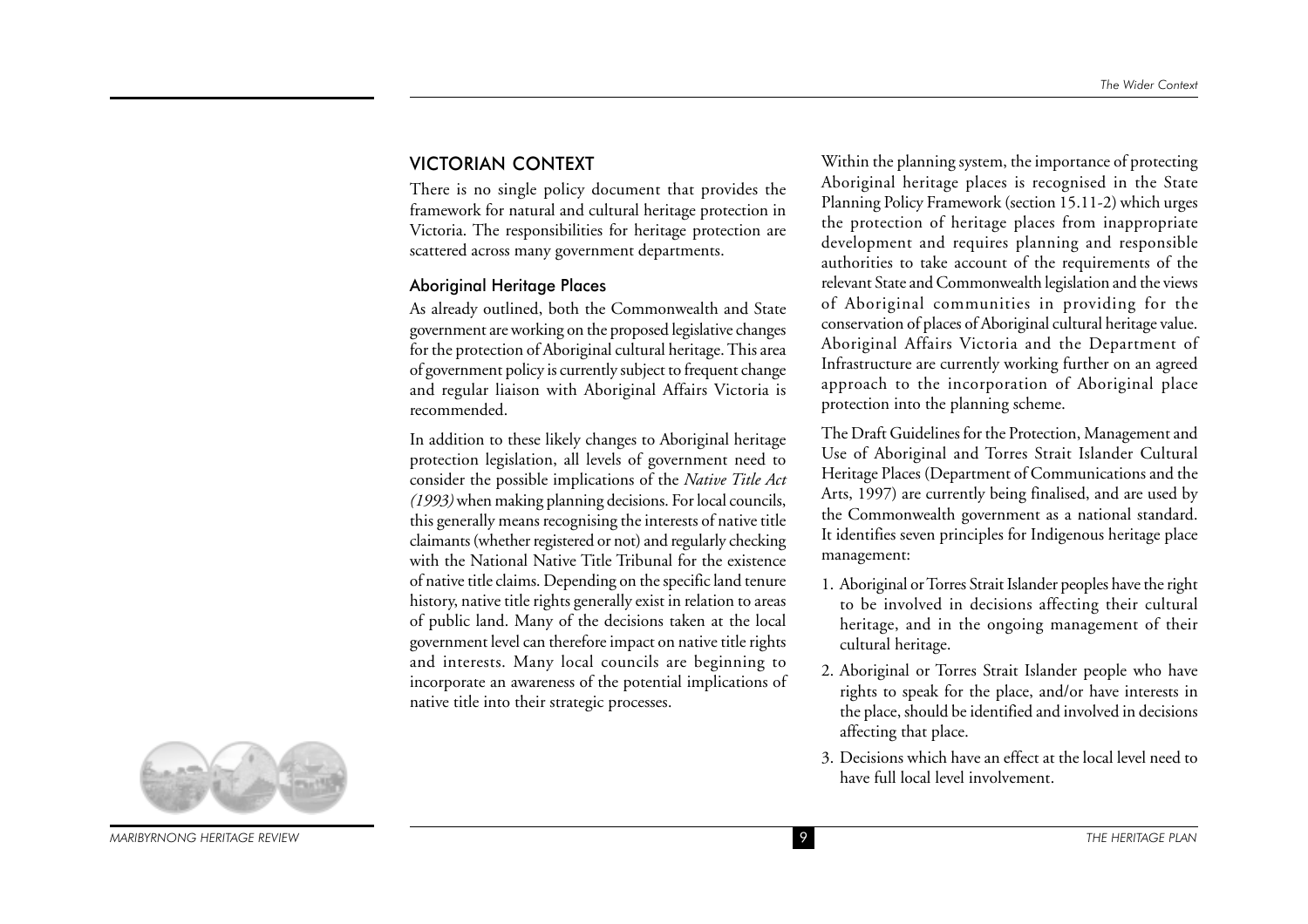- 4. The concerns of all relevant interest groups should be taken into account.
- 5. Cultural heritage place management must look after the cultural significance of a place.
- 6. Decisions about cultural heritage places should be made as a result of a conscious and logical planning process.
- 7. Records of places, records of decisions made about them and records of actions taken at heritage places should be made, kept, stored and accessed in a way which is appropriate to the place and meets the wishes of the community.

#### Natural Heritage Places

The State Planning Policy Framework (Victoria Planning Provisions 2000) requires planning to "assist the conservation of places that have natural, environmental, aesthetic, historic, cultural, scientific or social significance or other special value important for scientific and research purposes....." (15.11-1) .

Apart from the State Planning Policy Framework (created under the Planning and Environment Act 1987), the protection of sites of natural heritage significance is not explicitly addressed in State policy. Relevant legislation includes:

- *Crown Land (Reserves) Act 1978* and Regulations;
- *Environment Protection Act 1970*;
- *Flora and Fauna Guarantee Act 1988*.

Relevant policies and strategies include:

- Yarra Catchment Action Plan 1999;
- Land Conservation Council recommendations;
- State Environment Protection Policies, e.g. The Waters of the Yarra River and Tributaries;
- State Plan to deal with Wildlife affected by an Oil Spill;
- Victoria's Biodiversity Strategy.

In addition, strategic directions at a regional scale are provided in the draft *Port Phillip and Westernport Native Vegetation Plan*, prepared by the Port Phillip and Westernport Catchment and Land Protection Board (2000). *The Maribyrnong Regional Parklands Future Directions Plan*, aims to provide a range of recreation opportunities along the Maribyrnong valley, while protecting natural and cultural heritage features.

All of these regulations and policies are relevant to the City of Maribyrnong's work.

While it may be expected that a State Government strategy on natural heritage places will need to be developed in accordance with the National Strategy, nothing has yet been prepared.



*MARIBYRNONG HERITAGE REVIEW* 10 *THE HERITAGE PLAN*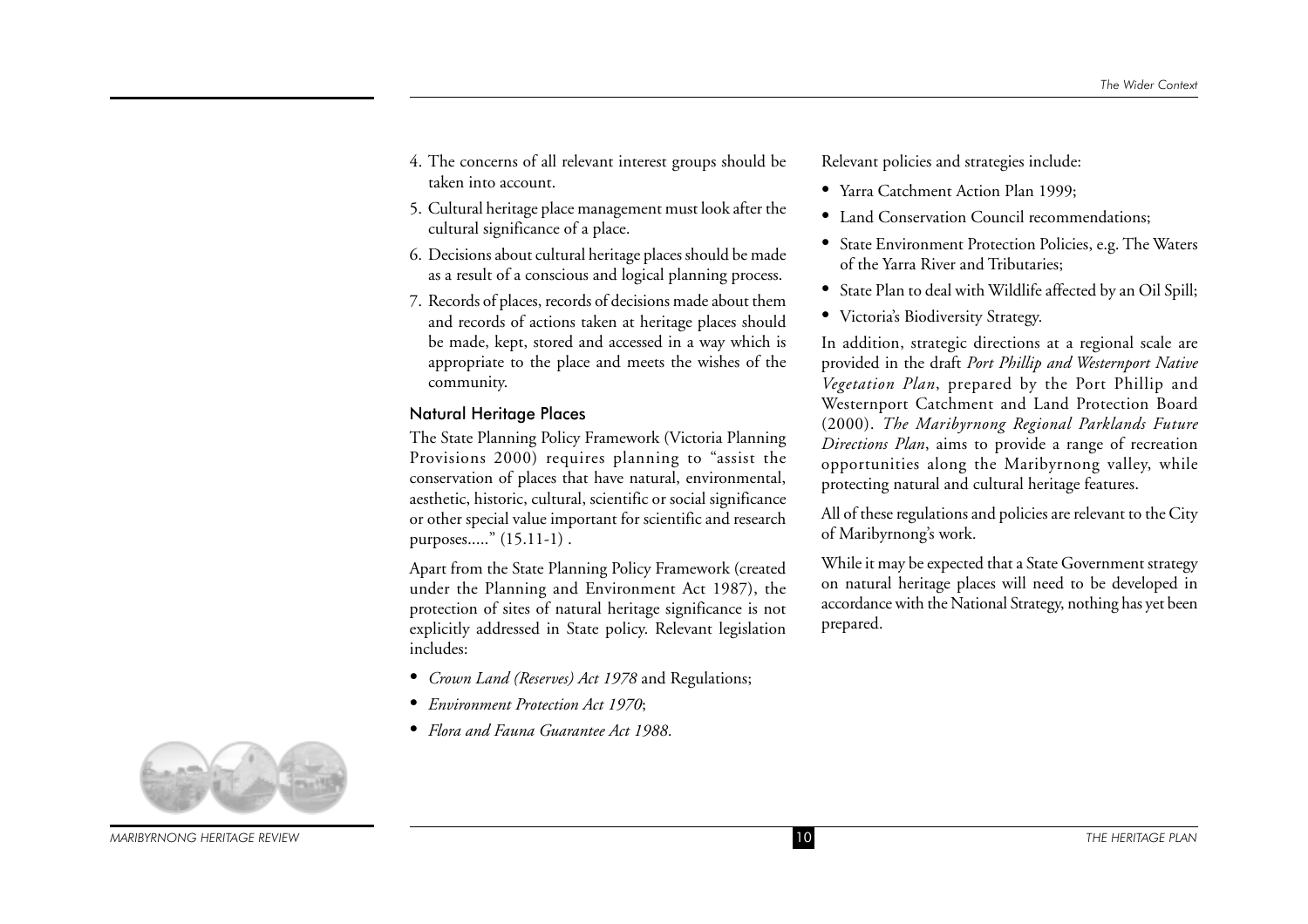#### New Strategy for Historic Places

In 2000, the State Government released the *Victorian Heritage Strategy*. This important document represents a significant step forward, and sets a framework for the protection of historic places. The largest number of heritage <sup>p</sup>laces in the City of Maribyrnong falls into this category.

The *Victorian Heritage Strategy* has four strategic goals.

- Knowing To increase knowledge of Victoria's heritage places and objects.
- Communicating—To enhance community understanding and appreciation of heritage.
- Protecting —To provide mechanisms for the strategic and practical protection of heritage places and objects.
- Managing—To support proactive management and sustainable use of heritage assets.

Ultimately, this Strategy will be linked to the Commonwealth's initiatives.

Many of the key issues that have helped shape this strategy are also important in the City of Maribyrnong. These include:

- *Protection for places of local heritage significance.* Though there have been advances in the use of municipal heritage overlays, some places of local significance are not afforded appropriate protection. This lack of recognition can result in confusion and conflict in the community, and the loss of local heritage places.
- *Compliance with heritage regulations and controls.* The current program is not always effective in achieving compliance of heritage controls. Heritage values are unnecessarily lost when contravention of controls occurs.
- *Support for private owners of heritage places.* Despite a variety of forms of financial assistance, many owners struggle to meet their heritage obligations, including managing their properties in ways that conserve their heritage significance.
- *The management of public heritage assets.* There have been significant improvements in the management of public heritage properties, but maintaining and prioritising resources for conservation and finding sustainable uses for public properties remain challenges.
- *Heritage values and development projects.* Failure to identify heritage issues prior to the commencement of major developments can result in delays for the developer and the loss of heritage values.
- *The scope of heritage listings.*

Despite significant improvements, there are still gaps in the range of heritage-listed places. These include places of significance to migrant communities, places associated with Victoria's more recent history and landscape areas.

• *Dissemination of information.*

The demand for accessible and quality heritage information is growing and heritage agencies are reviewing their services in response to this demand.

• *Strategic links between heritage and tourism.* State and regional economies are increasingly dependent upon tourism and heritage plays a vital role in this industry. Acknowledgment of the importance of the heritage-tourism relationship is required for the benefits of both industries.

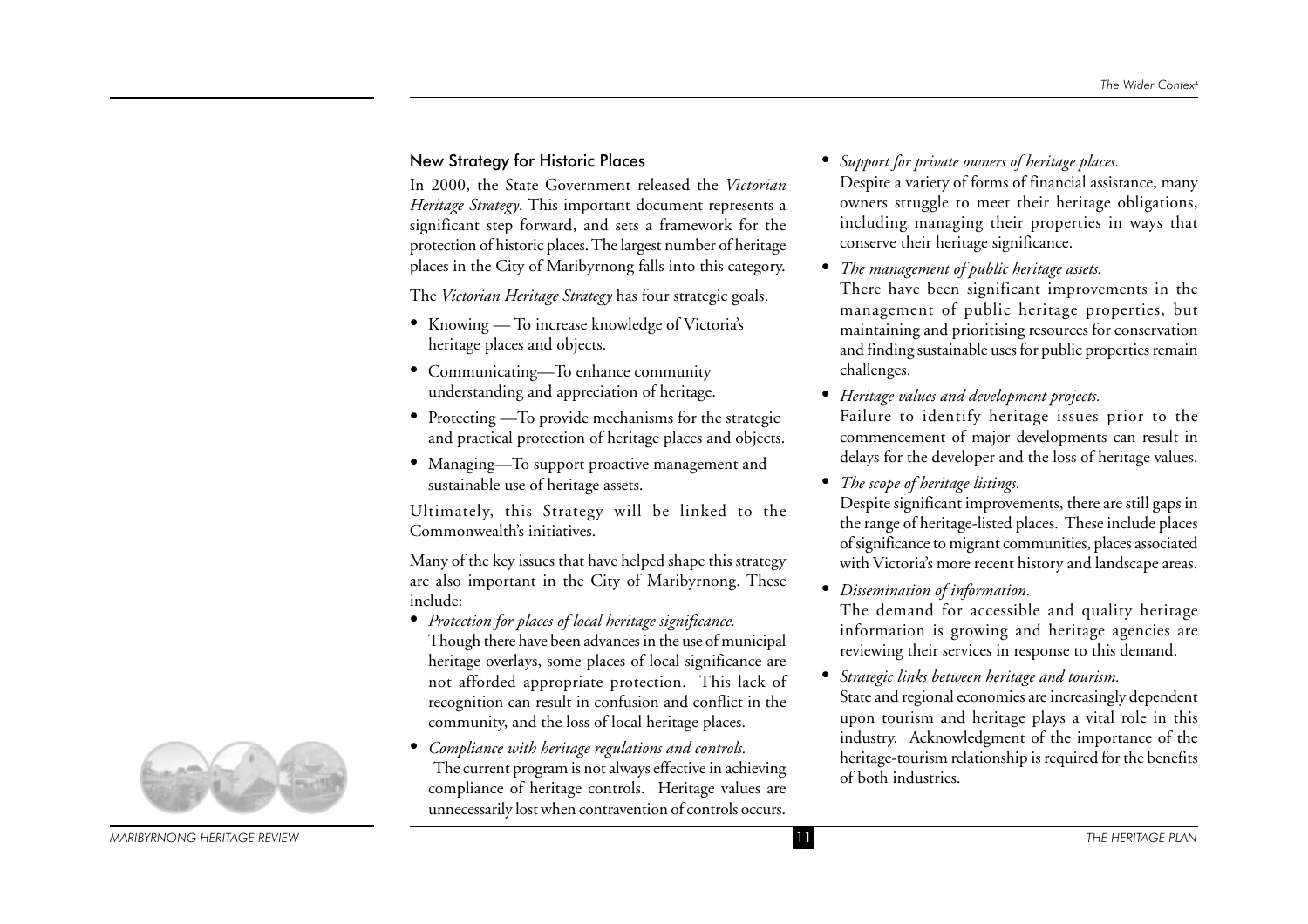For the City of Maribyrnong, some of the new programs contained in the strategy will help support its strategic directions. These include:

- Network of public heritage places a program to develop a diverse network of publicly accessible places, possibly based on the Open Gardens Scheme;
- Heritage and tourism to strengthen the strategic links between heritage and tourism to help achieve the sustainable use of appropriate heritage assets;
- Protection at the local level development of a model of agreed protocols to assist local government comply with the *Heritage Act 1995* and *Planning and Environment Act 1987*. They will also examine the impact of the non-heritage provisions of planning schemes on cultural heritage places;
- Heritage impact assessments review of the environmental effects procedures for major projects to ensure heritage values are considered;
- Compliance review of and recommendations to increase compliance with heritage controls and regulations;
- Financial incentive and heritage advice schemes review of the effectiveness of these schemes;
- Management protocols develop a model of agreed heritage management protocols in relation to public heritage assets;
- National heritage standards participate in the program to develop national standards and liaise with others to assist in their implementation.

The strategy also confirms that a number of the current State government programs that are important to the City of Maribyrnong will continue, including:

- Funding support for municipal and thematic heritage studies;
- Public Heritage Program which provides funds for the conservation of public heritage places (including those owned and managed by local government);
- Heritage Advisor Program which provides funds to support local heritage advisors working within Councils;
- Municipal revolving funds a program which has provided start-up funding for Councils that want to establish a low-interest loan fund for heritage places.

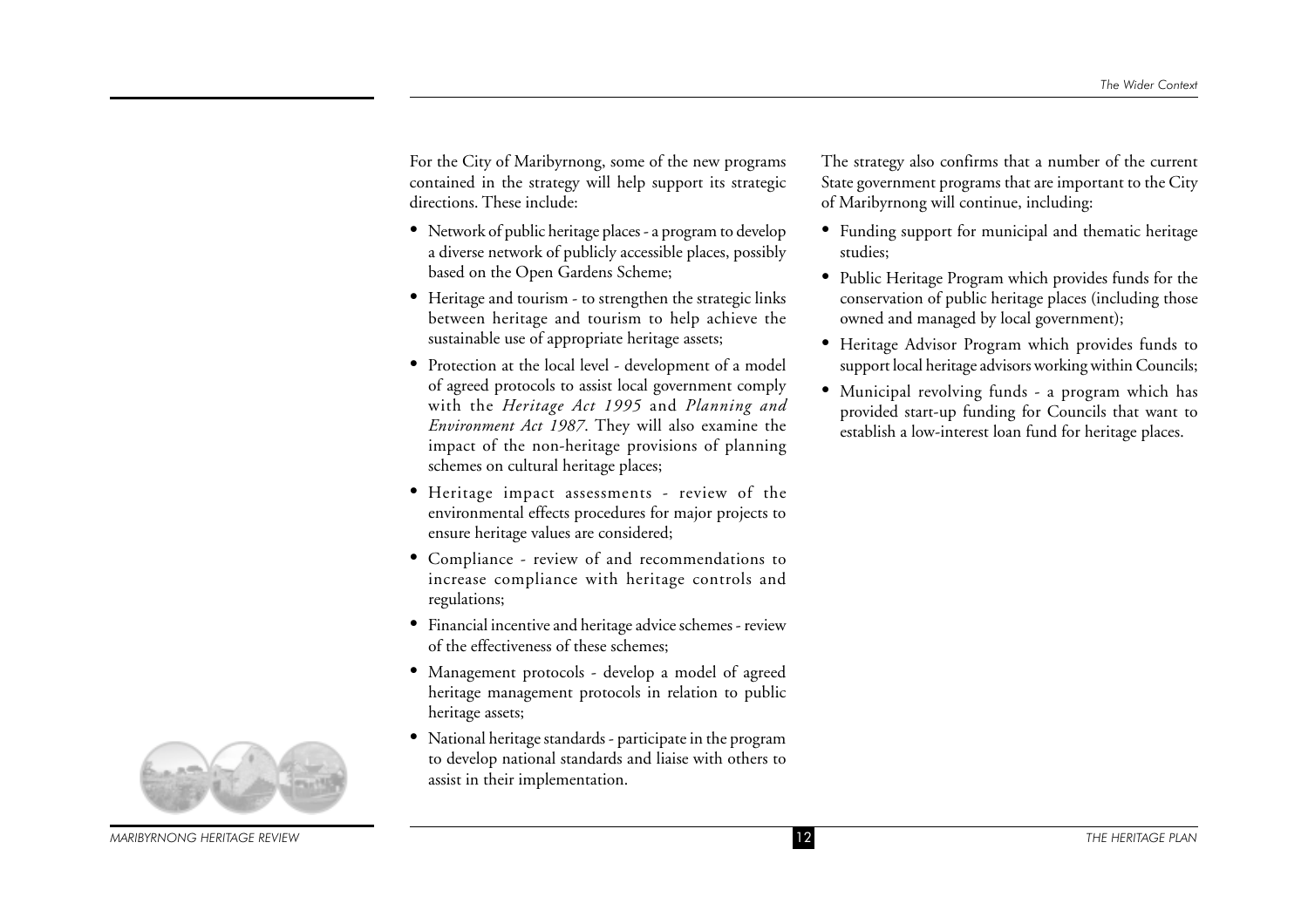#### STRATEGIC FRAMEWORK

The City of Maribyrnong was formed in 1994 through the amalgamation of the City of Footscray and parts of the City of Sunshine.

The City of Maribyrnong has a Corporate Plan that is updated annually.

The Corporate Plan establishes the Council's main commitments, and the Annual Plan establishes how these commitments will be achieved. The Heritage Plan is one of a number of Council's strategic plans that define objectives and actions for responding to specific local issues.

LOCAL CONTEXT STRATEGIC FRAMEWORK The Municipal Strategic Statement provides the broad strategic directions for the City in relation to land use <sup>p</sup>lanning.

> The diagram indicates the relationship between the Corporate Plan, Municipal Strategic Statement and the Heritage Plan, and the implementation processes through the Planning Scheme and day-to-day actions.



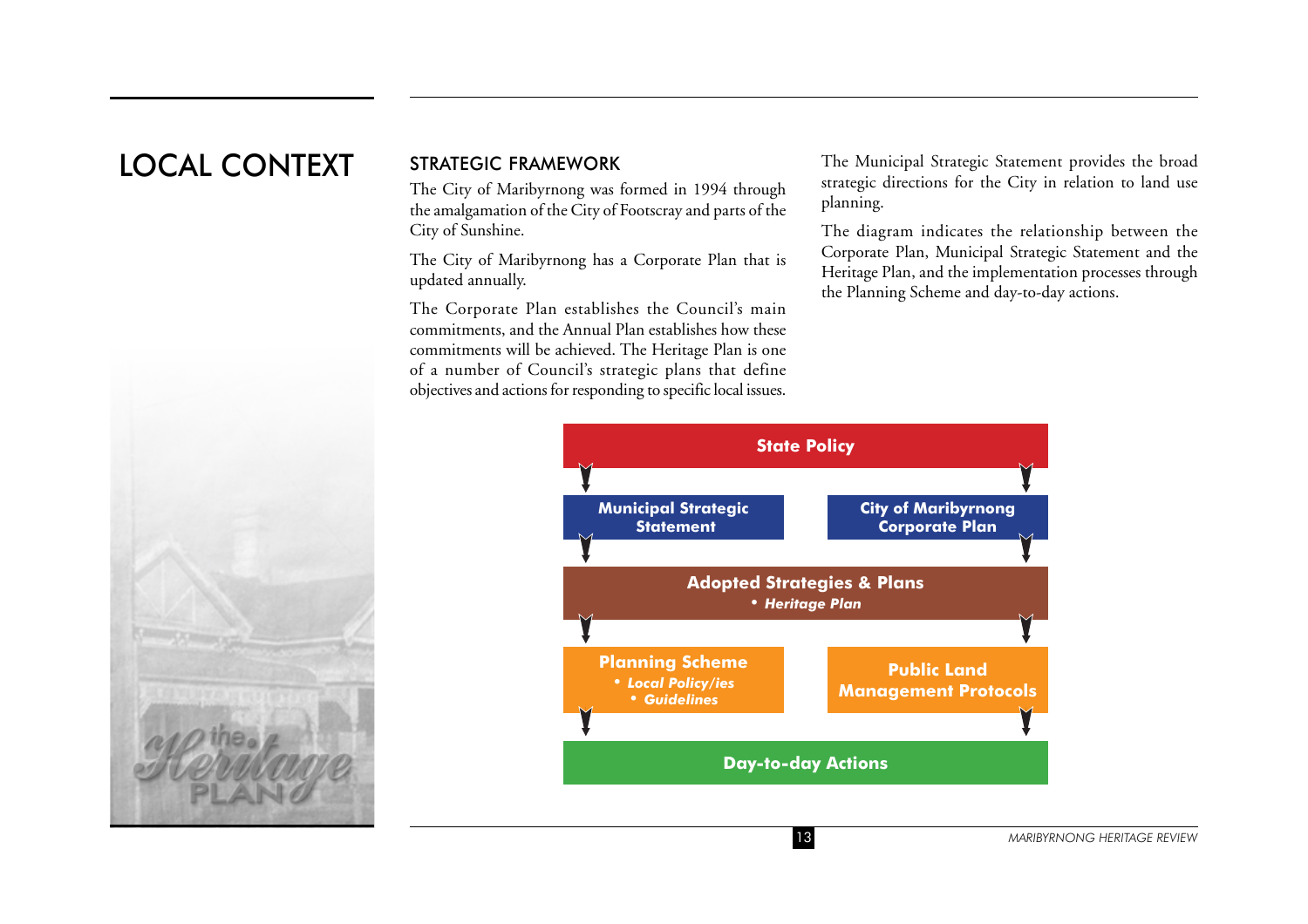#### CREATING THE HERITAGE PLAN

The Heritage Plan has been developed through consultation with the Maribyrnong Heritage Review Steering Committee, Council officers and Councillors. The Heritage Plan is to be reviewed each year to monitor progress in implementation and to set priorities for action for the coming year.

#### ROLE OF LOCAL GOVERNMENT IN HERITAGE CONSERVATION

#### Essential steps

There are four essential steps that a local government authority needs to take to ensure heritage places are adequately protected.

The steps are:

1. Identifying Council's legislative and administrative responsibilities.

Maribyrnong City Council is responsible under the *Planning and Environment Act* 1987 to make provision to protect the heritage of its municipality through the Planning Scheme.

The current planning scheme includes some cultural heritage places in the area covered by the former City of Footscray. However, there are major gaps including the lack of protection for natural and Aboriginal heritage places, industrial complexes, and historic places outside the former City of Footscray.

As a result of the studies undertaken as part of the Maribyrnong Heritage Review, it is expected that Maribyrnong City Council will consider extending

<sup>p</sup>lanning scheme protection to all significant places. This would involve public exhibition of and consultation on any proposed amendment.

2. Identifying & assessing the importance of heritage places.

Previous studies have identified some of Maribyrnong City's heritage places. The new program of studies undertaken as part of the Maribyrnong Heritage Review has recognised the heritage significance of many additional places.

Further work is still required to complete the documentation of a small number of additional historic places within the area covered by the former City of Footscray. This will occur over the next few years, as resources become available.

In fact, recognition of heritage values and places is an ongoing process, and Maribyrnong City Council will need to address this.

3. Creating a positive environment for heritage protection.

This Plan sets up a framework of goals, objectives and actions designed to protect natural and cultural heritage <sup>p</sup>laces. It includes strategic directions and specific actions for the Council.

The Plan will need to be implemented across all areas of Council's activities. Key strategic and policy documents will need to be amended to reflect this Plan. These include the Municipal Strategic Statement and Corporate Plan.

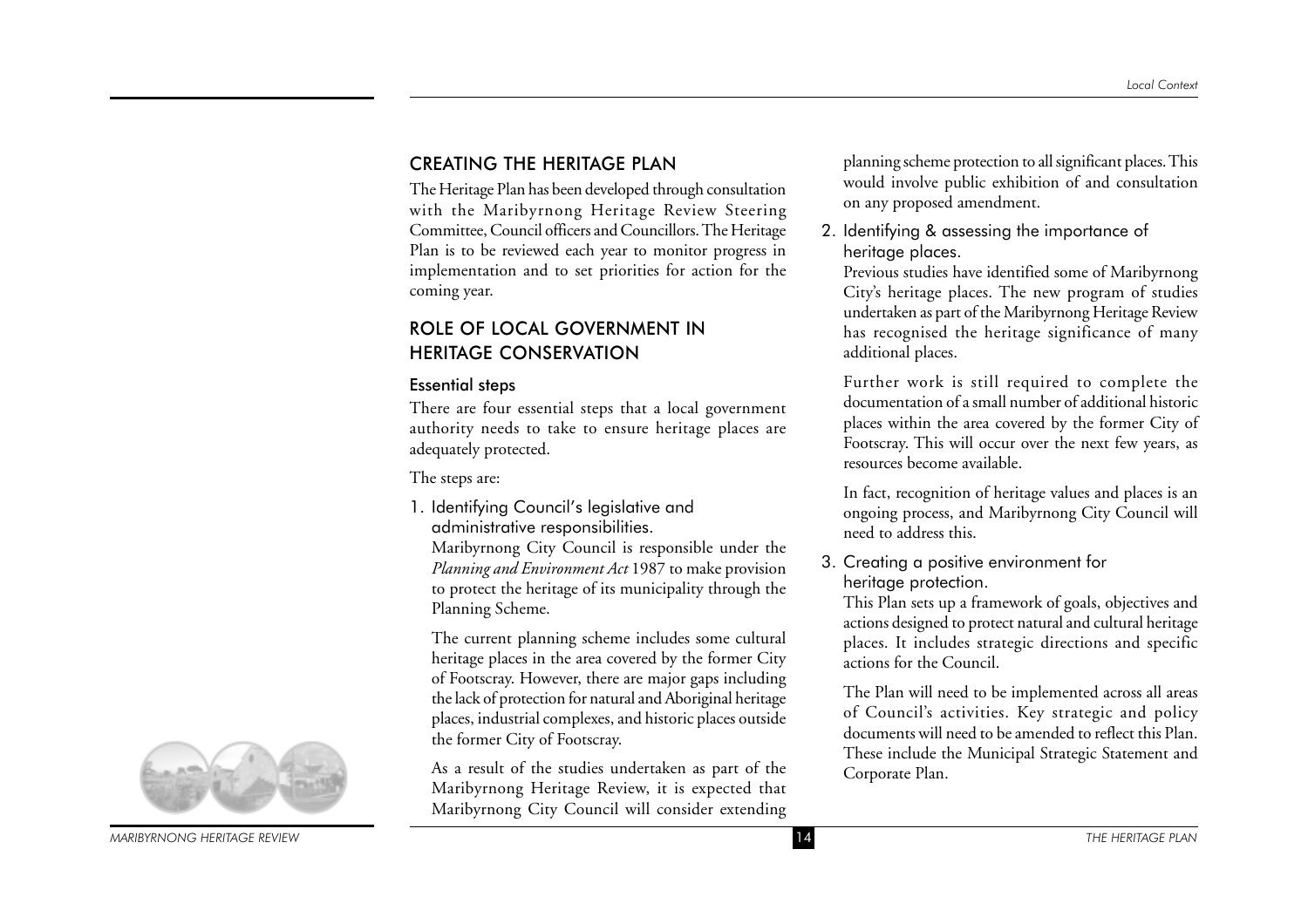Creating a positive environment for heritage protection means:

- • building community awareness and understanding of the City's heritage;
- • recognising and realising the positive contribution that culturally significant places make to future use and development;
- • helping those who own and manage heritage places to care for these places into the future;
- • creating a positive economic environment to encourage continuing use or new uses for heritage places;
- •using public works to set a good example.

By knowing about the significance of heritage places, and understanding how to apply the principles and processes of heritage conservation, heritage values can be recognised in decision-making processes. In many instances, this will result in a better outcome and one that enables important parts of Maribyrnong's heritage to be kept for future generations to appreciate.

4. Taking action

Agreeing to and then taking action is always the most critical step. It requires community awareness combined with political commitment from the Council. Well informed Council officers are essential.

This Heritage Plan provides the framework for action. It needs to be adopted by Council and resources allocated in the budget to enable many of the actions to occur. Setting and adjusting the priorities annually is important, to ensure that the Plan remains relevant and continues to respond to newly emerging issues.

Monitoring of the actions taken through the Plan, the successes and failures is also an essential step in refining and adapting the Plan over time. The results need to be reported to the Council, other agencies and the community.



*MARIBYRNONG HERITAGE REVIEW* 15 *THE HERITAGE PLAN*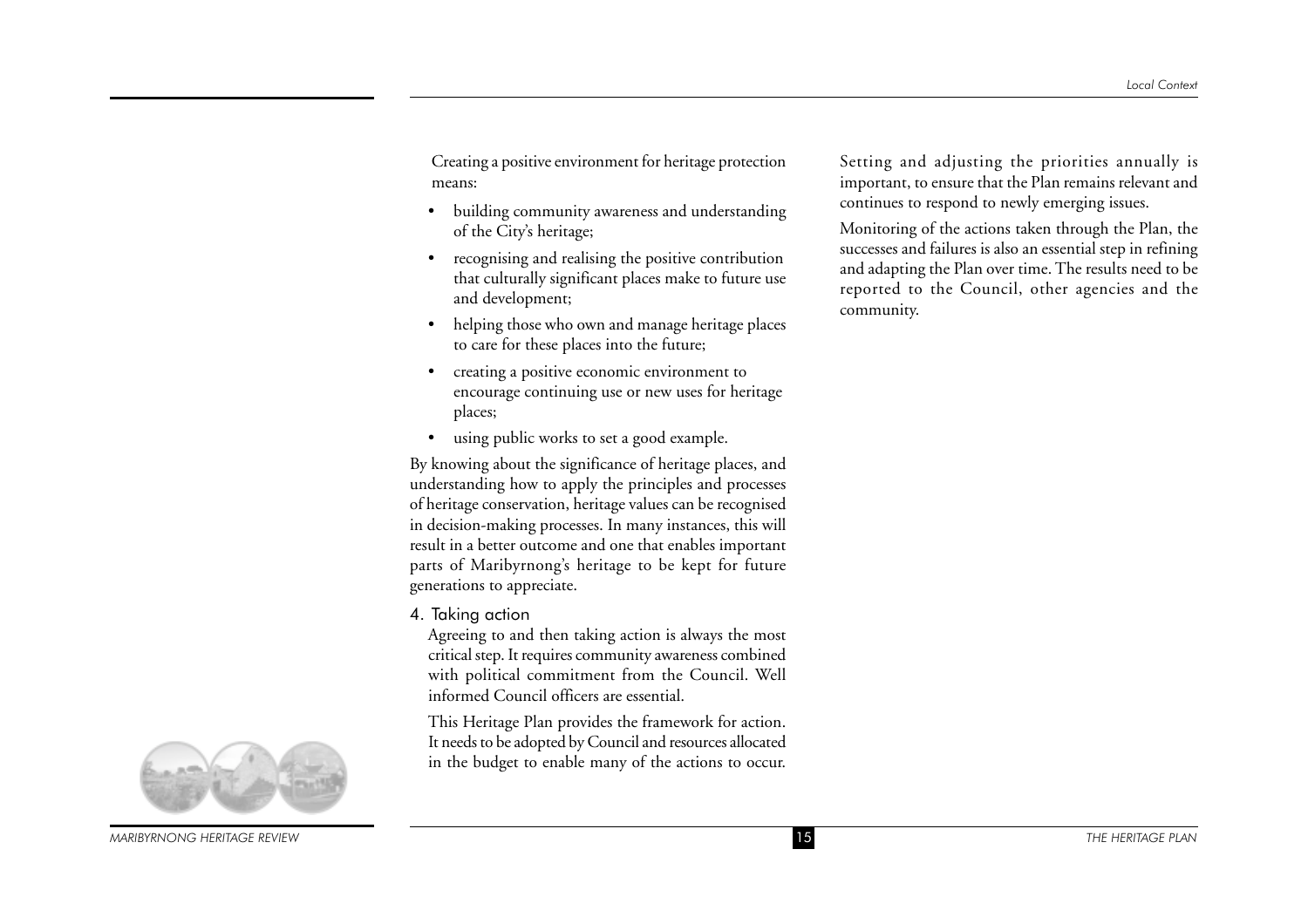# ACHIEVEMENTS TO DATE



The City of Maribyrnong has taken a big step in initiating the Maribyrnong Heritage Review. This work has built on earlier efforts by the former City of Footscray to identify and protect historic places. It also builds on regional heritage studies commissioned by the former Western Region Commission, of which both Footscray and Sunshine Councils were a part.

Over the last 6 years since the formation of the City of Maribyrnong, the Council has taken many initiatives which have helped protect heritage places. These include:

- Appointment of a Heritage Advisor in 1996 to assist owners of historic places and help Council staff respond to development applications;
- Statement of Commitment to Reconciliation with Indigenous Australians in 1998;
- Towards Reconciliation Action Plan 1998-2001.
- Healing Garden Design Project initiated in 1998. Development of design concept in 1999-2000;
- Conservation assessment of outdoor collection: memorials and artworks in 1998;
- Development of a Street Tree Strategy in 1998, followed by adoption of a Street Trees Policy and Protocols in June 1998. Older street tree plantings are an important contributor to the urban quality of the municipality, and some also form part of heritage precincts;
- Retention and landscape enhancement for community use of the Yarraville Goods Yards, using Commonwealth, State and Local government funding;
- Direct action by Council to seek the retention and reuse of important local buildings including the Barkly Theatre;
- Positive action by Council to retain and care for important public heritage assets including Footscray Park, Footscray Cemetery, and the Footscray Drill Hall;
- Preparation of report on 'Directions for Future Land Use and Development' for the former Explosives Factory, Maribyrnong, in 1999;
- Conservation Management Plans for Yarraville Park, Footscray Park, Footscray Cemetery;
- Streetworks, period lighting and verandah restoration in Yarraville shopping centre;
- Reinstatement of bluestone kerb and channel in Cowper Street;
- Maribyrnong Heritage Review, which has produced this Heritage Plan.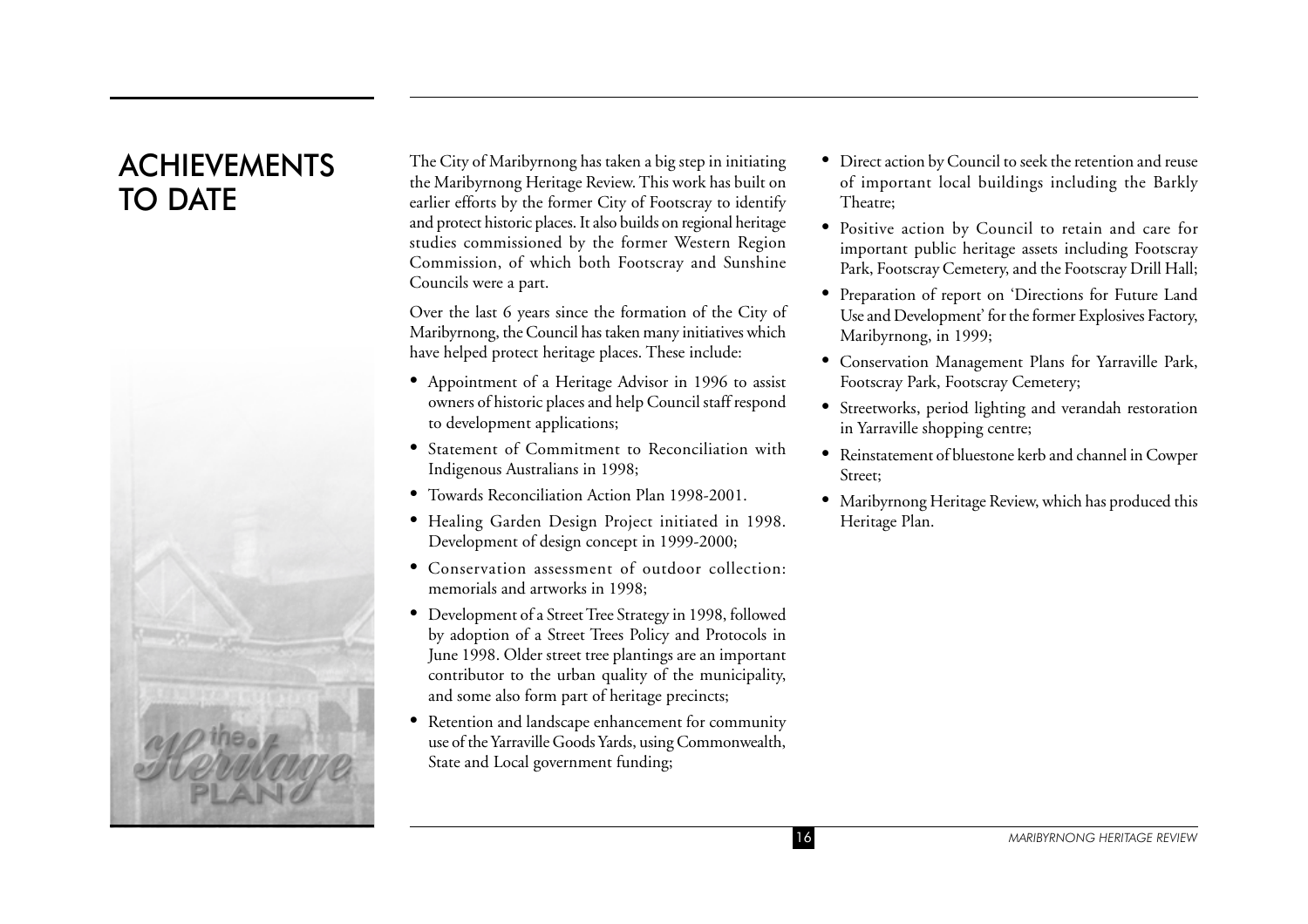# **CHALLENGES** FOR THE FUTURE



The City of Maribyrnong faces many challenges in its goal of conserving our heritage. The Heritage Plan seeks to respond to these challenges. It proposes a vision and a goal, along with a set of specific objectives. The objectives of the Plan relate to the key issues and the kinds of responses that the Council can initiate. Each objective is implemented by means of an Action Plan.

#### COMMITMENT

In initiating the Maribyrnong Heritage Review, Council has demonstrated its commitment. This commitment will need to be strengthened as Council moves into the challenging task of implementing this Heritage Plan. In particular, undertaking an amendment to the Planning Scheme is an essential task, but one that will require a commitment of time, energy and resources.

#### COMMUNITY AWARENESS

The community's awareness of and commitment to heritage is less clear. Like many inner city communities, Maribyrnong faces complex social, economic and environmental issues and the community reflects many different opinions and priorities.

Many people are passionate about the City of Maribyrnong, especially its community, environment and heritage. Their voices need to be heard in the heritage debates that will accompany implementation of the Heritage Plan. Council needs to be responsive to community heritage watchdog groups. Councillors too will need be advocates for the City's heritage.

It is important that the community be drawn into the processes of planning for the City's heritage, and are able to see clearly that heritage is an important environmental, social and economic asset.

#### SUPPORT

Those who own and manage heritage places may feel as though they are expected to look after these places for the benefit of the community. It is important therefore that the community, through the Council, actively helps these owners and managers with this task. Of course, residential property values often increase as a result of heritage protection.

Large industrial heritage sites present more complex issues. In many instances the changing nature of the industry may require changes to buildings and plant. In some cases a new, non-industrial use may be sought. Council will need to be proactive, working with industry to meet a number of important strategic objectives to protect heritage, jobs and economic development opportunities. Council can assist in the development of strategic plans and conservation management processes.

#### KNOWLEDGE

The Maribyrnong Heritage Review has substantially extended Council's knowledge of the heritage places within the City of Maribyrnong. The information has been carefully gathered through a series of specialist studies. A database now contains this information, and an important next step will be to link this information with Council's other systems.

The task of documenting all of Maribyrnong's heritage <sup>p</sup>laces is however, ongoing. Some further studies will need to be commissioned as soon as practicable. In addition,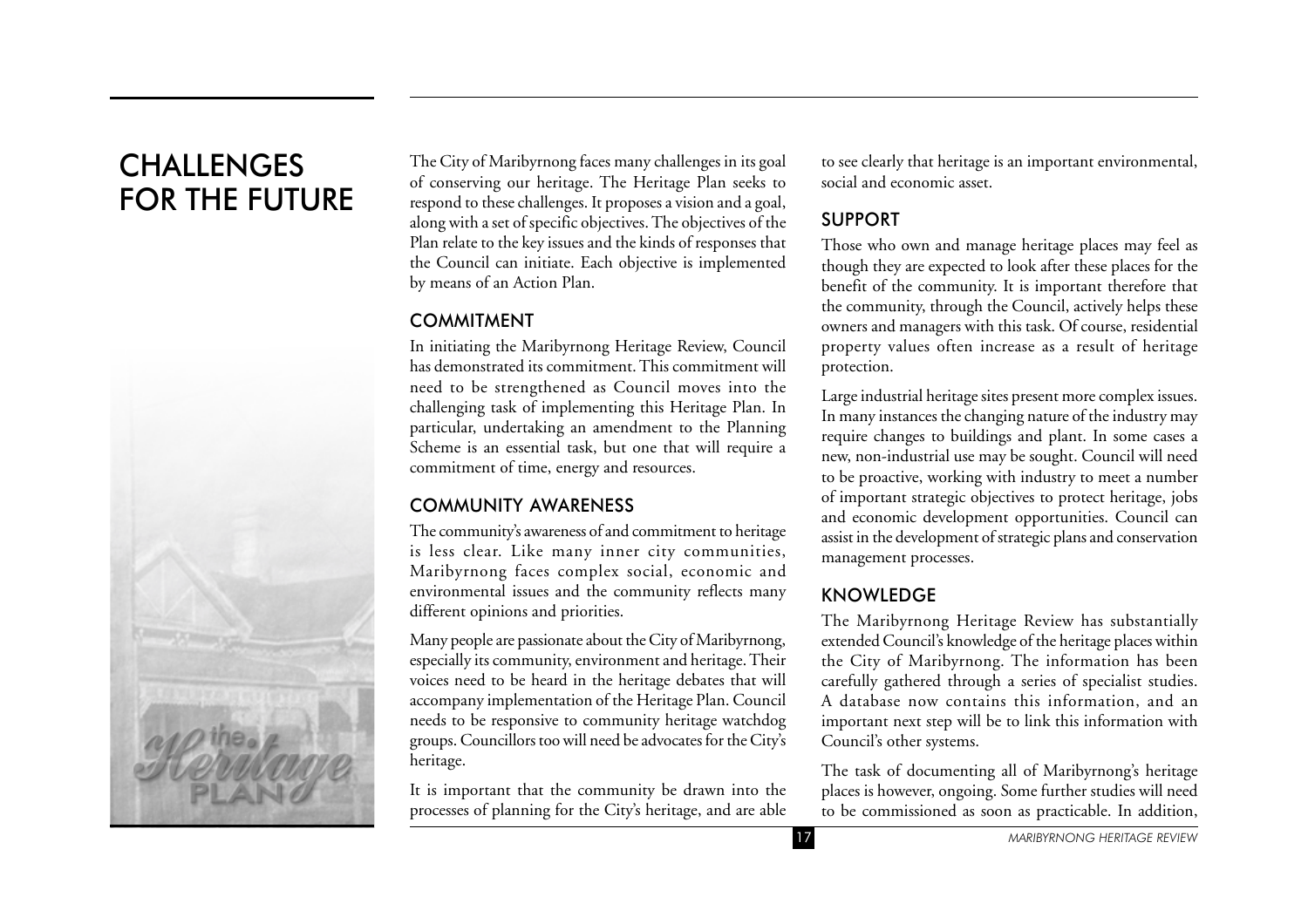Council may wish to do some community-based studies, for example a study of places associated with migration and settlement in the City over the last 50 years. This would be an excellent way of involving parts of the community that are often less involved in local planning issues.

As well as using the information from the studies in the protection of heritage places, the Council now has a great opportunity to use this wealth of information to present the City's diverse heritage to the community through walks, brochures, signs, performance, events and festivals.

#### **PROTECTION**

While the Maribyrnong Planning Scheme protects a number of historic buildings and precincts, it does not specifically protect natural or Aboriginal heritage places. Relatively few places are also protected through other statutory mechanisms, although all Aboriginal places are automatically protected under Commonwealth and State legislation even where the location of these places is not recorded.

While a majority of historic places are privately owned, many of the known natural and Aboriginal places are on public land. Active management by Council or another government authority will be required to ensure these values are protected. These public assets are likely to face fewer development pressures, but may be subject to other impacts such as parkland development, or utility service easements.

Development pressures on private land vary throughout the municipality, with multi-unit development being common here as it is throughout the rest of Melbourne. Protection of significant places through the planning

scheme will not remove these development pressures, but at least it will set a framework within which heritage values can be recognised and protected within new developments.

#### MODEL CITIZEN

Council will need to demonstrate best practice in its management of the places of heritage significance for which it is directly responsible. If Council does not set a good example, it will be very difficult to persuade private owners and developers to do so.

#### SYSTEMS, SKILLS AND RESOURCES

Council will need to strengthen its systems to enable it to effectively protect heritage places. Understanding of heritage and skills in heritage planning will need to be developed throughout Council, and within the development industry active in Maribyrnong. Continuing efforts will be needed to keep informed, innovative and aware of recent developments in heritage conservation policy and practice.

The Heritage Plan will be reviewed each year to:

- Monitor progress with its implementation;
- Report on successes and failures, and consider how these might influence the following year's priorities and actions;
- Set priorities and action for the coming year;
- Report annually to the community via the annual report.

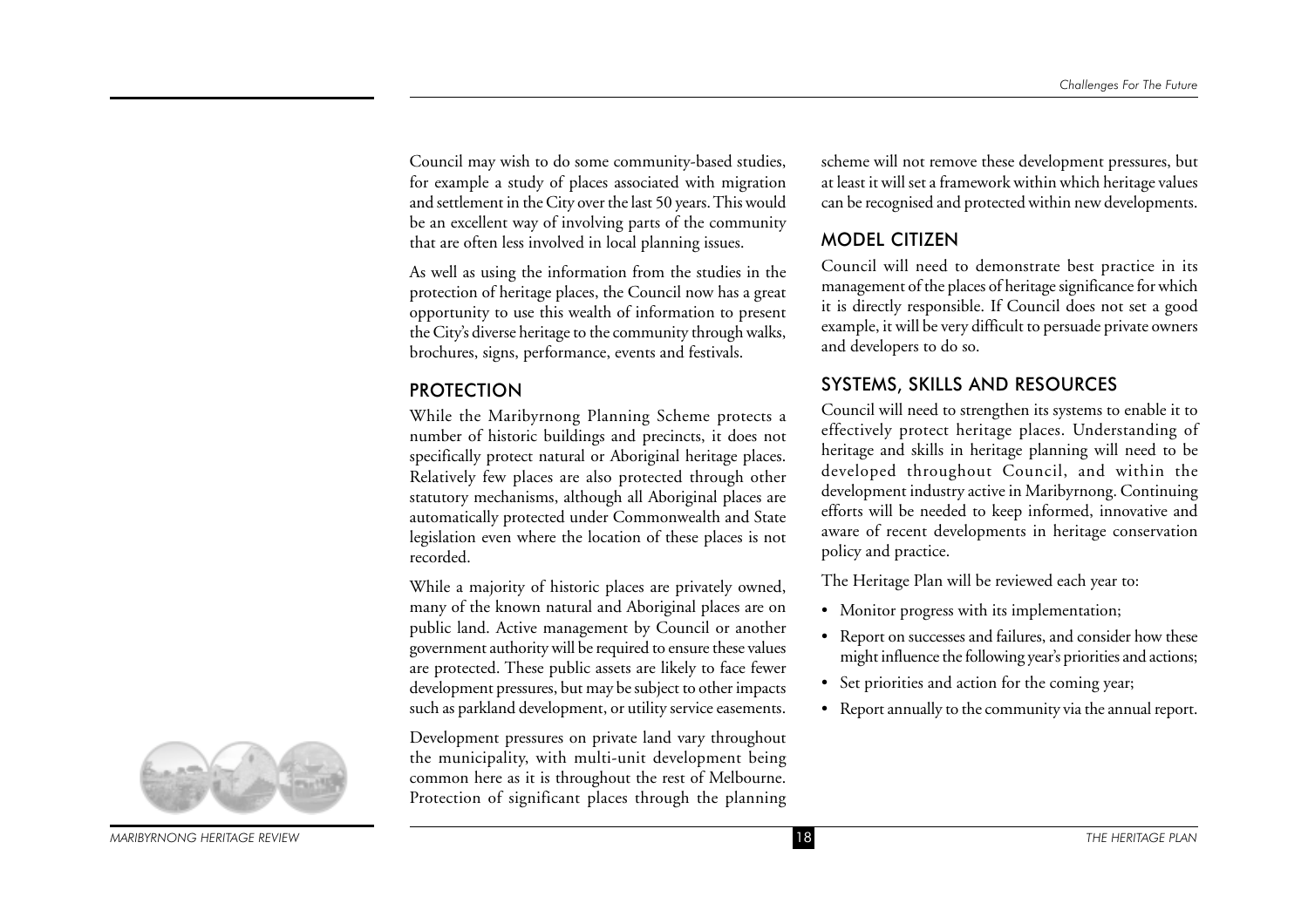# REVIEWING AND EVALUATING THE HERITAGE PLAN



The plan will be reviewed by the Heritage Advisory Committee, and reported to Council.

Monitoring of the success of the Heritage Plan will be determined by:

- Comparing the results achieved against the strategic objective for that Action Plan;
- Developing local heritage indicators to monitor the health of Maribyrnong's heritage.

Monitoring will need to be based on data collected throughout the year, and these data collection processes will need to be established. For example, data is likely to be needed on:

- <sup>p</sup>laces protected (in the planning scheme or through another register or statutory mechanism);
- •<sup>p</sup>laces damaged, destroyed, at risk;
- positive examples of actions by owners (inc Council and other authorities);
- $\bullet$ community activities;
- •assistance provided to owners.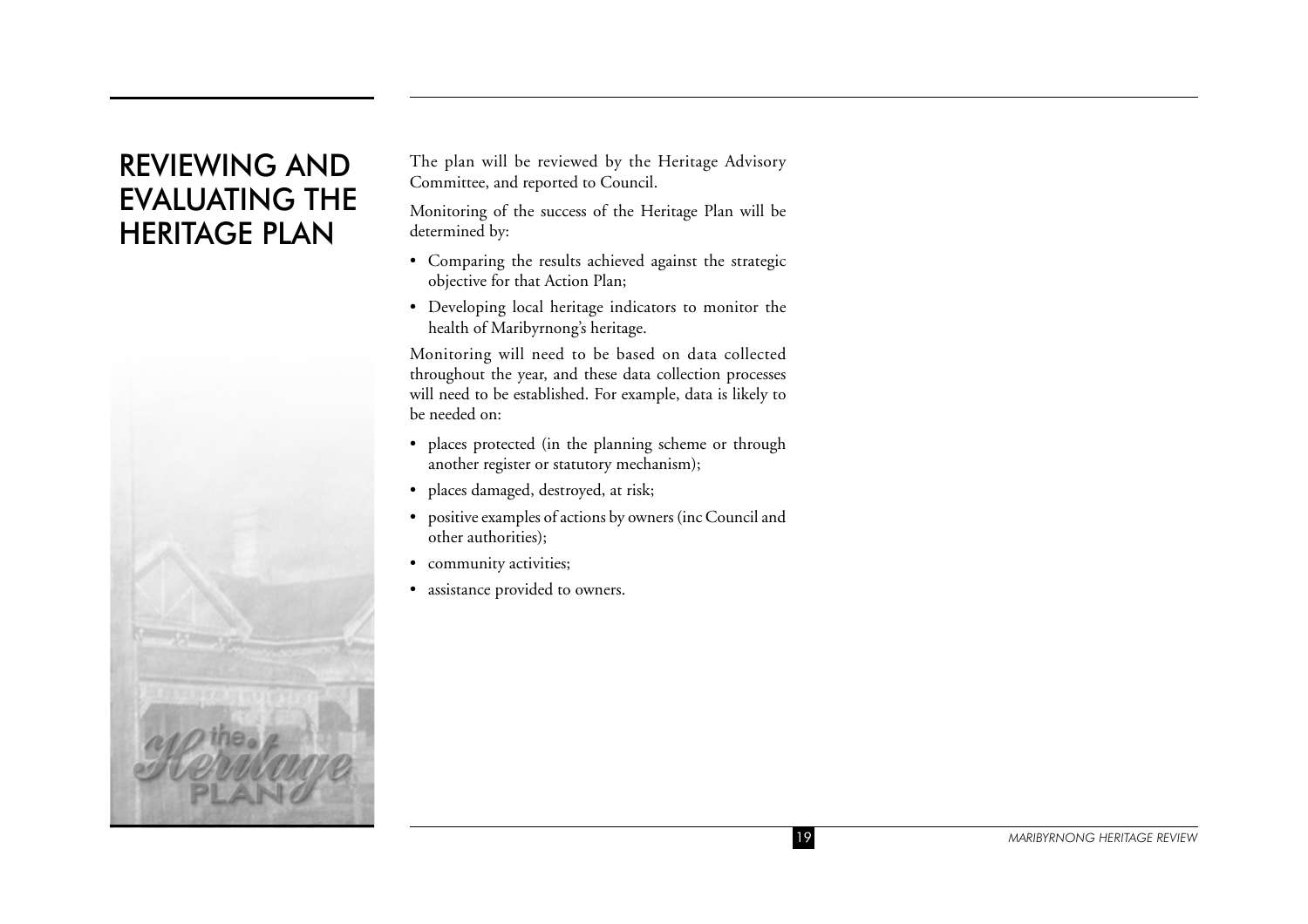# THE MARIBYRNONG MUNICIPAL HERITAGE PLAN



#### VISION

The City of Maribyrnong's diverse heritage is enjoyed and celebrated by today's community, and is being effectively conserved for future generations.

#### GOAL

To care for heritage places throughout the municipality ensuring their conservation, active use and appreciation.

#### **OBJECTIVES**

- 1. To designate the heritage places throughout the City worthy of protection, and actively seek their legal protection.
- 2. To protect significant heritage places from adverse impacts resulting from proposals for change.
- 3. To support, assist and encourage those who are responsible for the care and management of heritage <sup>p</sup>laces, recognising the benefits gained by the whole community through the retention of these places.
- 4. To demonstrate best practice in the care given to public heritage places by Council and other government bodies, and to encourage and facilitate best practice in the management of other heritage places.
- 5. To build community understanding of Maribyrnong's rich history and heritage; seek active community participation in its conservation and appreciation.
- 6. To continue the process of researching and documenting Maribyrnong's rich heritage.
- 7. To build links and partnerships with community and government organisations to ensure a coordinated effort in protecting heritage places.

8. To build Council's commitment to and capacity to implement the Heritage Plan.

#### GUIDING PRINCIPLES

The following principles of conservation for any heritage <sup>p</sup>lace are based on the Australian Natural Heritage Charter and the Burra Charter.

- The aim of conservation is to retain the significance of the place.
- Conservation is based on respecting all heritage values of the place without unwarranted emphasis on any one aspect at the expense of others.
- Conservation of a place should include provision for its security, maintenance and future.
- Conservation should involve the least possible physical intervention; do as much as necessary and as little as possible.
- Conservation of a place should make use of all disciplines and experience that can contribute to the study and safeguarding of a place.
- Conservation depends on accurate recording about decisions and changes to the place.
- Conservation of a place occurs when the significant elements have not been removed or destroyed except under exceptional circumstances.

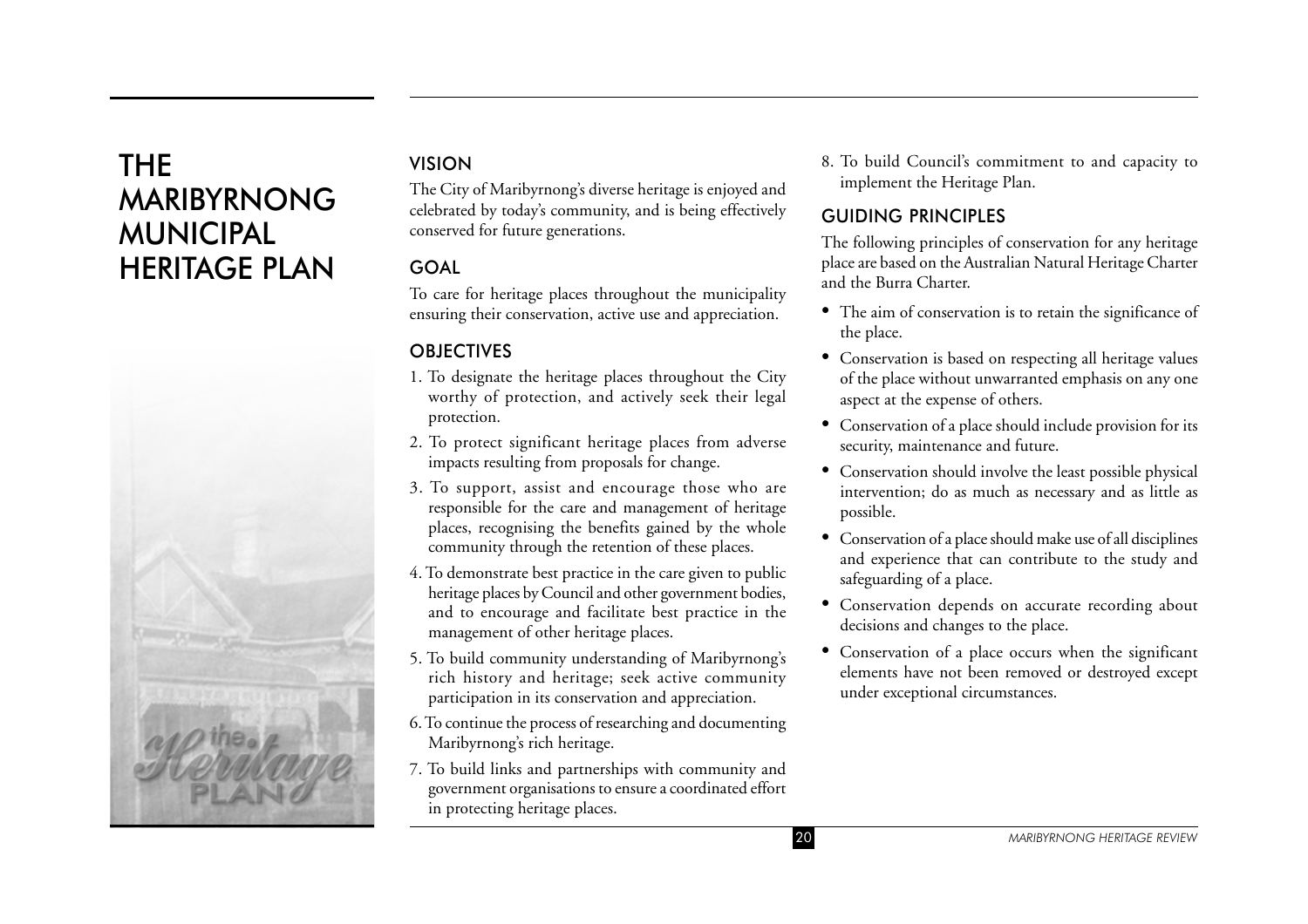In addition to the above principles, the *Draft Guidelines for the Protection, Management and Use of Aboriginal and Torres Strait Islander Cultural Heritage Places 1997* contain three important principles for places with indigenous heritage values. These are:

- Aboriginal and Torres Strait Islander people have the right to make decisions about the ongoing management of their cultural heritage.
- Consultation and agreement with relevant Aboriginal and Torres Strait Islander people is essential to making decisions about the future of a place.
- Records of places and their management are made, stored and accessed in culturally appropriate ways.

#### ACTION PLANS

The following sections contain the Actions Plans. Each Action Plan contains:

#### **Objective:**

What the Action Plan is seeking to achieve

#### **Rationale:**

A brief explanation of the reason for the Action Plan

#### **Action Chart:**

Each action spelt out with:

- •The action;
- • Responsibility—Council branch with primary responsibility for the action, with other relevant branches in parentheses;
- •Partnership—external partners;
- $\bullet$ Timing—Year 1, 2 or 3, or ongoing;

There are eight Action Plans, each designed to achieve one of the objectives.

Action Plan 1 – Protecting heritage places.

Action Plan 2 – Guiding change.

- Action Plan 3 Helping the custodians of Maribyrnong's heritage.
- Action Plan 4 Managing heritage places.
- Action Plan 5 Building community awareness and support.
- Action Plan 6 Documenting Maribyrnong's heritage.
- Action Plan 7 Links & partnerships.
- Action Plan 8 Equipping Council.

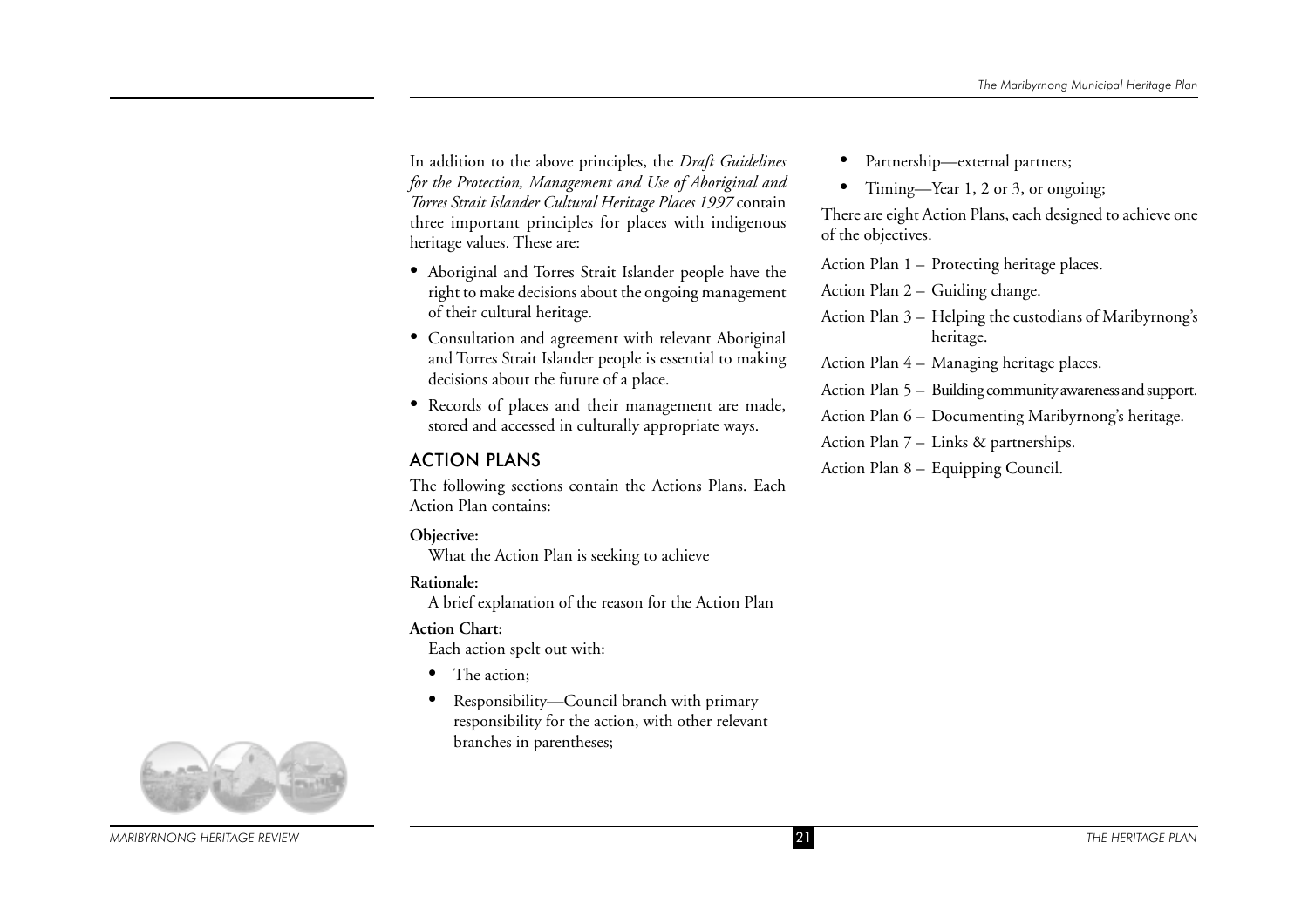#### YEAR 1 PRIORITIES

The actions listed in the following Action Plans with "1" in the Timing column are intended for implementation in the year 2002 (January-December). These actions have been designated as year 1 priorities either because they are essential first steps in implementation processes, or because they need to be undertaken as soon as possible in order to protect heritage places. These actions are summarised below.

| <b>ACTION</b>                                                           | <b>RESPONSIBILITY</b>                                      |
|-------------------------------------------------------------------------|------------------------------------------------------------|
| <b>ACTION PLAN 1. Protecting Heritage Places</b>                        |                                                            |
| 1.1 Consult the community & owners.                                     | Urban Planning                                             |
| 1.2 Review Municipal Strategic Statement.                               | Urban Planning                                             |
| 1.3 Exhibit an amendment to the<br>Maribyrnong Planning Scheme.         | Urban Planning<br>(with Community Development; Open Space) |
| 1.4 Include requirements for protecting natural heritage places.        | Urban Planning (with Open Space)                           |
| 1.5 Add studies to Planning Scheme as reference documents.              | Urban Planning                                             |
| 1.7 Advise Heritage Victoria about archaeological<br>places identified. | Urban Planning                                             |
| 1.10 Interim protection for significant places.                         | Urban Planning                                             |
| <b>ACTION PLAN 2. Guiding Change</b>                                    |                                                            |
| 2.1 Process for assessing large-scale developments.                     | Urban Planning (with Assets & Open Space)                  |
| 2.2 Develop Local Planning Policies.                                    | Urban Planning                                             |
| 2.3 Establish a policy on prohibited uses.                              | Urban Planning                                             |
| 2.4 Prepare a policy on planning incentives.                            | Urban Planning (with Organisational Support)               |
| 2.8 Develop decision-making guidelines for Council.                     | Urban Planning (with Assets & Open Space)                  |



**MARIBYRNONG HERITAGE REVIEW** THE **THE HERITAGE PLAN**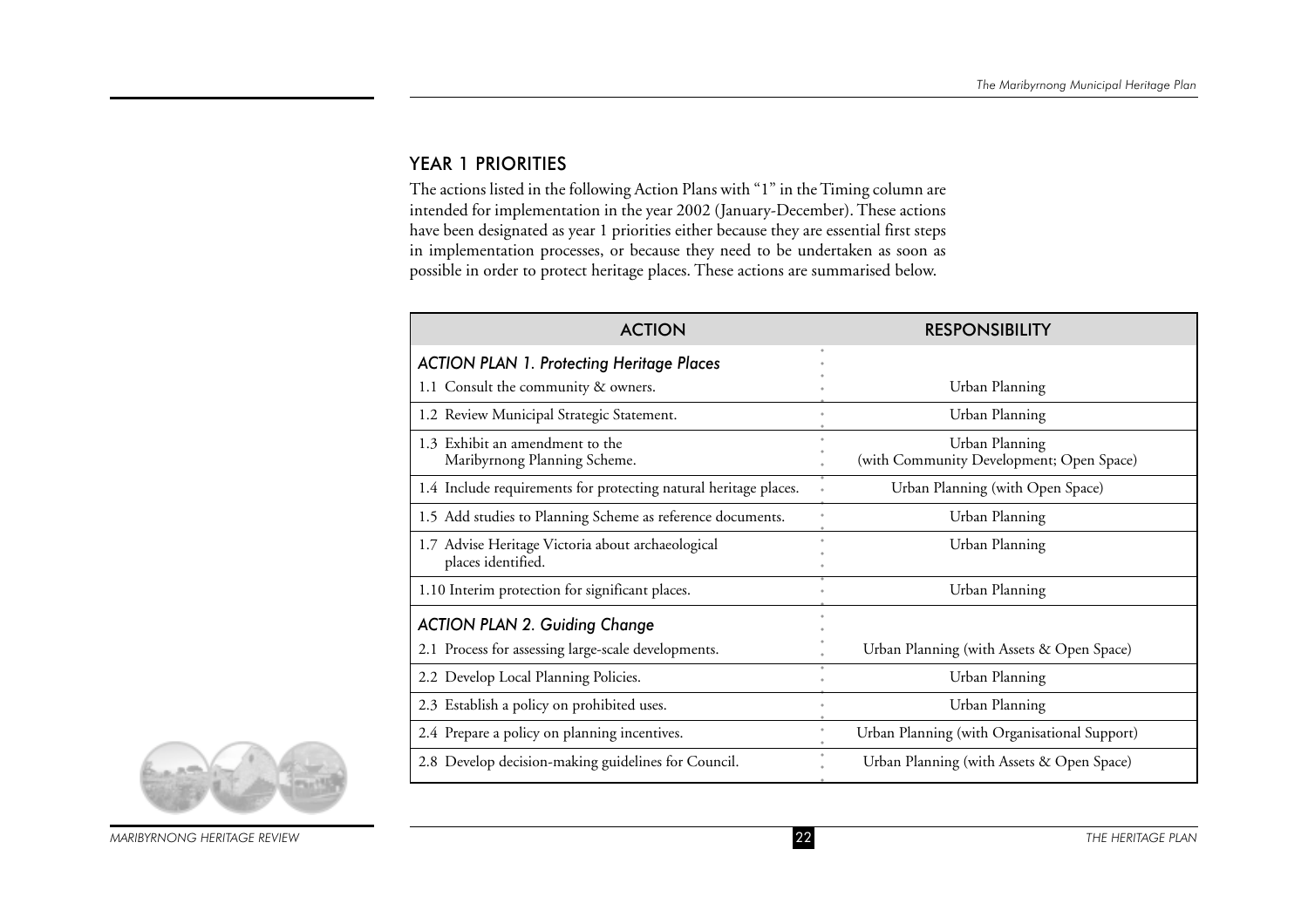| <b>ACTION</b>                                                                                                                                                                                                                     | <b>RESPONSIBILITY</b>                                                                 |
|-----------------------------------------------------------------------------------------------------------------------------------------------------------------------------------------------------------------------------------|---------------------------------------------------------------------------------------|
| <b>ACTION PLAN 3. Helping the Custodians of</b><br>Maribyrnong's Heritage                                                                                                                                                         |                                                                                       |
| 3.1 Establish a local Heritage Assistance Program.                                                                                                                                                                                | Urban Planning, Heritage Adviser                                                      |
| 3.2 Expand the scope of the Heritage Advice Service.                                                                                                                                                                              | Urban Planning                                                                        |
| 3.3 Heritage guidelines for owners, managers and developers.                                                                                                                                                                      | Urban Planning,<br>Heritage Adviser (with Open Space)                                 |
| <b>ACTION PLAN 4. Managing Heritage Places</b>                                                                                                                                                                                    |                                                                                       |
| 4.1 Adopt best practice & national standards.                                                                                                                                                                                     | Whole of Council                                                                      |
| 4.2 Heritage management plans and policies for<br>Council's heritage places.                                                                                                                                                      | Assets & Open Space, Heritage Adviser<br>(with Leisure & Culture, and Urban Planning) |
| 4.3 Conserve significant species and specimens - indigenous<br>species and their habitats.                                                                                                                                        | Open Space                                                                            |
| 4.4 Protect heritage places along the Maribyrnong River<br>and other waterways<br>· implement management recommendations on<br>Aboriginal heritage.<br>· start work on establishing a continuous strip<br>of riparian vegetation. | Cultural Development,<br>(with Open Space, Parks & Gardens)                           |
| 4.5 Revegetation plan and guidelines<br>• Guidelines for revegetation works on public and private land.                                                                                                                           | Open Space (with Parks & Gardens)                                                     |
| 4.7 Start an environmental weed control program.                                                                                                                                                                                  | Open Space, Parks & Gardens, Local Laws                                               |
| 4.8 Protect places from the impacts of public and Council works<br>• Prepare a policy on significant trees and service impacts.                                                                                                   | Assets & Open Space                                                                   |
| <b>ACTION PLAN 5. Building Community Awareness</b><br>and Support                                                                                                                                                                 |                                                                                       |
| 5.1 Start a community information program on heritage<br>· Publish this Heritage Plan, and a summary.                                                                                                                             | Urban Planning (with Advocacy)                                                        |



**MARIBYRNONG HERITAGE REVIEW THE HERITAGE PLAN**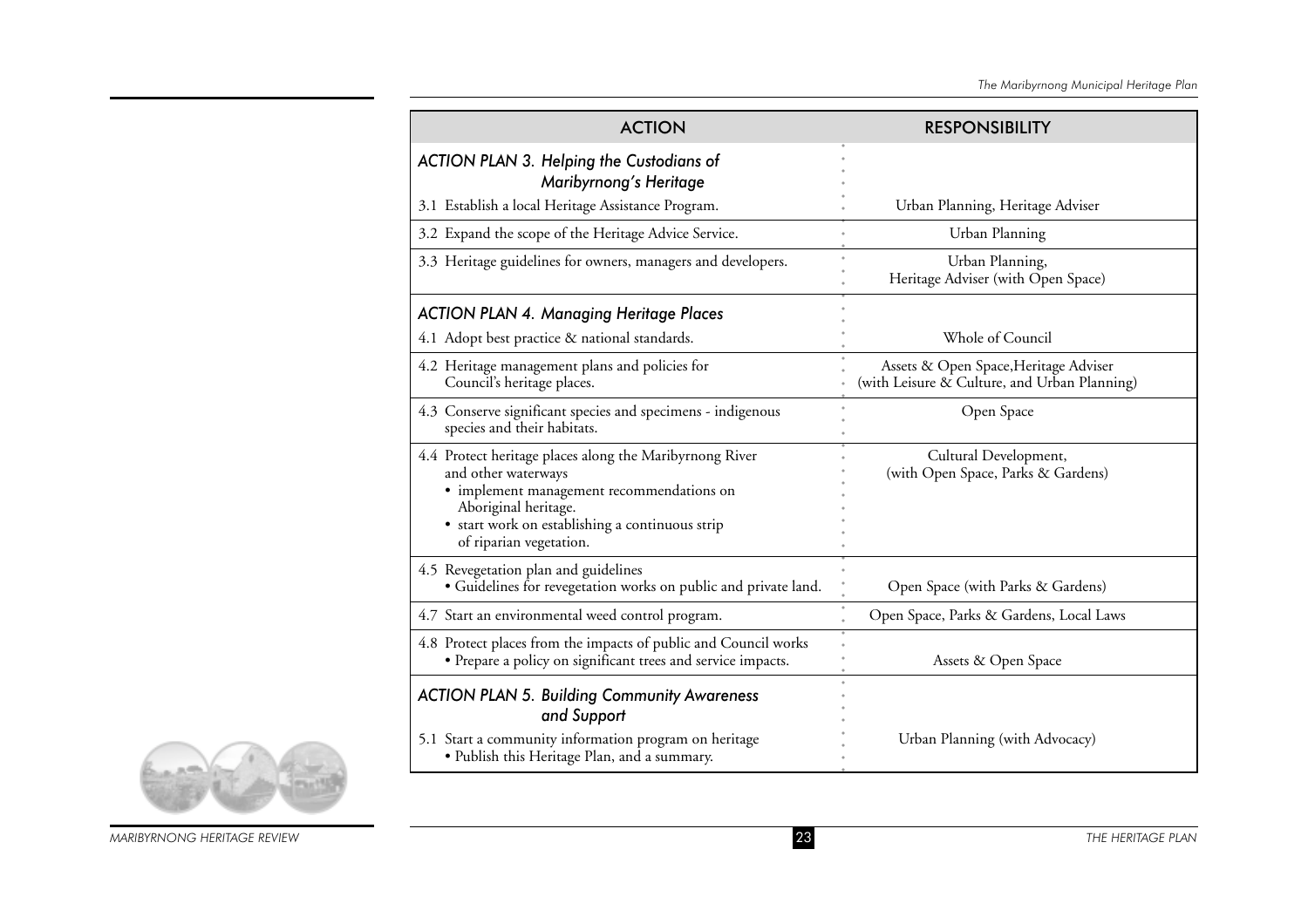| <b>ACTION</b>                                                                                                                                                                                                                                                                                                                                                  | <b>RESPONSIBILITY</b>                           |
|----------------------------------------------------------------------------------------------------------------------------------------------------------------------------------------------------------------------------------------------------------------------------------------------------------------------------------------------------------------|-------------------------------------------------|
| <b>ACTION PLAN 6. Documenting Maribyrnong's Heritage</b><br>6.1 Managing information                                                                                                                                                                                                                                                                           | Urban Planning, Information Technology          |
| • Link the Heritage Database to the Maribyrnong GIS<br>(Geographic Information System), and establish a procedure<br>for updating the database.                                                                                                                                                                                                                |                                                 |
| 6.2 Establish a system for new information on heritage places.                                                                                                                                                                                                                                                                                                 |                                                 |
| 6.3 Link public art to heritage information.                                                                                                                                                                                                                                                                                                                   | Leisure & Culture                               |
| 6.4 Continue a program of heritage investigations<br>(see list in Action Plan).                                                                                                                                                                                                                                                                                | Urban Planning, Open Space, Parks & Gardens     |
| <b>ACTION PLAN 7. Links &amp; Partnerships</b>                                                                                                                                                                                                                                                                                                                 |                                                 |
| 7.1 Create a Heritage Advisory Committee.                                                                                                                                                                                                                                                                                                                      | Urban Planning                                  |
| 7.2 Liaison with other agencies and councils.<br>• Liaise with Melbourne Port Corporation to transfer heritage<br>database listings within the MPC Planning Scheme area.<br>• Liaise with Heritage Victoria about the use of the Historical<br>Archaeology Management Plan.<br>• Prepare an information package for agencies and group<br>that undertake works | Urban Planning                                  |
| 7.3 Aboriginal community partnerships.                                                                                                                                                                                                                                                                                                                         | Cultural Development, Advocacy                  |
| <b>ACTION PLAN 8. Equipping Council</b>                                                                                                                                                                                                                                                                                                                        |                                                 |
| 8.1 Internal information, procedures & training.                                                                                                                                                                                                                                                                                                               | Urban Planning, (with all branches)             |
| 8.2 Staff resources.                                                                                                                                                                                                                                                                                                                                           | Whole of Council                                |
| 8.3 Seek external funding for studies, works and heritage advice.                                                                                                                                                                                                                                                                                              | Urban Planning, Open Space, Leisure and Culture |
| 8.4 Training for staff and Councillors.<br>• Training needs analysis.<br>• Regular briefings for Councillors.                                                                                                                                                                                                                                                  | Urban Planning (with all branches)              |
| 8.5 Systems                                                                                                                                                                                                                                                                                                                                                    | Urban Planning, Information Technology          |



**MARIBYRNONG HERITAGE REVIEW THE HERITAGE PLAN**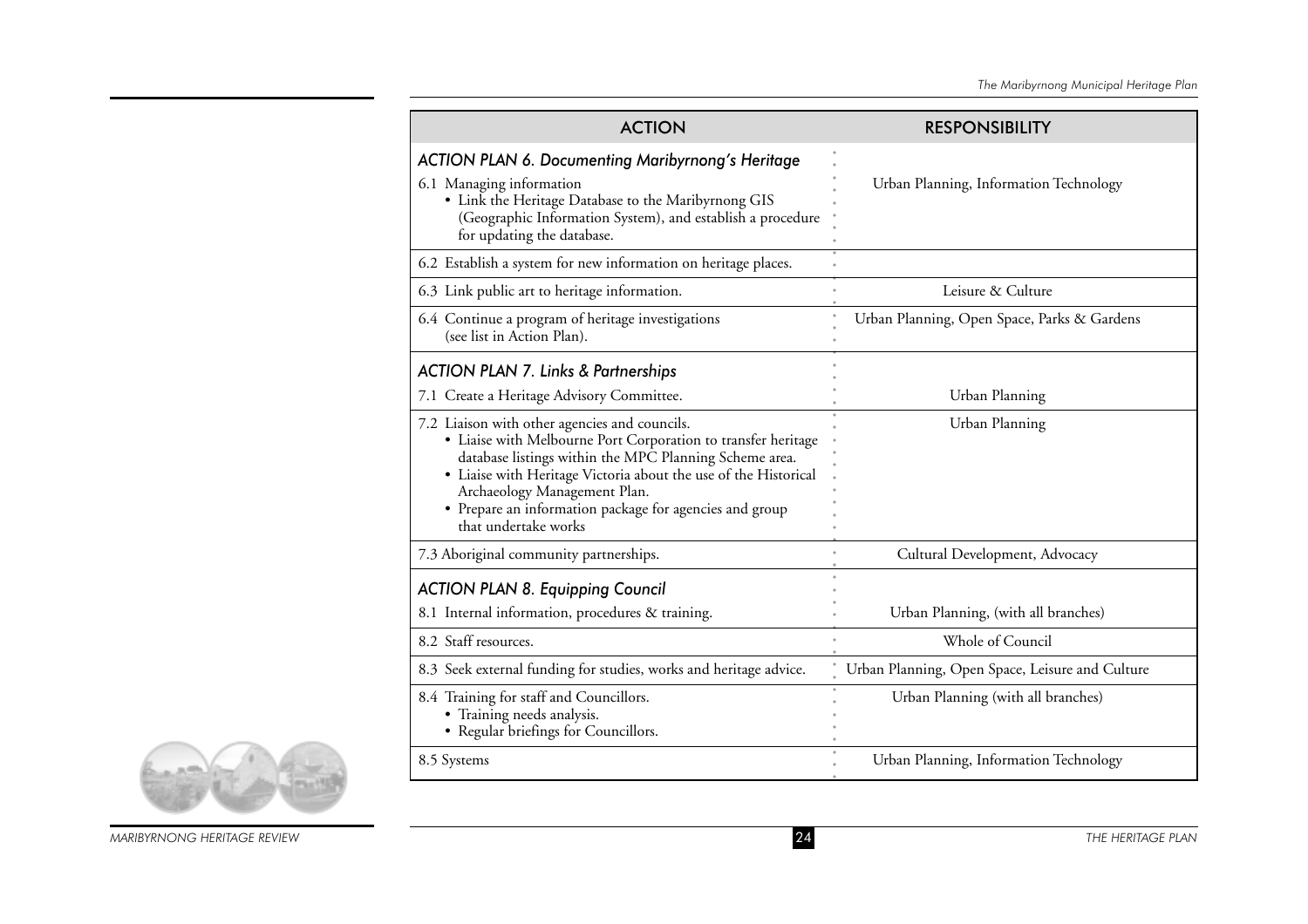## ACTION PLAN 1 PROTECTING HERITAGE PLACES



#### **Objective:**

To designate the heritage places throughout the City worthy of protection, and actively seek their legal protection.

#### **Rationale:**

Maribyrnong City Council has a statutory responsibility to identify and protect cultural heritage places. It is obliged to take action to protect significant heritage places throughout the municipality under its Planning Scheme. Heritage places require active protection, combining legal protection (Action Plan 1) with guidance on meeting changing needs and circumstances (Action Plan 2) plus positive support for owners and managers (Action Plan 3).

- Consult the community and owners.
- Protect significant heritage places through the Municipal Strategic Statement, and Planning Scheme.
- Nominate significant heritage places to statutory registers.
- Meet obligations under the *Flora and Fauna Guarantee Act* and Action Statements, and the *Heritage Act*.
- Seek to provide interim protection for places considered of potential heritage significance that are awaiting full assessment of their significance.
- Review the protective actions needed in the light of anticipated legislative and other changes.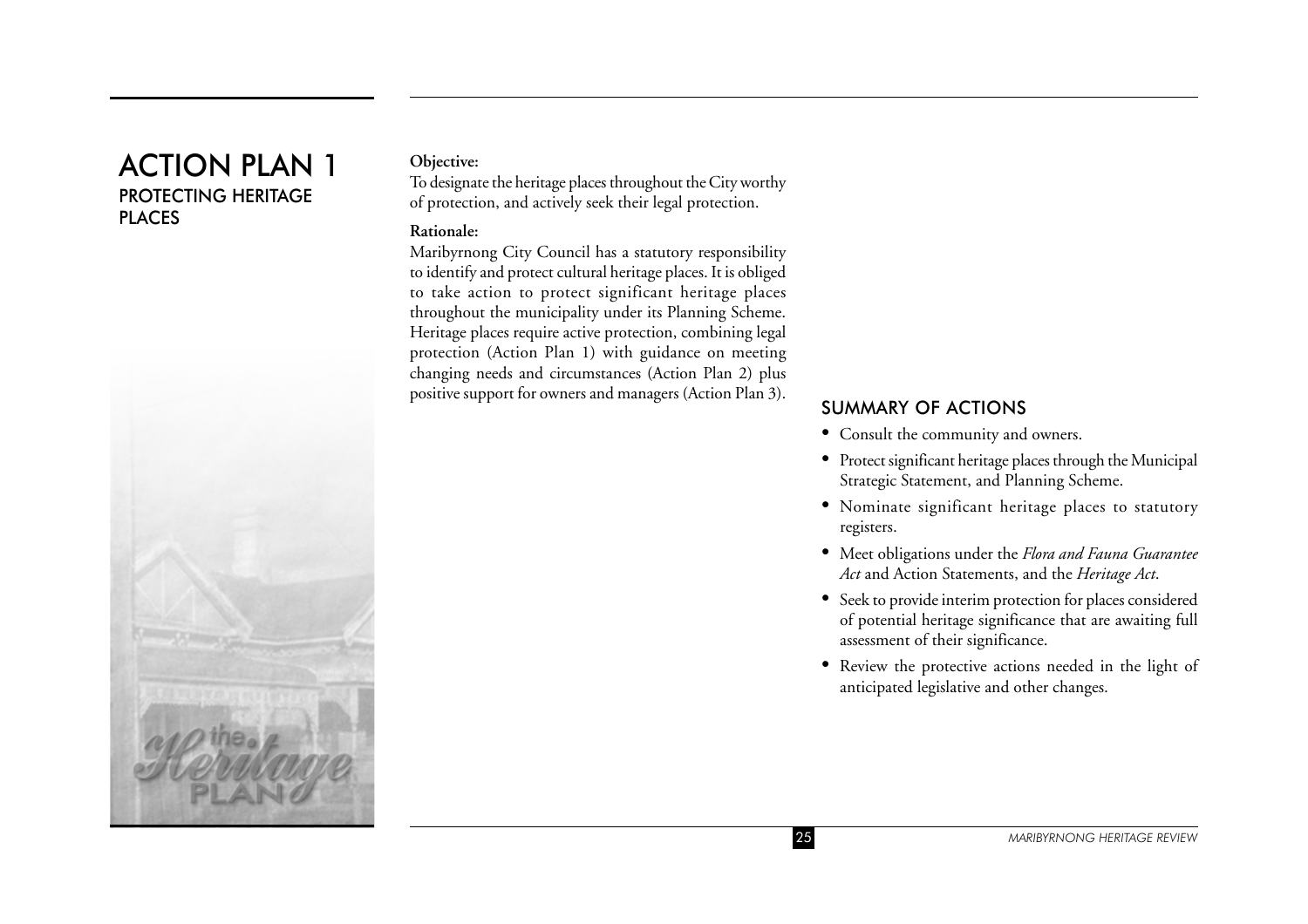| <b>ACTION</b>                                                                                                                                                                                                                                                                                                                                                                                                                                                                                                                                                                                                                                                                                                                                                                                            | <b>RESPONSIBILITY</b>                                                                | <b>PARTNERSHIPS</b>                                                                                                     | <b>TIMING</b>            |
|----------------------------------------------------------------------------------------------------------------------------------------------------------------------------------------------------------------------------------------------------------------------------------------------------------------------------------------------------------------------------------------------------------------------------------------------------------------------------------------------------------------------------------------------------------------------------------------------------------------------------------------------------------------------------------------------------------------------------------------------------------------------------------------------------------|--------------------------------------------------------------------------------------|-------------------------------------------------------------------------------------------------------------------------|--------------------------|
| 1.1 Consult the community & owners<br>Provide information and consult with affected property owners and managers<br>and with the wider community before proceeding with Planning Scheme<br>amendments.                                                                                                                                                                                                                                                                                                                                                                                                                                                                                                                                                                                                   | Urban Planning                                                                       |                                                                                                                         |                          |
| 1.2 Review the Municipal Strategic Statement<br>Review the Municipal Strategic Statement in the light of the Heritage Plan,<br>and include an acknowledgment of the Wurundjeri people as the traditional<br>owners, and their spiritual relationship with the land.                                                                                                                                                                                                                                                                                                                                                                                                                                                                                                                                      | Urban Planning<br>(Community Development)                                            | Wurundjeri                                                                                                              | with<br>Heritage Overlay |
| 1.3 Exhibit an amendment to the Planning Scheme<br>Exhibit an amendment to the Maribyrnong Planning Scheme to provide<br>heritage protection for:<br>Historic places via a Heritage Overlay and Local Policy;<br>Historical archaeological places via a Heritage Overlay plus an Incorporated<br>Plan specifying the requirements for these places;<br>Aboriginal historic places via a Heritage Overlay (following further<br>documentation and consultation);<br>Natural places via an Environmental Significance Overlay or a Vegetation<br>Protection Overlay;<br>Aboriginal archaeological sites and Aboriginal places via a Local Policy<br>and a Heritage Overlay.<br>The places recommended for protection are listed in the study reports and<br>database prepared for the Heritage Review.     | Urban Planning<br>(Community Development)<br>(Open Space)<br>(Community Development) | Heritage Vic<br>Dept Infrastructure,<br>Aboriginal Affairs<br>Dept Infrastructure,<br>Aboriginal Affairs,<br>Wurundjeri |                          |
| 1.4 Include requirements for protecting natural heritage places<br>In schedules to the Environmental Significance Overlay and Vegetation Protection<br>Overlays used to protect natural places, include requirements for:<br>Development to be responsive to the need to protect natural heritage values, and<br>to be based on the best possible information about the nature, distribution and<br>significance of these values on the land;<br>Developers to make a contribution to protecting significant natural heritage features<br>through the implementation of permanent arrangements to protect these areas.<br>Habitat requirements of threatened species to be taken into consideration in the design<br>and management of all new development on or near habitats supporting these species. | Urban Planning<br>(with Open Space)                                                  | DNRE,<br>Melbourne Water,<br>Parks Victoria                                                                             |                          |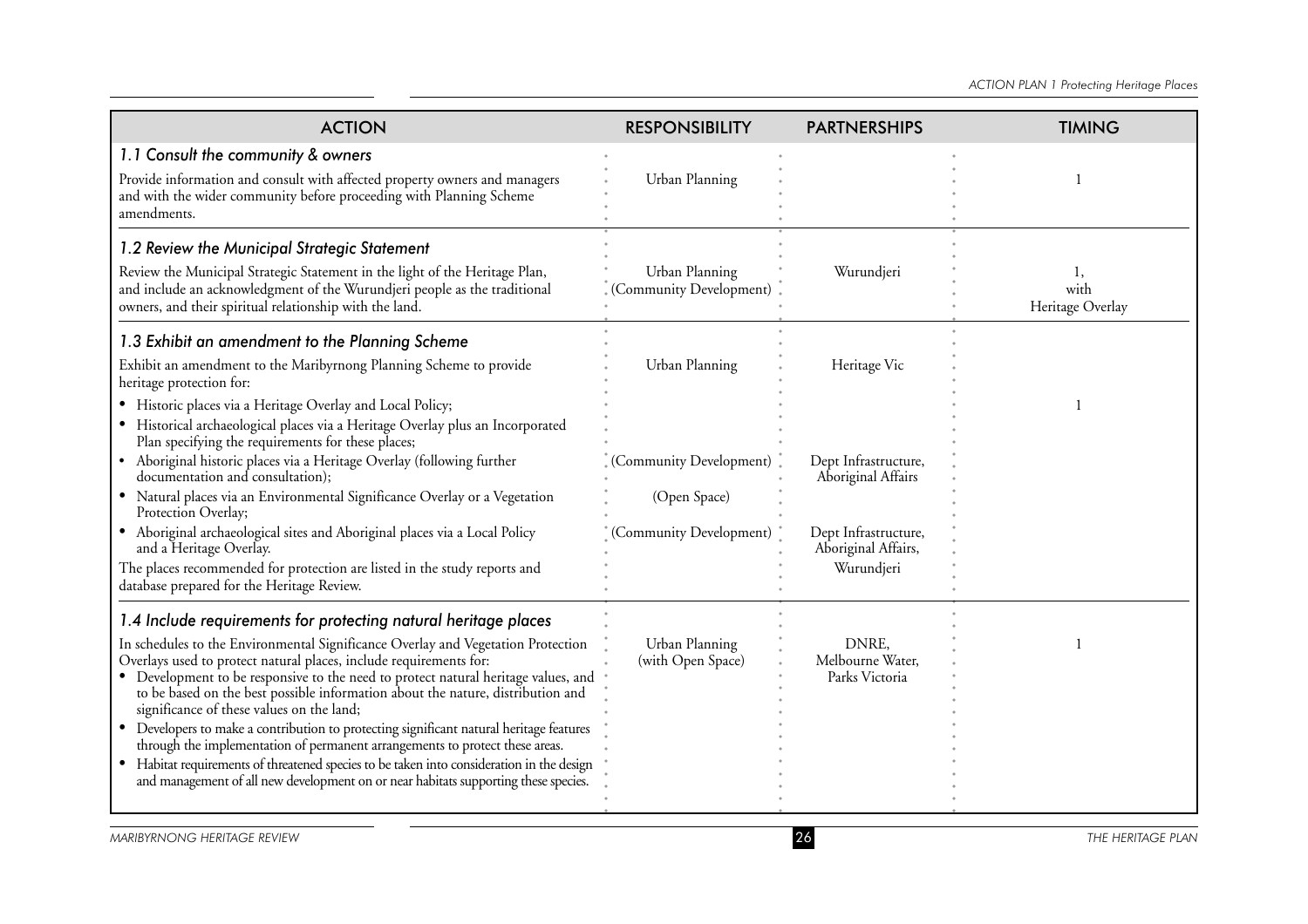| <b>ACTION</b>                                                                                                                                                                                                                                                                                                                                                                                                                | <b>RESPONSIBILITY</b> | <b>PARTNERSHIPS</b> | <b>TIMING</b> |
|------------------------------------------------------------------------------------------------------------------------------------------------------------------------------------------------------------------------------------------------------------------------------------------------------------------------------------------------------------------------------------------------------------------------------|-----------------------|---------------------|---------------|
| Plant species indigenous to the site, and of local provenance stock, to be used<br>wherever possible for landscaping and other plantings.<br>Preparation of a conservation management plan in conjunction with<br>development proposals. (See also Ecology Australia 1999, pp. 42-43.)                                                                                                                                       |                       |                     |               |
| 1.5 Add studies to Planning Scheme as reference documents<br>Include the study reports prepared as part of the Maribyrnong Heritage Review<br>as Reference Documents in the Planning Scheme. A list of these reports can be<br>found in the Tools to support action section, below.                                                                                                                                          | Urban Planning        |                     |               |
| 1.6 Nominate significant places to other heritage registers<br>Nominate places to other heritage registers, as recommended by the<br>Maribyrnong Heritage Review studies:                                                                                                                                                                                                                                                    |                       |                     |               |
| • Nominate natural and cultural heritage places of regional, state or national<br>significance to the Commonwealth government's Register of the National Estate.<br>• Nominate historic cultural heritage places of state or national significance to<br>the Victorian Heritage Register.                                                                                                                                    | Urban Planning        |                     | 2             |
| 1.7 Advise Heritage Victoria about archaeological places<br>Advise Heritage Victoria of the historic archaeological places identified in the<br>Archaeological Management Plan (2000) study. When further archaeological<br>assessments are made to places on the database, ensure that confirmed historical<br>archaeological sites are reported to Heritage Victoria for inclusion in the<br>Victorian Heritage Inventory. | Urban Planning        | Heritage Victoria   | 1/Ongoing     |
| 1.8 Flora and Fauna Guarantee Act responsibilities<br>Collect relevant documentation arising from the Flora and Fauna Guarantee Act<br>1988, and ensure that Council is on the mailing list for notification of changes to<br>listings. If any flora or fauna species that occur in Maribyrnong are in future listed                                                                                                         | Open Space            | <b>DNRE</b>         | Ongoing       |
| under the Act, then review the obligations of Council under the Act and under any<br>relevant Flora and Fauna Guarantee Action Statements. Prepare and implement<br>species and/or site-specific programs as necessary <sup>1</sup> .                                                                                                                                                                                        |                       |                     |               |

 $^{\rm 1}$  Note that although several species listed under the Flora and Fauna Guarantee Act 1988 have previously been recorded in Maribyrnong, it is considered unlikely that any of these species remain. However other species of State and National significance are either confirmed to be present or considered likely, and any such species may be listed under the Act in the future.

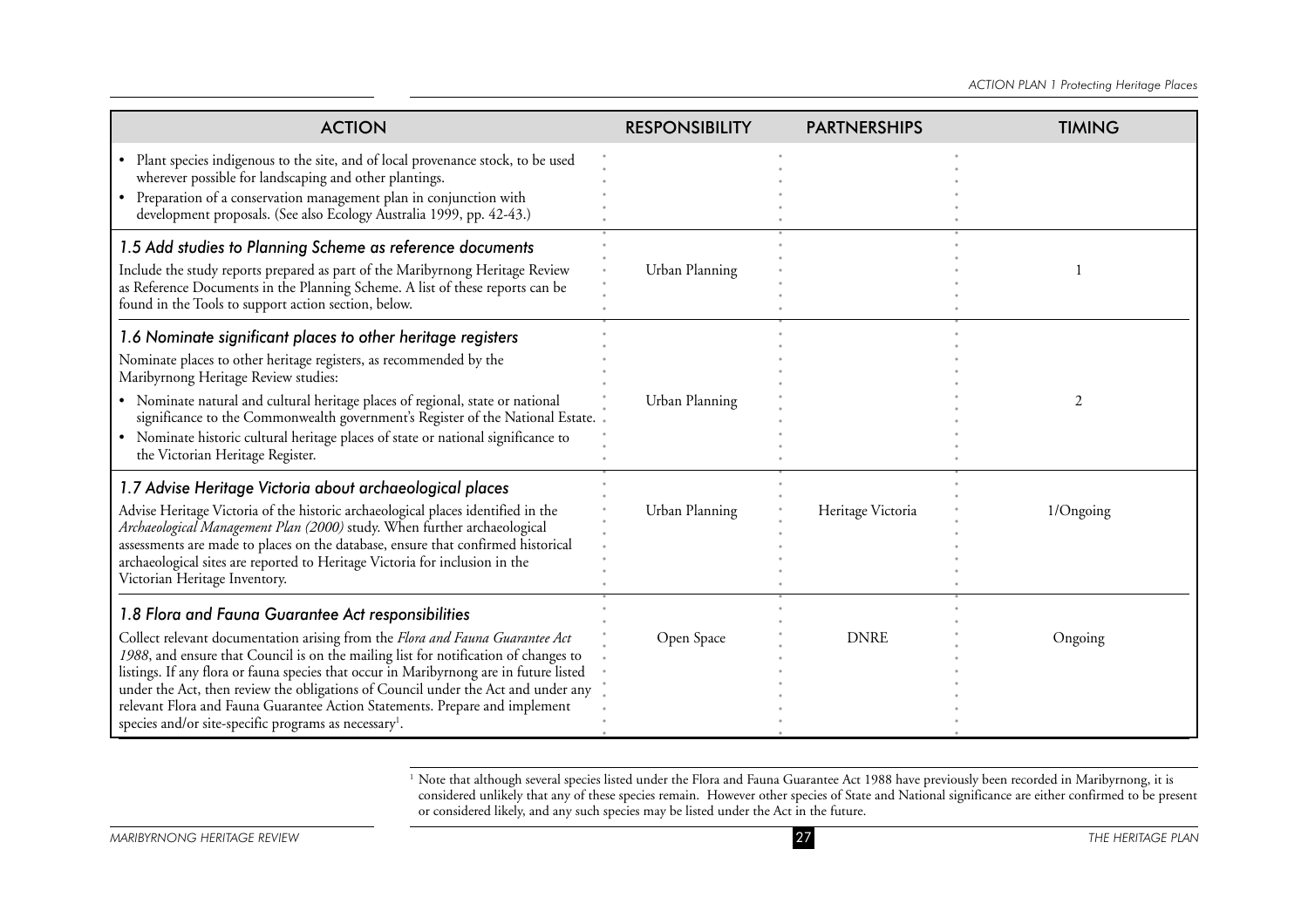| <b>ACTION</b>                                                                                                                                                                                                                                                                                                                                                                                                                                                                                                                                                                                                                                                                                                                                  | <b>RESPONSIBILITY</b>                    | <b>PARTNERSHIPS</b>                  | <b>TIMING</b> |
|------------------------------------------------------------------------------------------------------------------------------------------------------------------------------------------------------------------------------------------------------------------------------------------------------------------------------------------------------------------------------------------------------------------------------------------------------------------------------------------------------------------------------------------------------------------------------------------------------------------------------------------------------------------------------------------------------------------------------------------------|------------------------------------------|--------------------------------------|---------------|
| 1.9 Protect trees                                                                                                                                                                                                                                                                                                                                                                                                                                                                                                                                                                                                                                                                                                                              |                                          |                                      |               |
| Investigate the introduction of a Local Law requiring a permit for the removal of<br>any tree above a specified size. Associated protocols would establish the conditions<br>where tree removal would be permitted, and assistance that could be provided by<br>Council to deal with tree problems. Penalties for removing a tree without a permit<br>should be based on a formula to estimate the tree's value.                                                                                                                                                                                                                                                                                                                               | Open Space, Local Laws                   |                                      | 3             |
| 1.10 Interim protection of significant places                                                                                                                                                                                                                                                                                                                                                                                                                                                                                                                                                                                                                                                                                                  |                                          |                                      |               |
| Currently there is no mechanism for interim protection of historic or natural places<br>before Planning Scheme amendments are in place. (All Aboriginal places are already<br>protected.) As a first step, Council should establish internal processes that will alert<br>Planning staff when there is a proposed change to a place, so discussions can be held<br>with the proponent to seek a good solution in terms of conservation of heritage<br>values. This may require systems changes, see Action Plan 8.<br>As a second step, Council should explore with the Department of Infrastructure<br>possible mechanisms to provide interim protection for places of potential heritage<br>significance that are awaiting final assessment. | Urban Planning                           | Heritage Victoria,<br>AAV, DNRE, AHC |               |
| 1.11 Keep abreast of Aboriginal heritage law changes                                                                                                                                                                                                                                                                                                                                                                                                                                                                                                                                                                                                                                                                                           |                                          |                                      |               |
| Review the methods of protecting Aboriginal heritage places to incorporate major<br>legislative and policy changes implemented by the Commonwealth and<br>State governments.                                                                                                                                                                                                                                                                                                                                                                                                                                                                                                                                                                   | Community Development,<br>Urban Planning | AAV                                  | Ongoing       |
| 1.12 Regularly review Aboriginal heritage zone boundaries                                                                                                                                                                                                                                                                                                                                                                                                                                                                                                                                                                                                                                                                                      |                                          |                                      |               |
| Review the Aboriginal heritage zone boundaries every 5 years in close consultation<br>with Aboriginal community organisations and other relevant stakeholders.                                                                                                                                                                                                                                                                                                                                                                                                                                                                                                                                                                                 | Community Development,<br>Urban Planning | Wurundjeri &<br>Kulin Nation         | 5             |
| 1.13 Monitor the Historical Archaeological Management Plan                                                                                                                                                                                                                                                                                                                                                                                                                                                                                                                                                                                                                                                                                     |                                          |                                      |               |
| Monitor the operation of the Historical Archaeology Management Plan and<br>review its effectiveness in achieving its objectives.                                                                                                                                                                                                                                                                                                                                                                                                                                                                                                                                                                                                               | Urban Planning                           | Heritage Victoria                    | Ongoing       |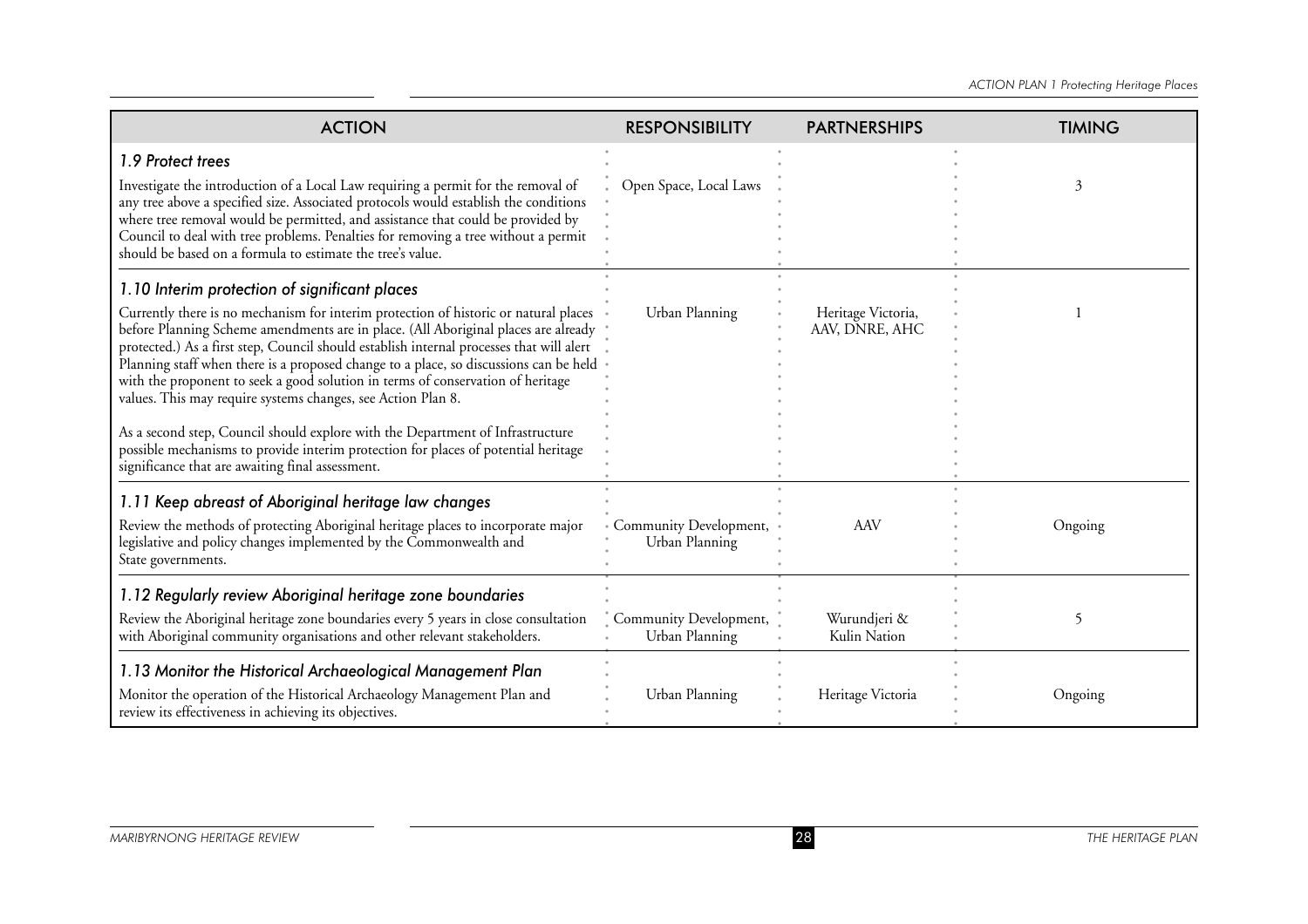# ACTION PLAN 2 GUIDING CHANGE



#### **Objective:**

To protect significant heritage places from adverse impacts resulting from proposals for change.

#### **Rationale:**

Effective protection of significant heritage places through the City of Maribyrnong Planning Scheme will require supporting processes and policies to be devised and put in <sup>p</sup>lace. Property owners and developers need guidance on how to conserve heritage significance while undertaking development to meet changing needs and circumstances.

- Develop procedures for strategic and forward planning that will ensure heritage values are protected.
- Develop specific policies to address planning and land management issues, including Local Policies that form part of the Planning Scheme, as well as Council policies on prohibited uses, planning incentives, and moving significant features.
- Prepare a heritage management plan for the Explosives Factory Maribyrnong.
- Protect and enhance water-based habitats through better urban water management systems, standards and designs.
- Develop decision-making guidelines and processes to ensure the requirements in the Planning Scheme and the Local Policies are able to be effectively implemented.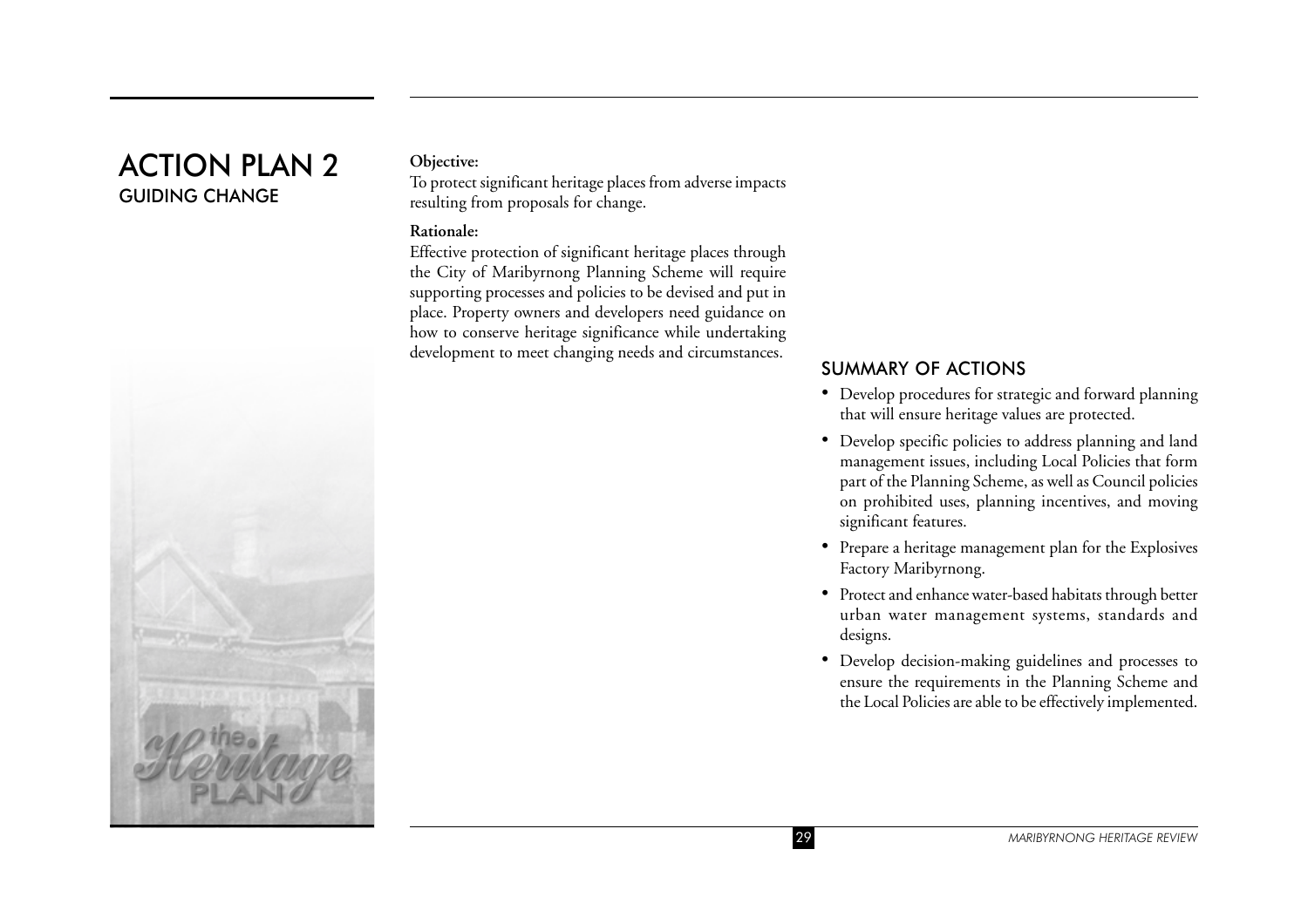| <b>ACTION</b>                                                                                                                                                                                                                                                            | <b>RESPONSIBILITY</b>                         | <b>PARTNERSHIPS</b>               | <b>TIMING</b> |
|--------------------------------------------------------------------------------------------------------------------------------------------------------------------------------------------------------------------------------------------------------------------------|-----------------------------------------------|-----------------------------------|---------------|
| 2.1 Process for assessing large-scale developments                                                                                                                                                                                                                       |                                               |                                   |               |
| Establish a process for the assessment of large-scale development applications<br>affecting sites of heritage significance. In particular, establish specific procedures<br>for complex issues including:                                                                | Urban Planning,<br>(with Assets & Open Space) | DOI,<br>Heritage Victoria,<br>AAV |               |
| · Broad-scale redevelopment and subdivision processes                                                                                                                                                                                                                    |                                               |                                   |               |
| • Industrial sites (including redevelopment for industry and new uses)                                                                                                                                                                                                   |                                               |                                   |               |
| • Multi-unit developments in Urban Conservation Areas.                                                                                                                                                                                                                   |                                               |                                   |               |
| Include requirements for:                                                                                                                                                                                                                                                |                                               |                                   |               |
| • Information to be submitted:                                                                                                                                                                                                                                           |                                               |                                   |               |
| - Findings of survey/s to assess the nature, distribution and significance<br>of heritage values;                                                                                                                                                                        |                                               |                                   |               |
| Information on how significance is to be protected in the development;                                                                                                                                                                                                   |                                               |                                   |               |
| - The likely impacts on heritage values;                                                                                                                                                                                                                                 |                                               |                                   |               |
| A mitigation or salvage work where disturbance is proposed.                                                                                                                                                                                                              |                                               |                                   |               |
| A management plan for the development/construction phase showing how<br>heritage values will be protected during the works, as well as downslope<br>environments such as the Maribyrnong River.                                                                          |                                               |                                   |               |
| • A conservation management plan, prepared jointly with Council, for ongoing<br>management of any land set aside for protection (including any land to be<br>transferred to the public domain as open space).                                                            |                                               |                                   |               |
| Consultation and referrals to relevant stakeholders; sources of specialist advice.                                                                                                                                                                                       |                                               |                                   |               |
| Typical permit conditions.                                                                                                                                                                                                                                               |                                               |                                   |               |
| • Monitoring and enforcement procedures during the development phase.                                                                                                                                                                                                    |                                               |                                   |               |
| 2.2 Develop Local Planning Policies                                                                                                                                                                                                                                      |                                               |                                   |               |
| Prepare Local Planning Policies as part of the planning scheme amendment to guide<br>implementation of the proposed overlay protection, including:                                                                                                                       | Urban Planning                                | Heritage Victoria                 |               |
| • Historic places: prepare a Local Policy using a combination of theme based and<br>area based policies as recommended by Heritage Victoria.                                                                                                                             |                                               |                                   |               |
| Potential historical archaeological sites: prepare a Local Policy to protect<br>significant archaeological sites, trigger further archaeological assessments<br>of places with potential archaeological significance, and to appropriately<br>respond to their findings. |                                               | Heritage Victoria                 | AAV           |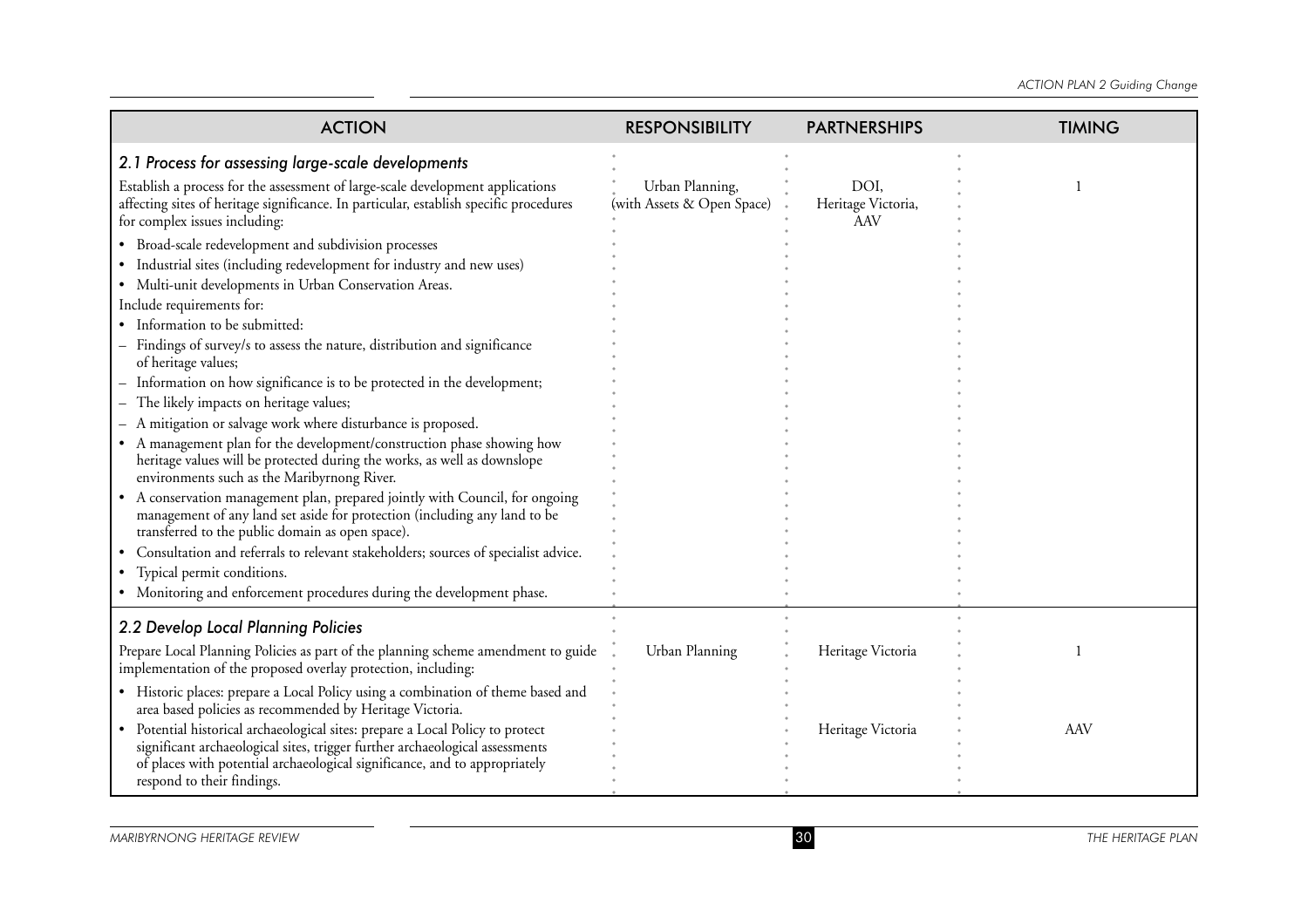| <b>ACTION</b>                                                                                                                                                                                                                                                                                                                                                                                                                                                                                      | <b>RESPONSIBILITY</b>                                            | <b>PARTNERSHIPS</b>                                                                     | <b>TIMING</b>             |
|----------------------------------------------------------------------------------------------------------------------------------------------------------------------------------------------------------------------------------------------------------------------------------------------------------------------------------------------------------------------------------------------------------------------------------------------------------------------------------------------------|------------------------------------------------------------------|-----------------------------------------------------------------------------------------|---------------------------|
| Aboriginal places: prepare a Local Policy using the proposed zones for the<br>protection of landscapes with high archaeological sensitivity and places of<br>Aboriginal cultural importance (including historic places and some places<br>without remaining physical evidence of their history).                                                                                                                                                                                                   |                                                                  |                                                                                         |                           |
| 2.3 Establish a policy on prohibited uses                                                                                                                                                                                                                                                                                                                                                                                                                                                          |                                                                  |                                                                                         |                           |
| Establish a policy to guide decisions on prohibited uses, where these may be<br>allowed under the Heritage Overlay.                                                                                                                                                                                                                                                                                                                                                                                | Urban Planning                                                   | DOI                                                                                     |                           |
| 2.4 Prepare a policy on planning incentives                                                                                                                                                                                                                                                                                                                                                                                                                                                        |                                                                  |                                                                                         |                           |
| Prepare a policy on planning incentives for natural and cultural heritage places<br>protected under the planning scheme where this will result in enhanced conservation.<br>outcomes. This policy may include considerations related to facilitation of the<br>planning application and specific planning concessions (use, parking, height,<br>density and development yield and other matters). It may also recommend the use<br>of Section 173 agreements to bind the parties to the agreement. | Urban Planning<br>(with Organisational<br>Support)               | <b>DOI</b>                                                                              |                           |
| 2.5 Prepare a policy on moving significant heritage places                                                                                                                                                                                                                                                                                                                                                                                                                                         |                                                                  |                                                                                         |                           |
| Prepare a policy on the moving of significant cultural and natural heritage features<br>that clearly states that significant features should remain in situ, and should not be<br>removed from a place unless this is the sole means of ensuring its survival, security or •<br>preservation and is consistent with the conservation policy for that place or feature.                                                                                                                             | Urban Planning                                                   | Heritage Victoria,<br>AAV, DNRE                                                         | 2                         |
| 2.6 Prepare a heritage management plan for the<br><b>Explosives Factory Maribyrnong</b>                                                                                                                                                                                                                                                                                                                                                                                                            |                                                                  |                                                                                         |                           |
| Prepare a heritage management plan for Commonwealth land at the EFM and<br>former explosives factories to ensure effective heritage protection through the<br>transition of ownership from Commonwealth to private.                                                                                                                                                                                                                                                                                | Commonwealth<br>Government                                       | Australian Heritage<br>Commission,<br>Aboriginal Affairs Victoria,<br>Wurundjeri/Kulin, | Prior to<br>tenure change |
| Further detailed survey and analysis is required for all values. The land in this area<br>should be treated as having high archaeological sensitivity. All known Aboriginal<br>sites should be included in public open space (with a suitable buffer).<br>Land on the river frontage should be linked to adjacent landscapes with high<br>Aboriginal heritage values.                                                                                                                              | Cross-branch internal team<br>- Planning,<br>Assets & Open Space | Department of Defence,<br>Heritage Victoria,<br><b>DNRE</b>                             |                           |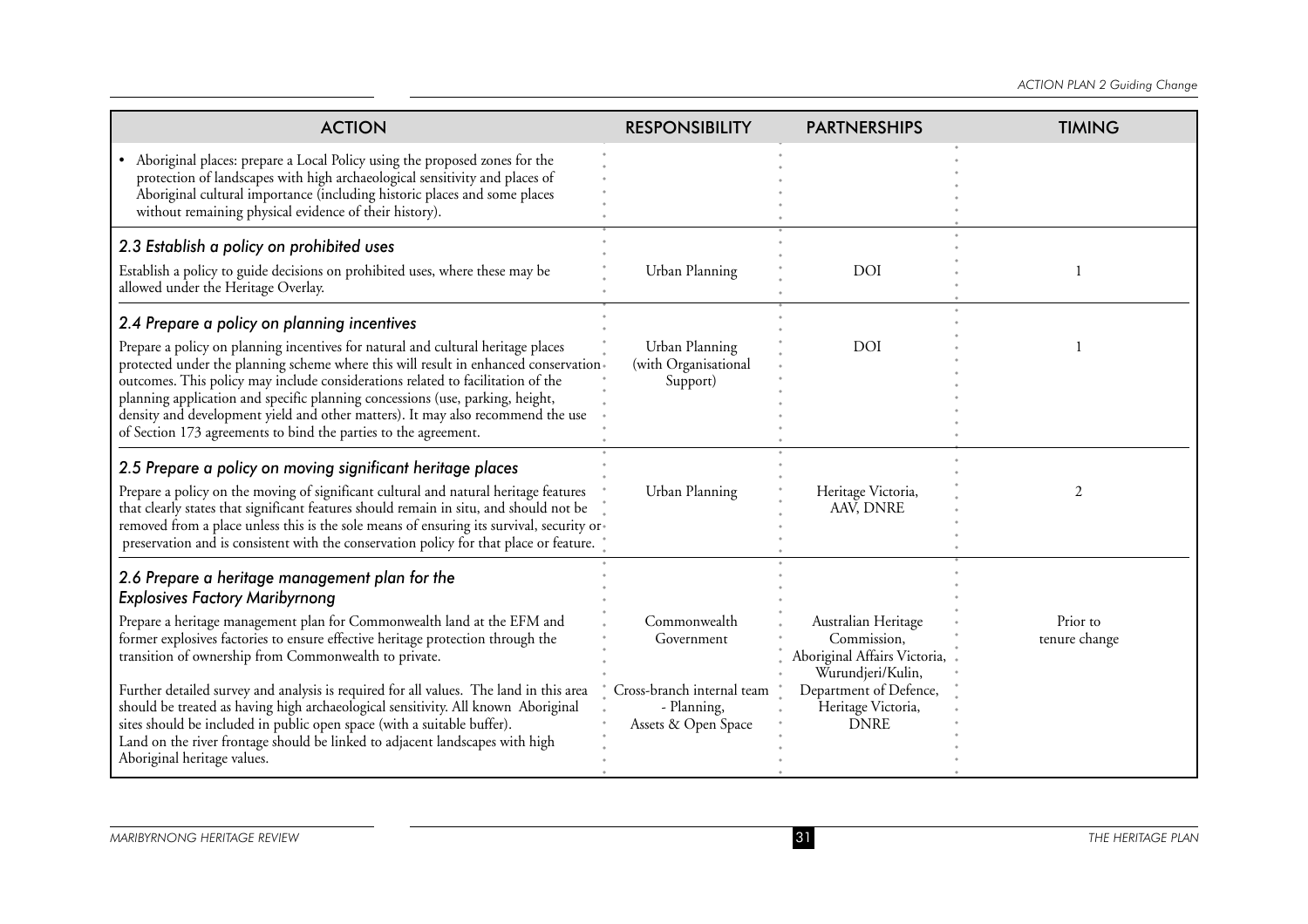| <b>ACTION</b>                                                                                                                                                                                                                                                                                                                                                                                                                                                                                                                                                                   | <b>RESPONSIBILITY</b>                                             | <b>PARTNERSHIPS</b> | <b>TIMING</b> |
|---------------------------------------------------------------------------------------------------------------------------------------------------------------------------------------------------------------------------------------------------------------------------------------------------------------------------------------------------------------------------------------------------------------------------------------------------------------------------------------------------------------------------------------------------------------------------------|-------------------------------------------------------------------|---------------------|---------------|
| 2.7 Protect and enhance water-based habitats through better<br>urban water management systems, standards & designs                                                                                                                                                                                                                                                                                                                                                                                                                                                              |                                                                   |                     |               |
| Protect and enhance water-based habitats by establishing hydrological and water<br>quality performance standards for all urban areas. These should cover the design of<br>drainage, retention and wastewater treatment systems in new urban development to<br>ensure minimal effect on hydrology and water quality, as well as standards by which<br>to judge whether existing urban areas require "retro-fitting" to achieve acceptable<br>impacts. (See Ecology Australia 1999, p. 46) To be further considered in preparing<br>a Stormwater Management Plan for Maribyrnong. | Infrastructure<br>(with Open Space)                               | Melbourne Water     |               |
| Investigate the applicability of "water sensitive urban design" to the soil and<br>topographic conditions of potential new urban areas in Maribyrnong. This approach .<br>can be used to reduce the impacts of urban development on hydrology, water quality *<br>and habitat values of waterbodies(see Ecology Australia 1999, p. 46). To be further<br>considered in preparing a Stormwater Management Plan for Maribyrnong.                                                                                                                                                  | Urban Planning,<br>Urban Design,<br>Infrastructure,<br>Open Space | Melbourne Water     |               |
| 2.8 Develop decision-making guidelines for Council<br>Develop decision-making guidelines and processes to assist Council officers<br>effectively implement the requirements of the Planning Scheme and Local Policies.                                                                                                                                                                                                                                                                                                                                                          | Urban Planning<br>• (with Assets & Open Space)                    |                     |               |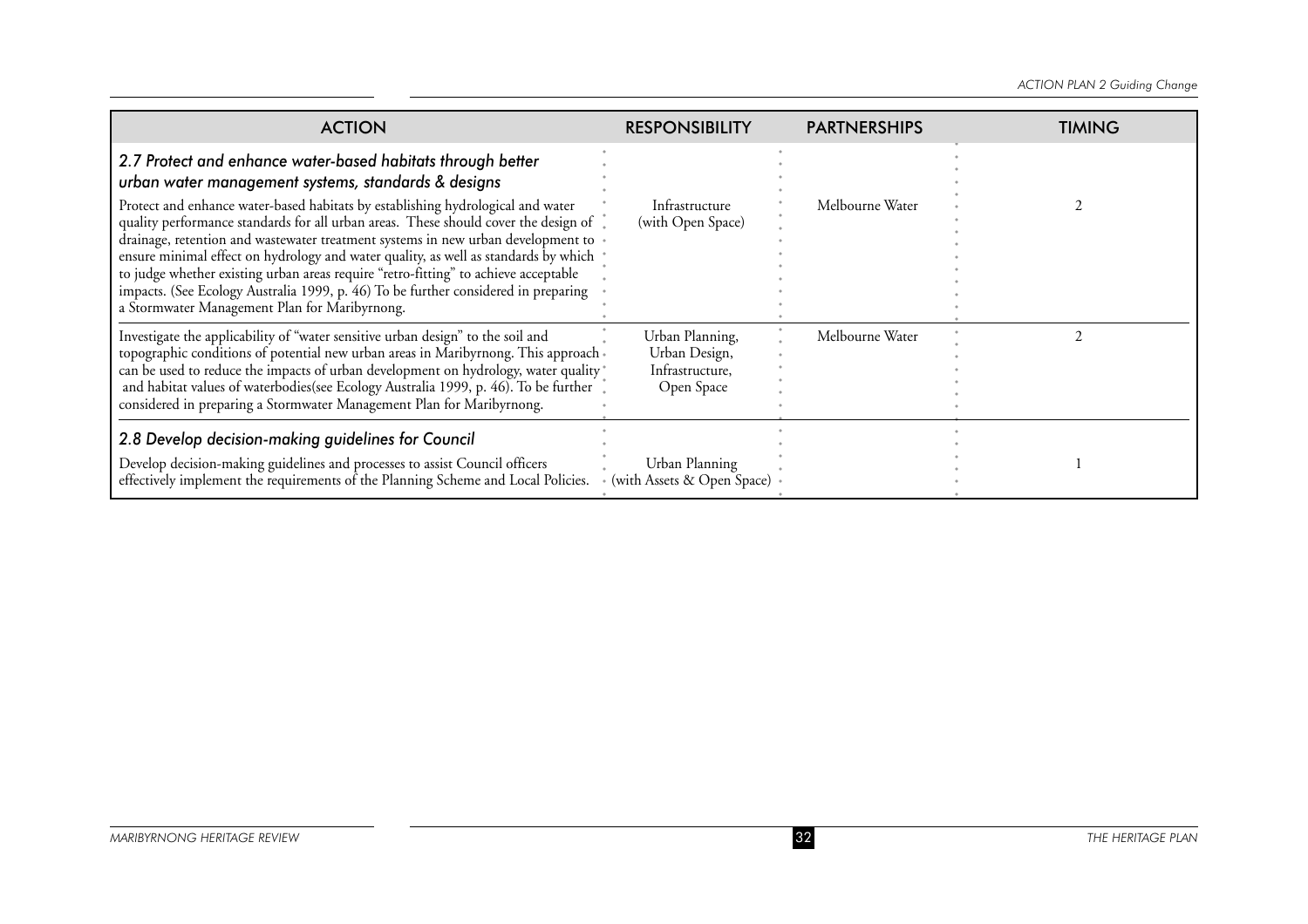#### ACTION PLAN 3 HELPING THE CUSTODIANS OF MARIBYRNONG'S HERITAGE



#### **Objective:**

To support, assist and encourage those who are responsible for the care and management of heritage places, recognising the benefits gained by the whole community through the retention of these places.

#### **Rationale:**

Providing positive support for owners, managers and custodians of significant heritage places will enable more effective long-term conservation objectives to be achieved. These people need clear information about heritage values and about local and state government decision-making processes. They also need access to sound technical advice.

- Develop a comprehensive Heritage Assistance Program that includes access to advice, information, and financial assistance.
- Expand the skills available through the Heritage Advice Service.
- Prepare guidelines and information for those likely to be proposing change, including owners, developers and property managers.
- Create a library of heritage publications.
- Approach new owners of heritage places.
- Establish volunteer programs.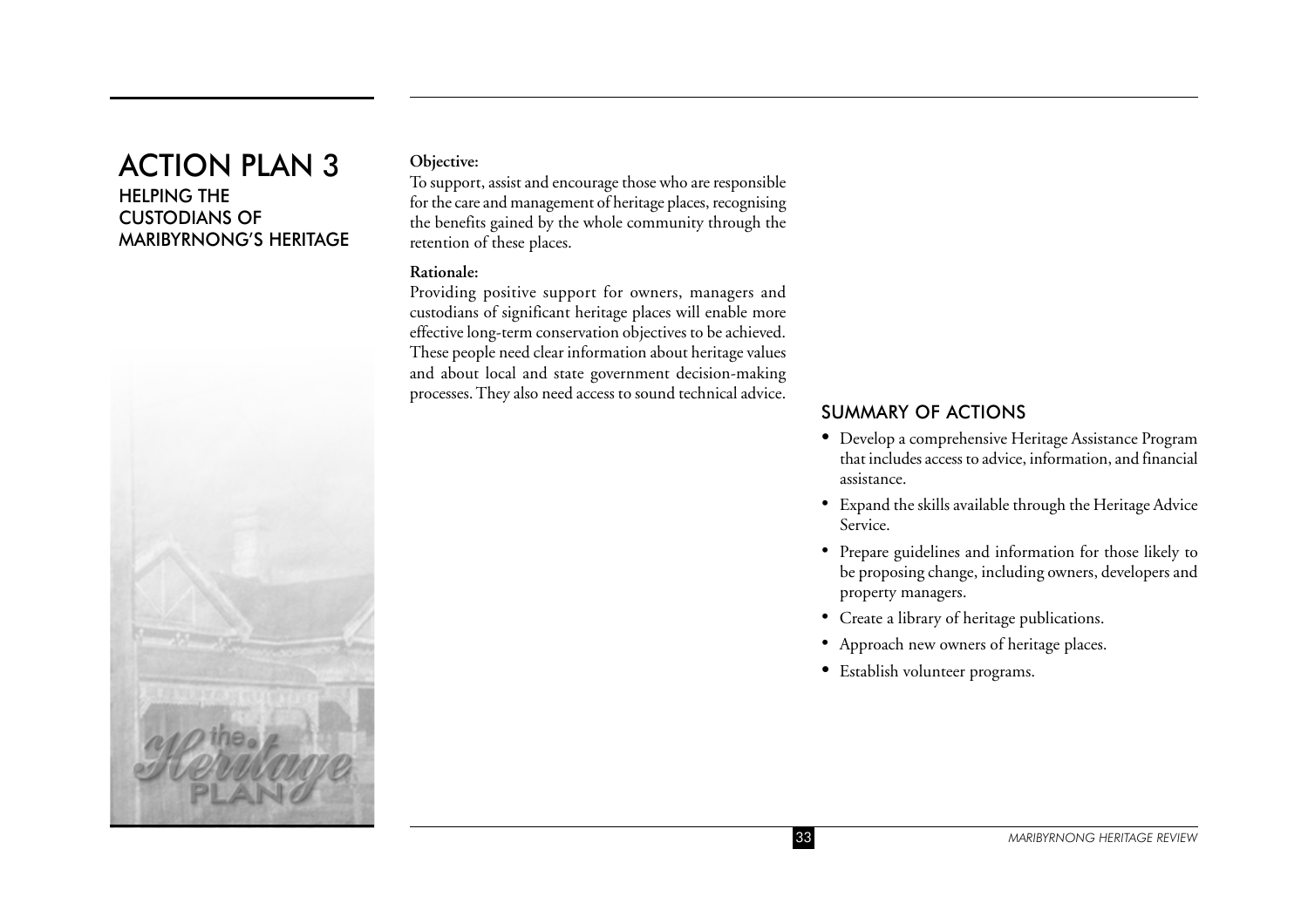| <b>ACTION</b>                                                                                                                                                                                                                                                                                                                                                                                                                                                                                                                                                                                                                  | <b>RESPONSIBILITY</b>                                    | <b>PARTNERSHIPS</b>             | <b>TIMING</b>  |
|--------------------------------------------------------------------------------------------------------------------------------------------------------------------------------------------------------------------------------------------------------------------------------------------------------------------------------------------------------------------------------------------------------------------------------------------------------------------------------------------------------------------------------------------------------------------------------------------------------------------------------|----------------------------------------------------------|---------------------------------|----------------|
| 3.1 Establish a Heritage Assistance Program                                                                                                                                                                                                                                                                                                                                                                                                                                                                                                                                                                                    |                                                          |                                 |                |
| Establish a local Heritage Assistance Program designed to help owners and<br>managers of heritage places care for the heritage values of these places. Development.<br>of the HAP requires investigation and analysis of the different options for financial<br>and other assistance, advisory services, funds available from external sources, owner<br>contributions and protection requirements. Proactively target buildings of<br>significance and link to other Council strategies and programs.                                                                                                                         | Urban Planning,<br>Heritage Adviser                      | Heritage Victoria,<br>AAV       |                |
| 3.2 Expand the scope of the Heritage Advice Service                                                                                                                                                                                                                                                                                                                                                                                                                                                                                                                                                                            |                                                          |                                 |                |
| Expand the skills available to Council's Heritage Advice Service to complement<br>existing specialist expertise in order to cover natural, Aboriginal and historic places<br>that are not buildings, and to provide the following services:<br>• Free advice to property owners and managers prior to lodging planning<br>application for heritage places protected by the planning scheme;<br>Advice to Council's planning officers on planning permit applications;<br>Development of guidelines to assist with the conservation and management<br>of a class of places;<br>Advice to Council's Heritage Advisory Committee. | Urban Planning                                           | Heritage Victoria,<br>AAV, DNRE | 1/ongoing      |
| 3.3 Heritage guidelines for owners, managers and developers                                                                                                                                                                                                                                                                                                                                                                                                                                                                                                                                                                    |                                                          |                                 |                |
| Prepare a set of simple, clear guidelines to assist property owners, managers and<br>developers to recognise and respond to the heritage values of those places<br>recommended for protection in the planning scheme. Ensure the guidelines are<br>well-illustrated, non-technical and suited to those who do not have English as<br>their first language.                                                                                                                                                                                                                                                                     | Urban Planning<br>Heritage Adviser<br>(with Open Space)  |                                 |                |
| Hold information seminars from time to time, and other events to recognise and<br>assist those responsible for heritage places, including owners, real estate agents<br>and developers.                                                                                                                                                                                                                                                                                                                                                                                                                                        | Urban Planning,<br>Heritage Adviser<br>(with Open Space) | Heritage Victoria,<br>AAV, DNRE | $2/3$ /ongoing |
| 3.4 Create a useful library of heritage publications                                                                                                                                                                                                                                                                                                                                                                                                                                                                                                                                                                           |                                                          |                                 |                |
| Establish a small collection of published materials on caring for heritage places.<br>Make this material available to the community and to all Council staff.                                                                                                                                                                                                                                                                                                                                                                                                                                                                  | Urban Planning<br>(with Open Space)                      | Library                         | 2              |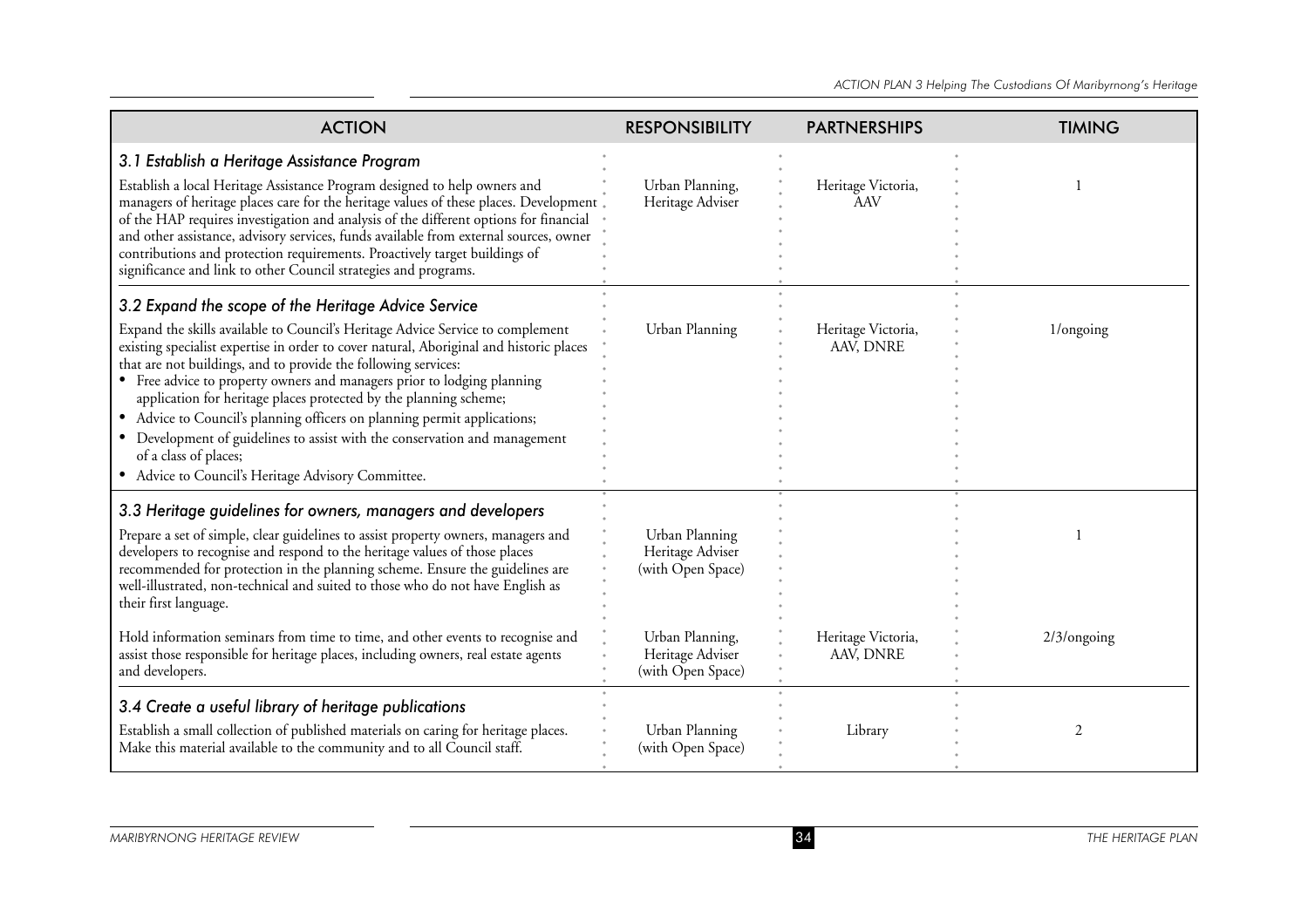| <b>ACTION</b>                                                                                                                                                                                                                                                                                                                                                                                     | <b>RESPONSIBILITY</b>                              | <b>PARTNERSHIPS</b>              | TIMING       |
|---------------------------------------------------------------------------------------------------------------------------------------------------------------------------------------------------------------------------------------------------------------------------------------------------------------------------------------------------------------------------------------------------|----------------------------------------------------|----------------------------------|--------------|
| 3.5 Approaching new owners of heritage places                                                                                                                                                                                                                                                                                                                                                     |                                                    |                                  |              |
| Investigate how to establish a mechanism to trigger an approach to new owners of<br>heritage-protected places, to provide information on controls and the advice and<br>assistance available. Investigate means of alerting potential buyers to heritage<br>controls, e.g. by placement of brochures in the offices of real estate agents.                                                        | Urban Planning<br>(with<br>Information Technology) |                                  |              |
| 3.6 Establish volunteer programs                                                                                                                                                                                                                                                                                                                                                                  |                                                    |                                  |              |
| Involve community groups and landholders in revegetation programs,<br>implementation of master plans, environmental monitoring, etc. Community<br>groups can also act as watchdogs over development activities affecting heritage places ·<br>Facilitate access to appropriate training opportunities and provide information on<br>the range of funding sources for works (see also Action 4.9). | Open Space                                         | Community groups,<br>land owners | $2/$ ongoing |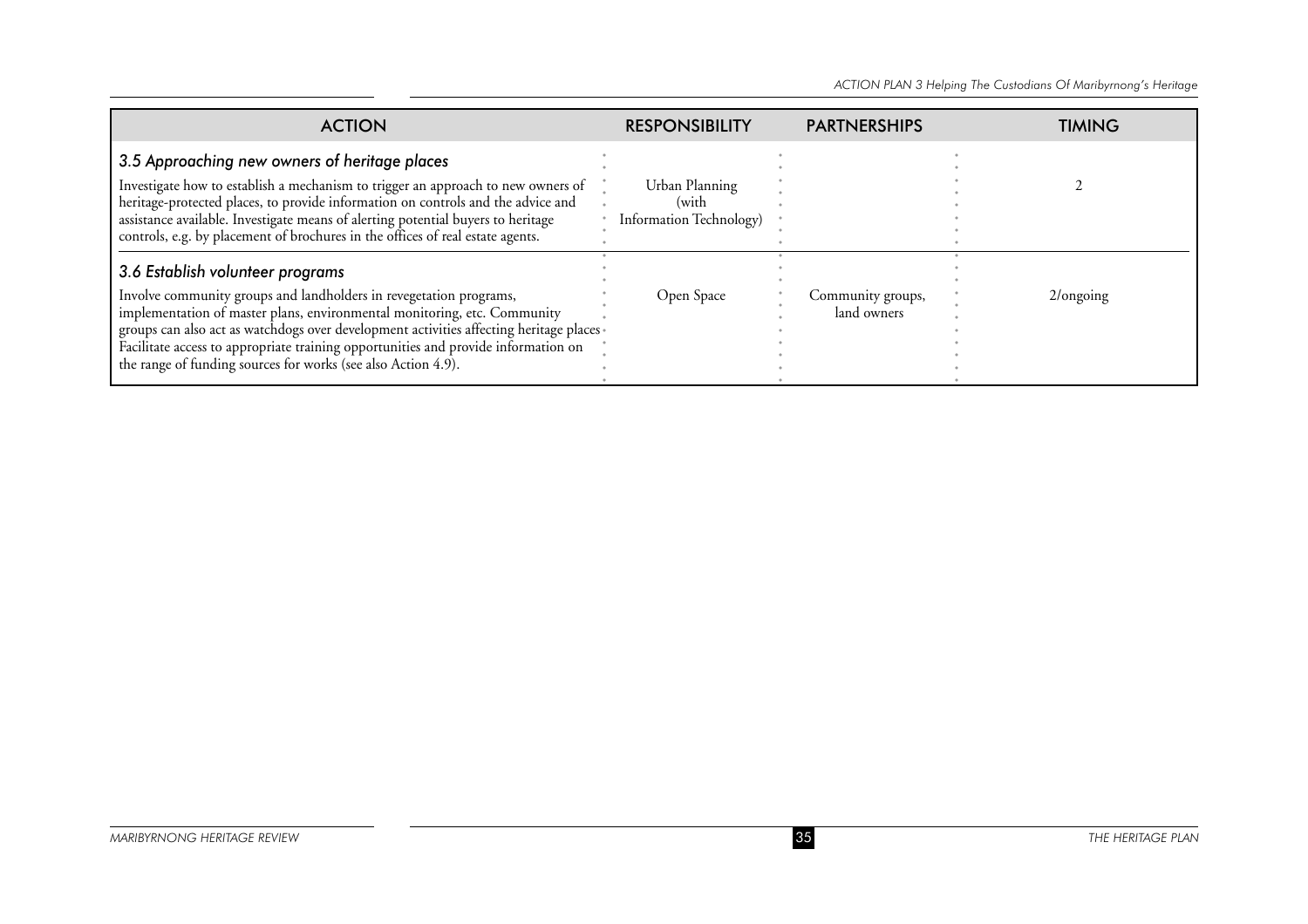## ACTION PLAN 4 MANAGING HERITAGE PLACES



#### **Objectives:**

To demonstrate best practice in the care given to public heritage places by Council and other government bodies.

To encourage and facilitate best practice in the management of other heritage places.

#### **Rationale:**

Many significant heritage places are on public land - often under the direct management of the City of Maribyrnong. Managing the heritage values of these places is the responsibility of Council, and sound management will demonstrate Council's commitment and concern for heritage throughout the municipality.

- Adopt best practice principles and accord with national standards.
- Prepare heritage management plans and policies for Council owned and managed heritage places. Encourage other public authorities to do likewise.
- Take proactive steps to care for public heritage places including places along the Maribyrnong river and other waterways.
- Take specific actions on significant species, revegetation, pest plants and animals.
- Monitor the effectiveness of management actions.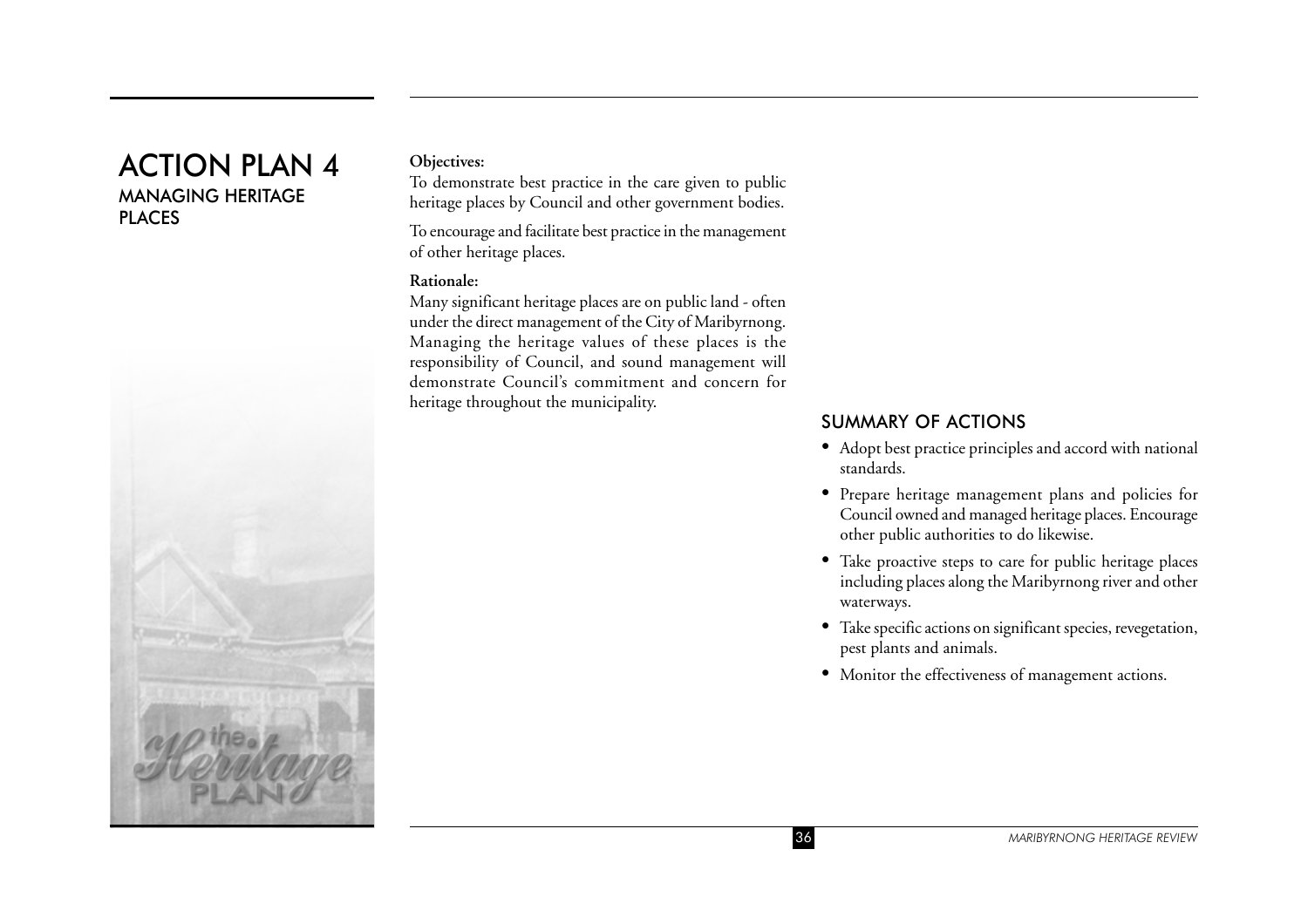| <b>ACTION</b>                                                                                                                                                                                                                                                                                                                                                                                                                                             | <b>RESPONSIBILITY</b>                                                                   | <b>PARTNERSHIPS</b>                         | <b>TIMING</b>           |
|-----------------------------------------------------------------------------------------------------------------------------------------------------------------------------------------------------------------------------------------------------------------------------------------------------------------------------------------------------------------------------------------------------------------------------------------------------------|-----------------------------------------------------------------------------------------|---------------------------------------------|-------------------------|
| 4.1 Adopt best practice & national standards                                                                                                                                                                                                                                                                                                                                                                                                              |                                                                                         |                                             |                         |
| Adopt the Australia ICOMOS Charter for the conservation of places of cultural<br>significance, the Natural Heritage Charter and the Draft Guidelines for the<br>Protection, Management and Use of Aboriginal and Torres Strait Islander Cultural<br>Heritage Places as a basis for all conservation work on significant heritage places<br>that are owned or managed by Council.                                                                          | Whole of Council                                                                        |                                             |                         |
| Adopt the draft National Heritage Standards (Commonwealth of Australia 1999)<br>as an interim guide to identification and conservation of places, and the final<br>Standards once these are developed by the Commonwealth/State governments.                                                                                                                                                                                                              | Whole of Council                                                                        |                                             | 1, ongoing              |
| 4.2 Heritage management plans and policies for Council's heritage places                                                                                                                                                                                                                                                                                                                                                                                  |                                                                                         |                                             |                         |
| Progressively prepare a heritage management plan for each heritage place owned or<br>managed by Council, and manage the place in accordance with this plan.<br>Prioritise the preparation of plans according to impending change or works<br>proposed. Identify places that require detailed plans, and others where the plan<br>could be quite short, and could also be generic - i.e. applicable to all places of a<br>certain type, such as monuments. | Assets & Open Space,<br>Heritage Adviser<br>(with Leisure & Culture,<br>Urban Planning) | Public land managers                        | $1, 2 \& 3,$<br>ongoing |
| Prepare a conservation management plan for Council-managed land of high<br>archaeological sensitivity for Aboriginal places (in close consultation with the<br>Wurundjeri community and Kulin Nations Cultural Heritage Organisation).                                                                                                                                                                                                                    | Open Space,<br>Cultural Development                                                     | Wurundjeri/Kulin<br>Aboriginal Affairs Vic. | 2/3                     |
| • The area identified as 'Zone A1' in the report by Biosis Research should be<br>managed as a cultural landscape.                                                                                                                                                                                                                                                                                                                                         |                                                                                         |                                             |                         |
| • Implement the specific site management recommendations for each recorded site.                                                                                                                                                                                                                                                                                                                                                                          |                                                                                         |                                             |                         |
| Prepare a policy on the conservation of remaining bluestone kerb and guttering<br>which is a heritage asset in the municipality.                                                                                                                                                                                                                                                                                                                          | Urban Planning,<br>Infrastructure                                                       |                                             |                         |
| Review the Maribyrnong Street Tree Policy and other internal tree management<br>policies to better protect identified significant trees, and trees within heritage<br>precincts. (see Historic Places - Significant Trees in the City of Maribyrnong,<br>pp. 18-19).                                                                                                                                                                                      | Open Space,<br>Parks & Gardens                                                          |                                             |                         |
| For those sites not managed by Council, encourage the relevant managers to prepare.<br>and implement plans as appropriate.                                                                                                                                                                                                                                                                                                                                | Urban Planning                                                                          |                                             | Ongoing                 |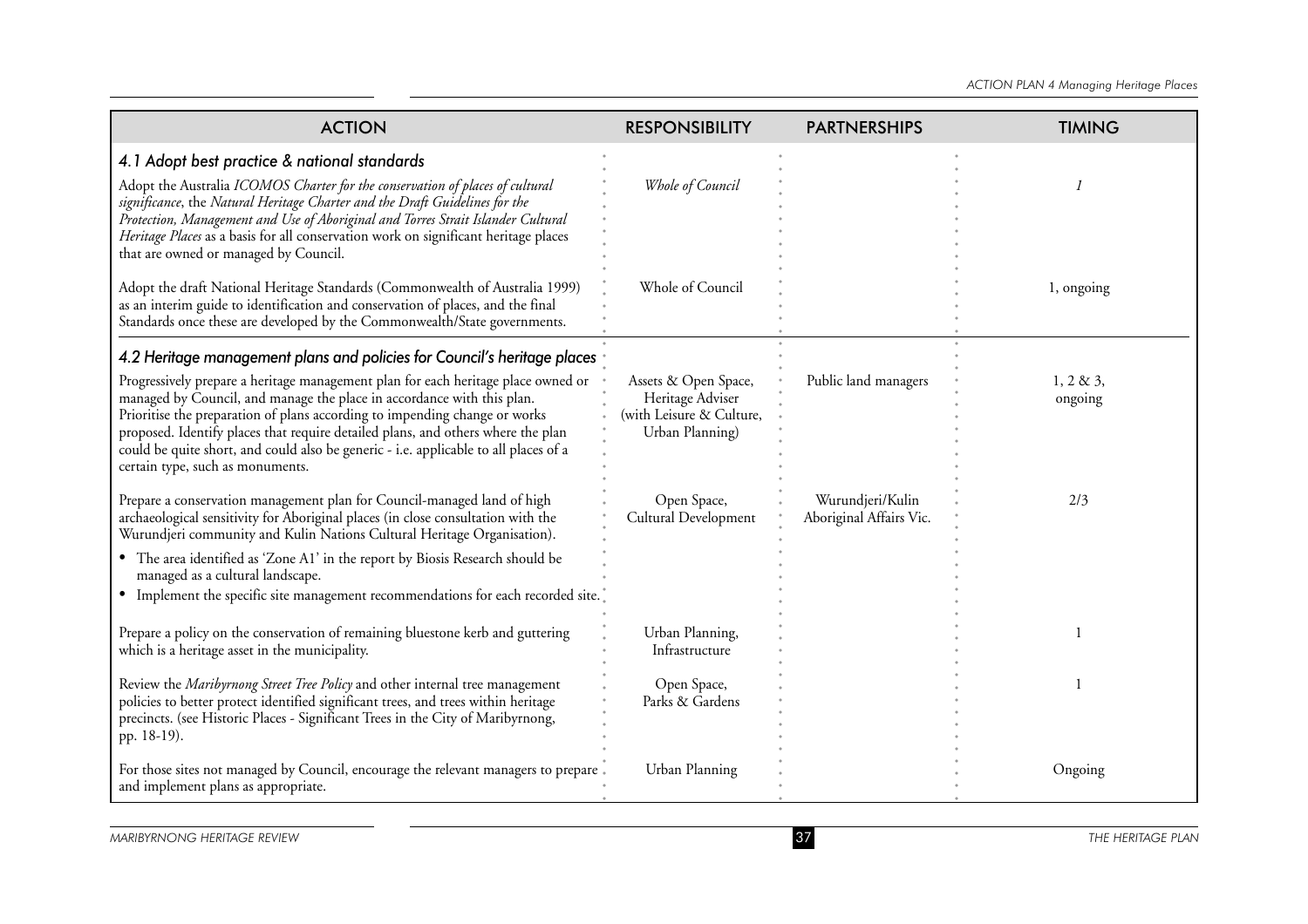| <b>ACTION</b>                                                                                                                                                                                                                                                                                                                                                                                                                                               | <b>RESPONSIBILITY</b>                             | <b>PARTNERSHIPS</b>                                                                              | <b>TIMING</b> |
|-------------------------------------------------------------------------------------------------------------------------------------------------------------------------------------------------------------------------------------------------------------------------------------------------------------------------------------------------------------------------------------------------------------------------------------------------------------|---------------------------------------------------|--------------------------------------------------------------------------------------------------|---------------|
| 4.3 Conserve significant species and specimens                                                                                                                                                                                                                                                                                                                                                                                                              |                                                   |                                                                                                  |               |
| Prepare and implement action plans to conserve the following significant species<br>and their habitats (see Ecology Australia 1999, pp. 44-45):                                                                                                                                                                                                                                                                                                             | Open Space                                        | Land managers, DNRE                                                                              | 1/ongoing     |
| • Pale Swamp Everlasting, known from the Braybrook Rail Reserve Grassland.<br>Tough Scurf-pea, at Jack's Magazine                                                                                                                                                                                                                                                                                                                                           |                                                   |                                                                                                  |               |
| • White Cypress-pine, northern Maribyrnong                                                                                                                                                                                                                                                                                                                                                                                                                  |                                                   |                                                                                                  |               |
| • Growling Grass Frog (potentially present in waterbodies).                                                                                                                                                                                                                                                                                                                                                                                                 |                                                   |                                                                                                  |               |
| Perpetuate identified significant planted trees by collection of seed or other means.<br>(see Historic Places - Significant Trees in the City of Maribyrnong, pp. 18-19).                                                                                                                                                                                                                                                                                   | Open Space                                        |                                                                                                  | Ongoing       |
| 4.4 Protect heritage places along the Maribyrnong River & other waterways                                                                                                                                                                                                                                                                                                                                                                                   |                                                   |                                                                                                  |               |
| Implement the management recommendations for Aboriginal archaeological sites<br>along the Maribyrnong River (zone 'A1') in close consultation with the<br>Wurundjeri community.                                                                                                                                                                                                                                                                             | Cultural Development,<br>(with Open Space)        | Wurundjeri/Kulin                                                                                 | 1/ongoing     |
| In conjunction with other public land managers, manage water bodies within<br>Maribyrnong to ensure protection and enhancement of habitat for the State<br>significant bird species: Great Egret, Nankeen Night-heron and Pied Cormorant,<br>and for Regionally significant waterbirds (see Ecology Australia 1999, p. 46).                                                                                                                                 | Parks & Gardens,<br>Infrastructure.<br>Open Space | Public land managers,<br>Melbourne Water,<br>Friends groups,<br>adjoining Councils               | 3/ongoing     |
| Work with other landowners (public and private) to establish a continuous strip of<br>riparian vegetation along Stony Creek and the Maribyrnong River. Consult with<br>Melbourne Water in the planning and design stages. The width of the strip should<br>maximise habitat and water quality values while considering existing land-use.<br>Where not in conflict with cultural heritage values, indigenous species of local<br>provenance should be used. | Open Space,<br>Parks & Gardens                    | Melbourne Water,<br>land owners,<br>Friends groups,<br>Parks Victoria,<br>adjoining Councils     | 1/ongoing     |
| Work with Melbourne Water to facilitate opportunities for the Platypus and<br>Water Rat in the municipality by improving and enhancing riparian habitat along<br>the upper Maribyrnong River and sections of Stony Creek. Possible measures<br>include revegetation, weed control, protection from predators (including foxes and<br>dogs), bank stabilisation and erosion control.                                                                         | Open Space,<br>Parks & Gardens                    | Melbourne Water,<br>Australian Platypus<br>Conservancy,<br>Parks Victoria,<br>adjoining Councils | $2/$ ongoing  |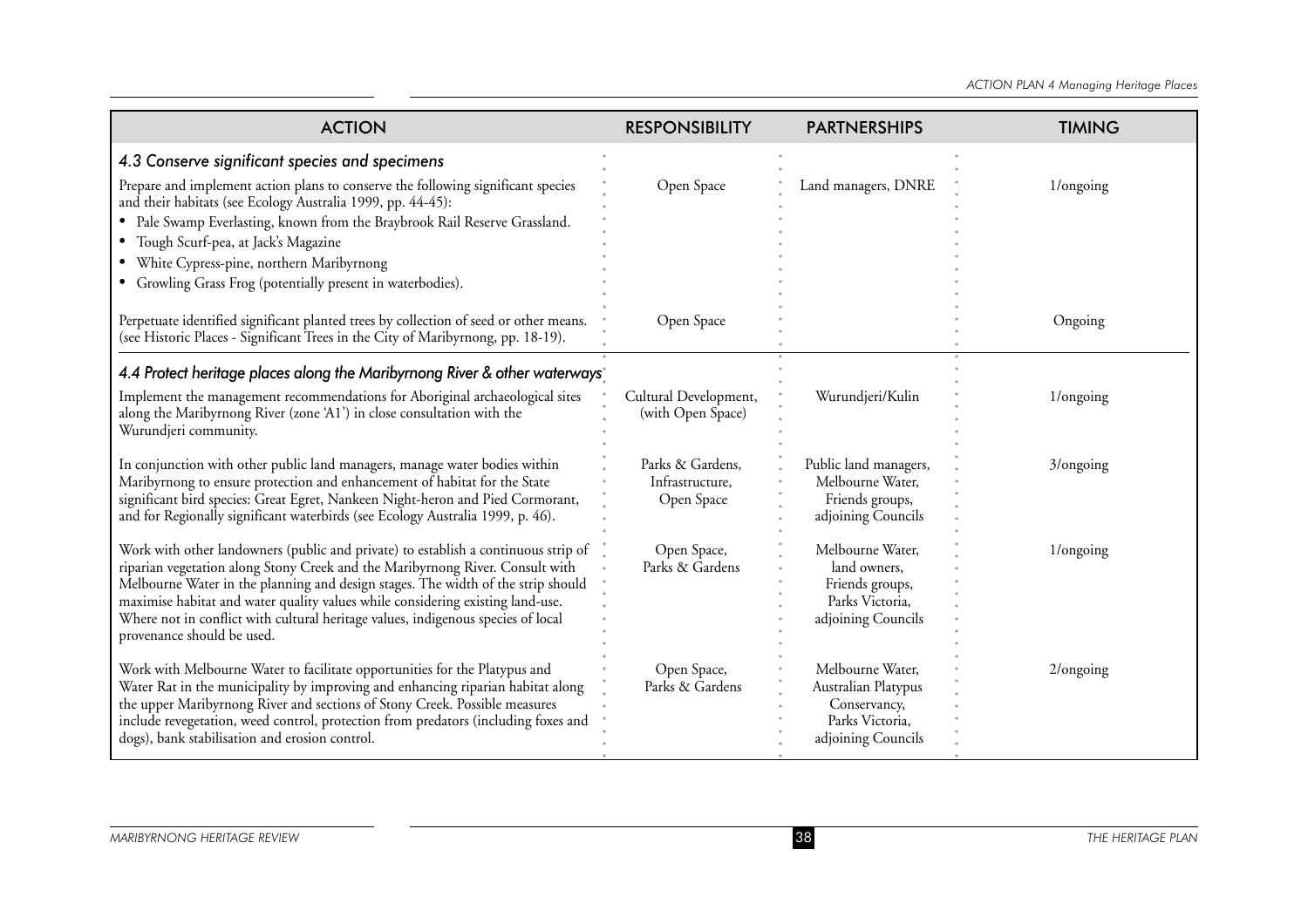| <b>ACTION</b>                                                                                                                                                                                                                                                                                                                                                                                                                                                                                                                                                                                                                                                                                                                                                                                                                                                                                                                                                                                                                        | <b>RESPONSIBILITY</b>                                  | <b>PARTNERSHIPS</b>                                                                       | <b>TIMING</b> |
|--------------------------------------------------------------------------------------------------------------------------------------------------------------------------------------------------------------------------------------------------------------------------------------------------------------------------------------------------------------------------------------------------------------------------------------------------------------------------------------------------------------------------------------------------------------------------------------------------------------------------------------------------------------------------------------------------------------------------------------------------------------------------------------------------------------------------------------------------------------------------------------------------------------------------------------------------------------------------------------------------------------------------------------|--------------------------------------------------------|-------------------------------------------------------------------------------------------|---------------|
| 4.5 Revegetation plan and guidelines                                                                                                                                                                                                                                                                                                                                                                                                                                                                                                                                                                                                                                                                                                                                                                                                                                                                                                                                                                                                 |                                                        |                                                                                           |               |
| Prepare guidelines for all revegetation works on public and private land, utilising<br>species indigenous to the site (see Ecology Australia 1999, pp. 41, 47 & Appendix 5).                                                                                                                                                                                                                                                                                                                                                                                                                                                                                                                                                                                                                                                                                                                                                                                                                                                         | Open Space                                             |                                                                                           |               |
| Prepare a strategic revegetation plan for Maribyrnong, concentrating on the two<br>major waterways and potential habitat linkages (e.g. with City of Brimbank).                                                                                                                                                                                                                                                                                                                                                                                                                                                                                                                                                                                                                                                                                                                                                                                                                                                                      | Open Space<br>(with Parks & Gardens)                   | City of Brimbank,<br>City of Moonee Valley                                                | 3             |
| 4.6 Prepare pest animal management plans for Council land                                                                                                                                                                                                                                                                                                                                                                                                                                                                                                                                                                                                                                                                                                                                                                                                                                                                                                                                                                            |                                                        |                                                                                           |               |
| Prepare pest animal management plans for Council-owned or -controlled sites of<br>environmental significance, to include clear priorities and methods for pest animal<br>control. In conjunction with other land owners and public land managers, prioritise •<br>sites for control of pest animals where introduced animals are a serious threat to<br>populations of native plants and animals, and seek expert advice on the most<br>appropriate and cost-effective control mechanism(s).                                                                                                                                                                                                                                                                                                                                                                                                                                                                                                                                         | Open Space<br>(with Parks & Gardens<br>and Local Laws) | Land owners,<br>public land managers                                                      | $2/$ ongoing  |
| 4.7 Start an environmental weed management program                                                                                                                                                                                                                                                                                                                                                                                                                                                                                                                                                                                                                                                                                                                                                                                                                                                                                                                                                                                   |                                                        |                                                                                           |               |
| Initiate an environmental weed control program, including:<br>• Weed management plans for Council-managed sites of natural heritage<br>significance, with clear priorities and methods for control;<br>• Co-operation with adjacent councils and other relevant agencies in a<br>co-ordinated approach to weed management;<br>Encouragement and assistance to land managers to control major environmental<br>weed species within sites of significance where they occur within higher quality<br>patches of vegetation or around populations of significant species<br>(see Ecology Australia 1999, pp. 39, 42 and App. 2);<br>A prohibition on planting by Council of the few, most serious environmental<br>weeds that are grown in gardens and parks (e.g. Desert Ash Fraxinus angustifolia<br>ssp. angustifolia). Species such as these should be progressively removed from<br>streets and reserves as plants decline or new development facilitates removal.<br>Their sale in local nurseries should be strongly discouraged. | Open Space,<br>Parks & Gardens,<br>Local Laws          | Plant nurseries,<br>landscape contractors,<br>public land managers,<br>adjoining Councils | 1/ongoing     |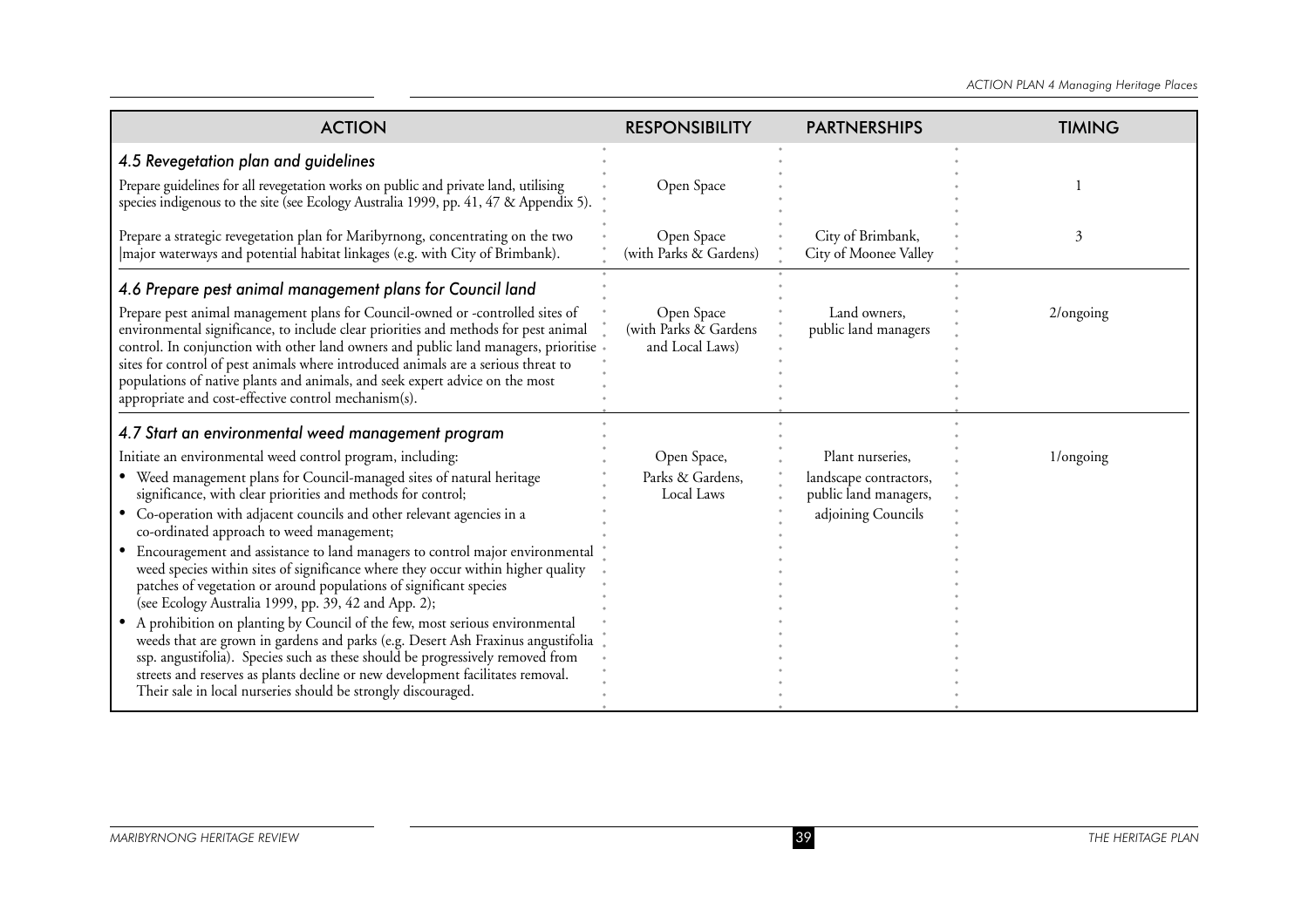| <b>ACTION</b>                                                                                                                                                                                                                                                                                                                                                                          | <b>RESPONSIBILITY</b>                   | <b>PARTNERSHIPS</b>                               | <b>TIMING</b> |
|----------------------------------------------------------------------------------------------------------------------------------------------------------------------------------------------------------------------------------------------------------------------------------------------------------------------------------------------------------------------------------------|-----------------------------------------|---------------------------------------------------|---------------|
| 4.8 Protect places from the impacts of public & Council works<br>Establish procedures for checking the heritage database for significant values to be<br>protected, and for any specific recommendations relating to the site, prior to the<br>undertaking of public works by Council or other agency on or near a heritage site.<br>Design works to avoid impacts on heritage values. | Urban Planning<br>(with Infrastructure) | Melbourne Water.<br>VicRoads,<br>utility agencies | Ongoing       |
| Prepare a policy on protecting significant trees from impacts associated with<br>underground and above-ground services through early consultation with utility<br>agencies and adoption of single utility easements.                                                                                                                                                                   | Open Space,<br>Infrastructure           |                                                   |               |
| When Council is working on strategies or improvement projects in a historic<br>precinct, ensure that heritage conservation issues are incorporated proactively<br>into the planning, design and works.                                                                                                                                                                                 | Urban Planning,<br>Assets & Open Space  |                                                   | Ongoing       |
| 4.9 Monitor the effectiveness of management actions                                                                                                                                                                                                                                                                                                                                    |                                         |                                                   |               |
| Establish a monitoring program that includes regular (at least annual) inspection<br>of remnant vegetation sites, revegetation and weed control activities.<br>Use the results to inform management decisions and where required to change<br>the management regime.                                                                                                                   | Parks & Gardens,<br>(with Open Space)   | Friends groups                                    | Ongoing       |
| Continue to monitor and document the nature and location of significant<br>environmental weed invasions in Maribyrnong.                                                                                                                                                                                                                                                                | Parks & Gardens,<br>(with Open Space)   | Tertiary institutes (eg. VU),<br>Friends groups   | Ongoing       |
| Monitor the effectiveness of protective works at Aboriginal archaeological sites<br>by site visits every two years.                                                                                                                                                                                                                                                                    | Open Space,<br>Cultural Development     |                                                   | Ongoing       |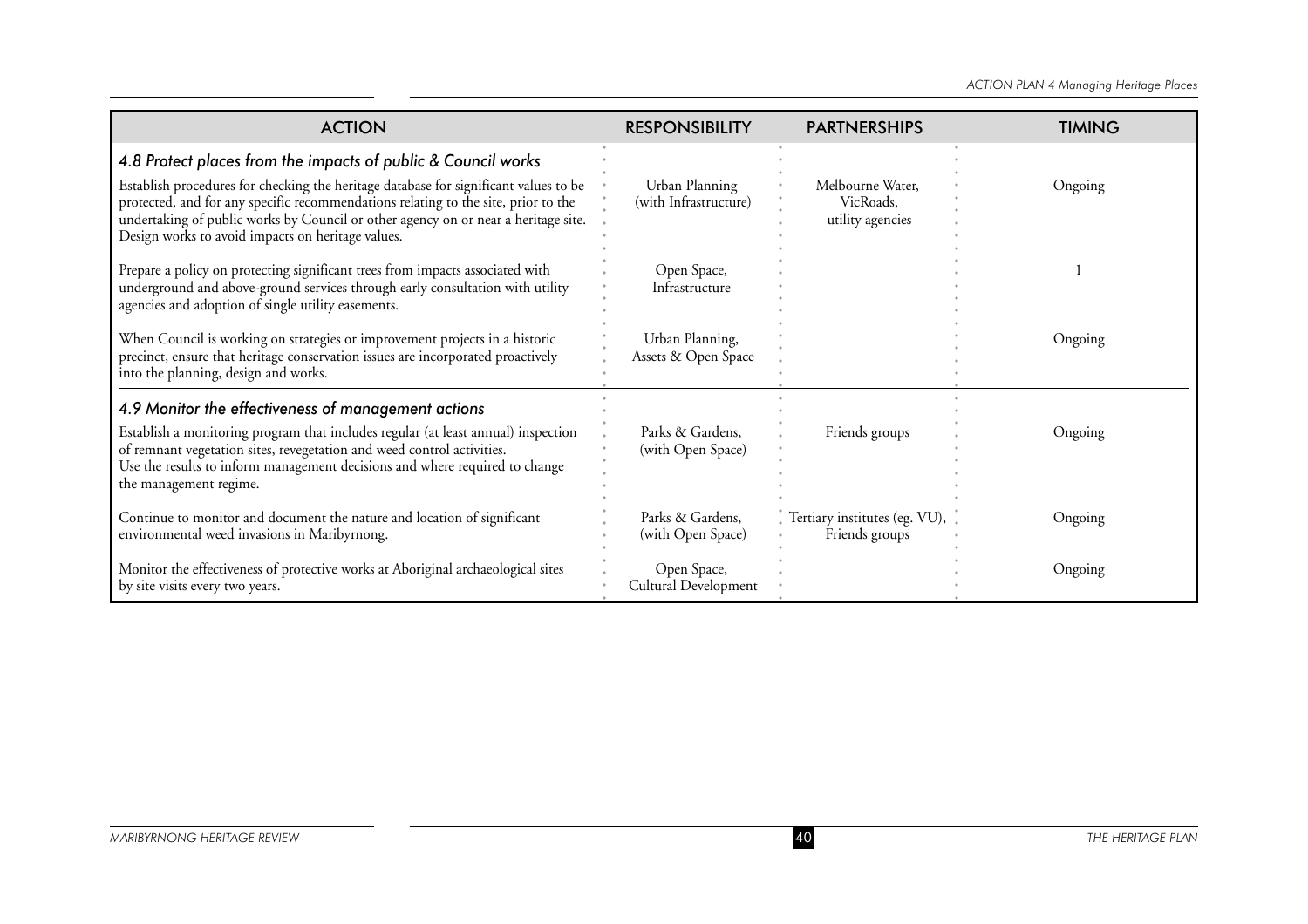## ACTION PLAN 5 BUILDING COMMUNITY AWARENESS AND SUPPORT

#### **Objective:**

To build community understanding of Maribyrnong's rich history and heritage; and seek active community participation in its conservation and appreciation.

#### **Rationale:**

Community awareness and enjoyment of local natural and cultural heritage adds to the quality of life for all in the City of Maribyrnong and is one of the strongest bases for the long-term conservation of significant heritage places.

- Community information program.
- Recognise good conservation works through an awards program or other form of recognition.
- Celebrating Maribyrnong's heritage.
- Interpreting Maribyrnong's history and heritage places.
- Community education and action.

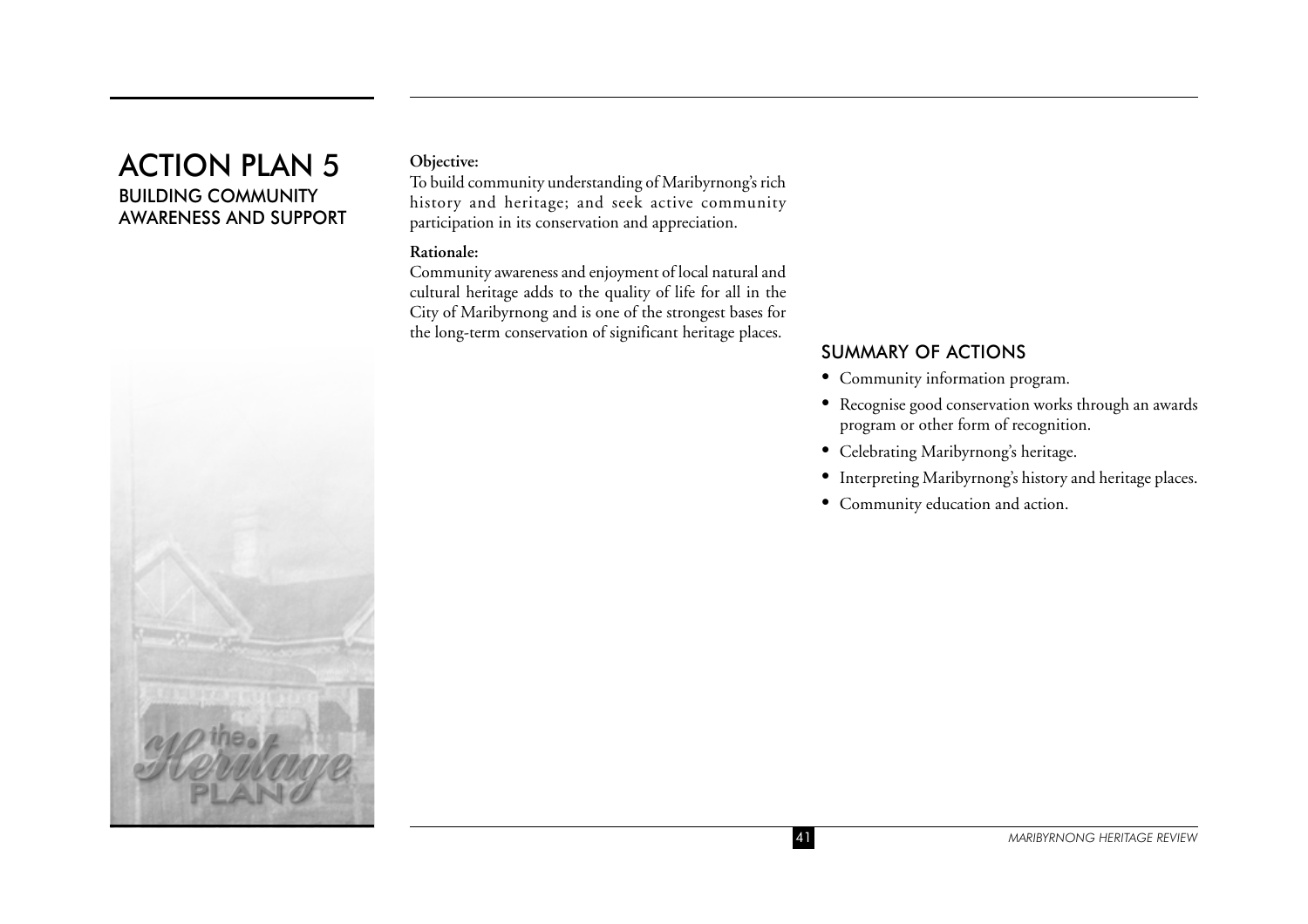| <b>ACTION</b>                                                                                                                                                                                                            | <b>RESPONSIBILITY</b>                                                   | <b>PARTNERSHIPS</b>                     | <b>TIMING</b> |
|--------------------------------------------------------------------------------------------------------------------------------------------------------------------------------------------------------------------------|-------------------------------------------------------------------------|-----------------------------------------|---------------|
| 5.1 Start a community information program on heritage                                                                                                                                                                    |                                                                         |                                         |               |
| Publish this Heritage Plan, and a summary.                                                                                                                                                                               | Urban Planning<br>(with Advocacy)                                       |                                         |               |
| Publish the Heritage Database on Council's Website.                                                                                                                                                                      |                                                                         |                                         | 2             |
| Prepare a regular Heritage Newsletter (twice a year) for distribution to all<br>owners of heritage properties (including precincts) and other interested<br>individuals and organisations.                               |                                                                         |                                         |               |
| 5.2 Awards and recognition                                                                                                                                                                                               |                                                                         |                                         |               |
| Develop a program of awards to recognise individual and community efforts to<br>conserve heritage places, including research, reports, planning, physical and<br>conservation works, new development.                    | Community Development,<br>Urban Planning, Advocacy<br>(with Open Space) |                                         | 2/3           |
| 5.3 Celebrating heritage                                                                                                                                                                                                 |                                                                         |                                         |               |
| Celebrate the Victorian Heritage Festival. Continue to support and participate in<br>NAIDOC Week and National Reconciliation Week events.                                                                                | <b>Community Development</b><br>(with Open Space)                       |                                         | Ongoing       |
| Sponsor and/or promote public events along the waterways to feature natural and<br>cultural heritage values, for example as part of local festivals.                                                                     | <b>Community Development</b><br>(with Open Space)                       |                                         | Ongoing       |
| Celebrate Maribyrnong's heritage places through a program of arts installations<br>(temporary or permanent) commissioned by Council. Link this action to the<br>map and to events.                                       | Leisure & Culture<br>(with Assets & Open Space)                         |                                         | 2/3           |
| 5.4 Interpreting heritage                                                                                                                                                                                                |                                                                         |                                         |               |
| Create a map of Maribyrnong's public heritage assets to promote community<br>awareness and visits to these places. Include heritage walks, cycles, boat trips<br>created by others. Link to the Public Heritage Program. | <b>Community Development</b><br>(with Open Space)                       | DNRE,<br>Heritage Victoria              | 3             |
| Initiate and support other organisations in leading guided walks to visit one or<br>more sites of natural and/or cultural heritage significance.                                                                         | Leisure & Culture,<br>Open Space                                        | Friends groups,<br>Historical societies | 2/3           |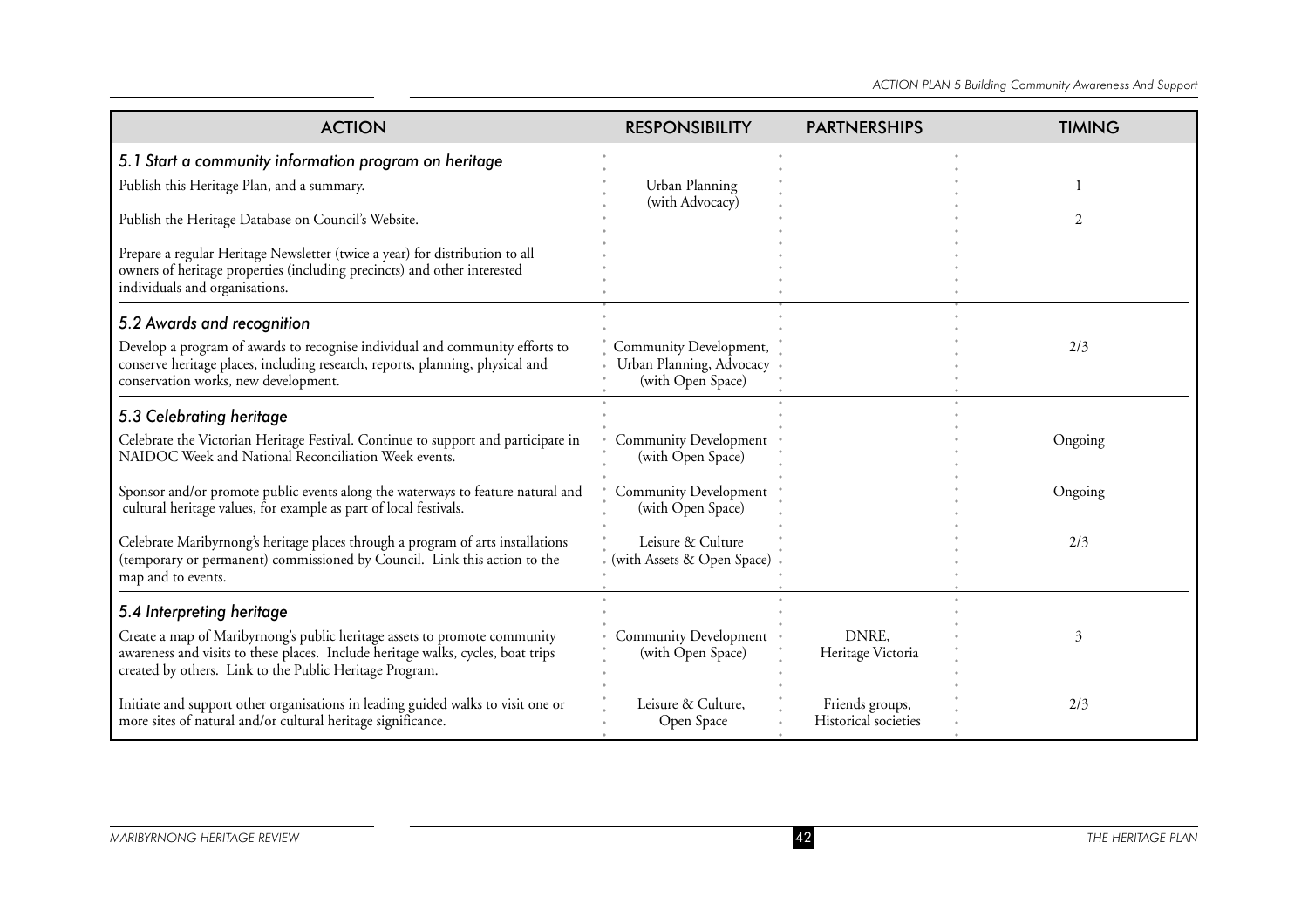| <b>ACTION</b>                                                                                                                                                                                                                                                                                                                                                                                                                                                                                                                               | <b>RESPONSIBILITY</b>                     | <b>PARTNERSHIPS</b>                  | <b>TIMING</b> |
|---------------------------------------------------------------------------------------------------------------------------------------------------------------------------------------------------------------------------------------------------------------------------------------------------------------------------------------------------------------------------------------------------------------------------------------------------------------------------------------------------------------------------------------------|-------------------------------------------|--------------------------------------|---------------|
| Continue to progress the development of the Healing Garden, in consultation with<br>Aboriginal communities, as a way of recognising the living culture of Aboriginal<br>people and to promote reconciliation. Interpretation of the Aboriginal heritage of<br>the Maribyrnong River can be incorporated into the Healing Garden design.<br>Consider development of an Aboriginal cultural heritage interpretation trail linking<br>the Healing Garden with significant sites and landscapes within the municipality.<br>This could involve: | Cultural Development<br>(with Open Space) | Wurundjeri/Kulin<br>Property Owners  | 3             |
| • interpretation leaflets and other information/educational materials about the<br>Aboriginal heritage of Maribyrnong;                                                                                                                                                                                                                                                                                                                                                                                                                      |                                           |                                      |               |
| • interpretation signs about the Aboriginal heritage of the municipality at<br>selected locations, including the Maribyrnong River;                                                                                                                                                                                                                                                                                                                                                                                                         |                                           |                                      |               |
| • consultation with the owners of the houses and buildings identified as significant<br>Aboriginal historic places about the possibility of including them in interpretive<br>materials/information.                                                                                                                                                                                                                                                                                                                                        |                                           |                                      |               |
| 5.5 Community education & action                                                                                                                                                                                                                                                                                                                                                                                                                                                                                                            |                                           |                                      |               |
| Develop or assist the development of a school's education kit on local heritage.                                                                                                                                                                                                                                                                                                                                                                                                                                                            | Urban Planning,<br>(with Open Space)      | VU, LMW                              | 2             |
| Undertake a public information program for residents near sites of zoological<br>significance about responsible pet ownership to protect pets from pest animal<br>control programs (and other hazards) as well as minimising the chances of their<br>pets taking native wildlife.                                                                                                                                                                                                                                                           | Local Laws                                | Land developers,<br><b>DNRE</b>      | $2/$ ongoing  |
| Work with the community to clear the rubbish from sites of natural heritage<br>significance. Opportunities include:                                                                                                                                                                                                                                                                                                                                                                                                                         | Env. Health,<br>Infrastructure,           | Community groups,<br>Melbourne Water | 2/ongoing     |
| • community events such as Clean Up Australia Day (especially along public<br>walkways beside the Maribyrnong River and Stony Creek);                                                                                                                                                                                                                                                                                                                                                                                                       | Waste Management                          |                                      |               |
| • an advertising campaign in local papers to highlight the damage littering does<br>to local streams and rivers;                                                                                                                                                                                                                                                                                                                                                                                                                            |                                           |                                      |               |
| litter traps on stormwater drains will help reduce rubbish entering the<br>Maribyrnong River and Stony Creek (and other actions to be considered<br>as part of a Stormwater Management Plan);                                                                                                                                                                                                                                                                                                                                               |                                           |                                      |               |
| signs warning of fines associated with illegal rubbish dumping.                                                                                                                                                                                                                                                                                                                                                                                                                                                                             |                                           |                                      |               |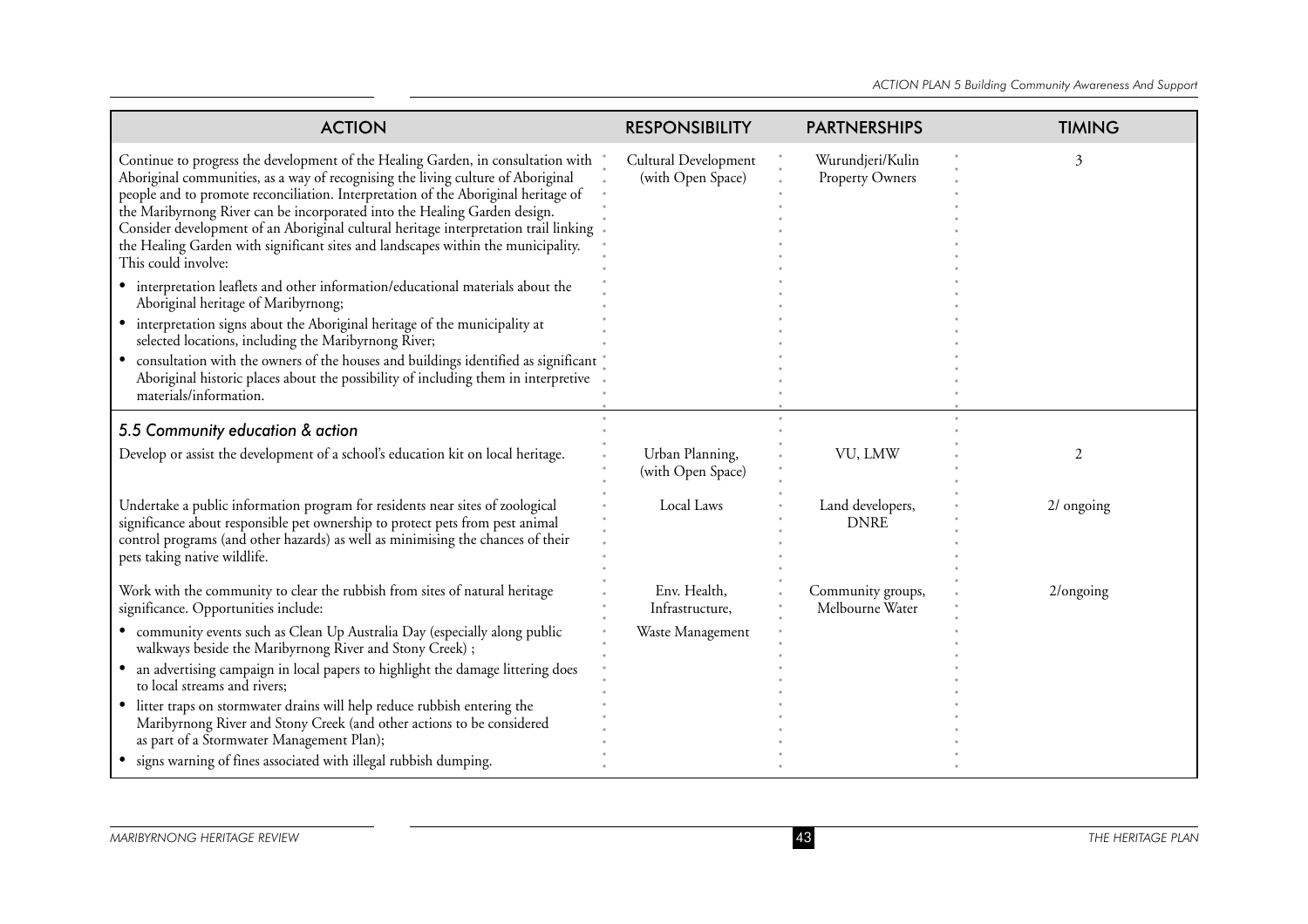*ACTION PLAN 5 Building Community Awareness And Support*

| <b>ACTION</b>                                                                                                                                                                                                                                                                                                                                                                                                                                                                                                                                                                                     | <b>RESPONSIBILITY</b> | <b>PARTNERSHIPS</b> | <b>TIMING</b> |
|---------------------------------------------------------------------------------------------------------------------------------------------------------------------------------------------------------------------------------------------------------------------------------------------------------------------------------------------------------------------------------------------------------------------------------------------------------------------------------------------------------------------------------------------------------------------------------------------------|-----------------------|---------------------|---------------|
| Continue to implement community information actions in the<br>Towards Reconciliation' Action Plan, including:<br>• use of the InfoWest Website to tell the stories of Aboriginal people;<br>flying the Aboriginal and Torres Strait Islander flag at the Council offices<br>(especially during NAIDOC Week and National Reconciliation Week);<br>acknowledging Aboriginal people, their culture and relationship to the land<br>at formal Council events;<br>• supporting the work of the Living Museum of the West in providing a cultural<br>reference point for Aboriginal people in the west. | Cultural Development  |                     | Ongoing       |
| Explore a range of other possibilities for community education and incorporate<br>them into Council's programs and activities when opportunities arise.<br>These could include:<br>• celebration of historical events;<br>regular heritage column in the local paper;<br>creating postcards to promote the City of Maribyrnong using<br>interesting historical images.                                                                                                                                                                                                                            | Advocacy              |                     | Ongoing       |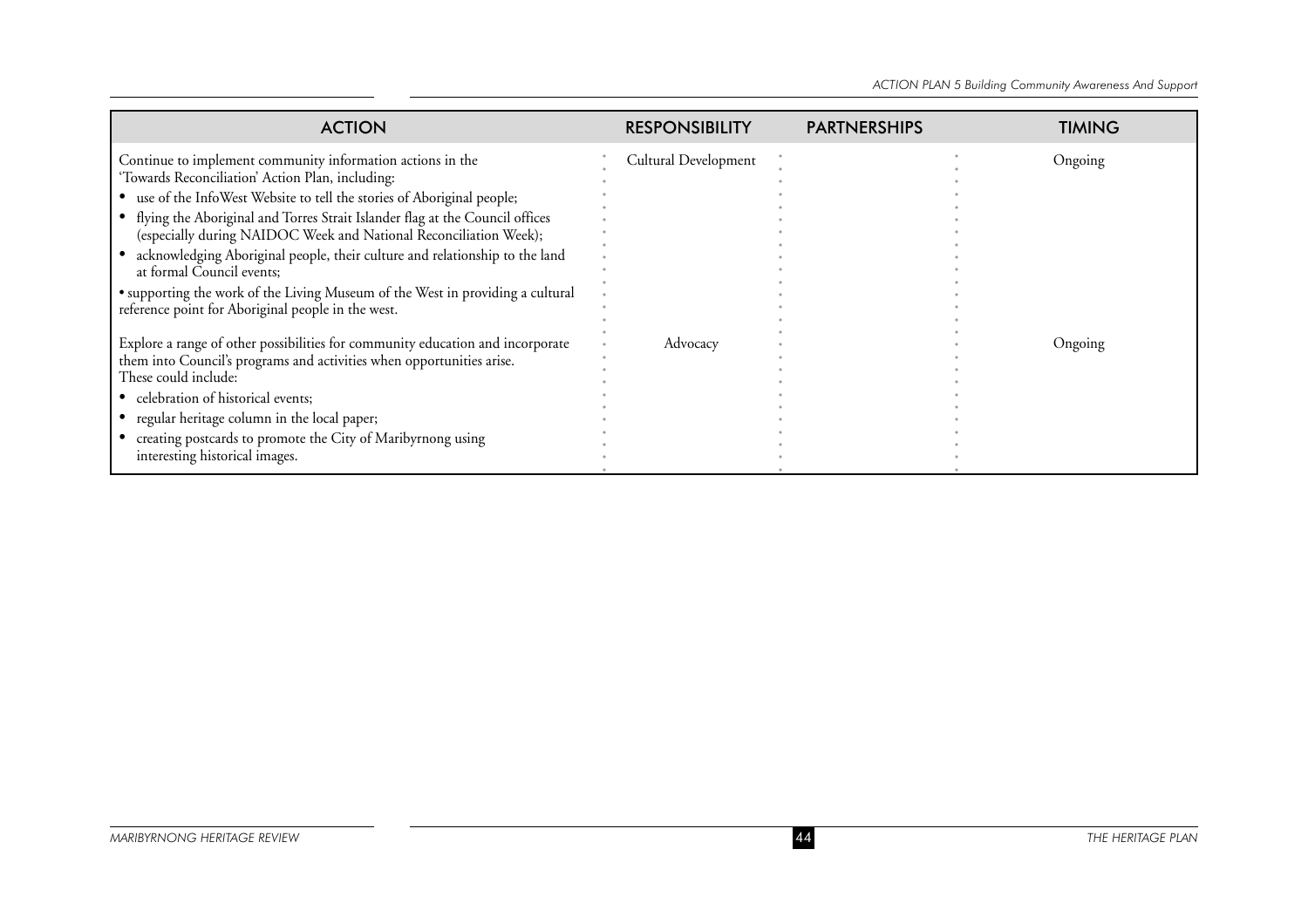#### ACTION PLAN 6 DOCUMENTING MARIBYRNONG'S HERITAGE

#### **Objective:**

To continue the process of researching and documenting Maribyrnong's rich heritage.

#### **Rationale:**

Knowledge about Maribyrnong's heritage is incomplete. New heritage places will be identified in the future. The information collected about Maribyrnong's heritage is a valuable asset and tool for Council. Keeping the existing information current is essential to Council's role in protecting heritage.

- Establish internal information systems to link the heritage database, the public art database and the GIS, and record new information.
- Continue a program of heritage investigations.

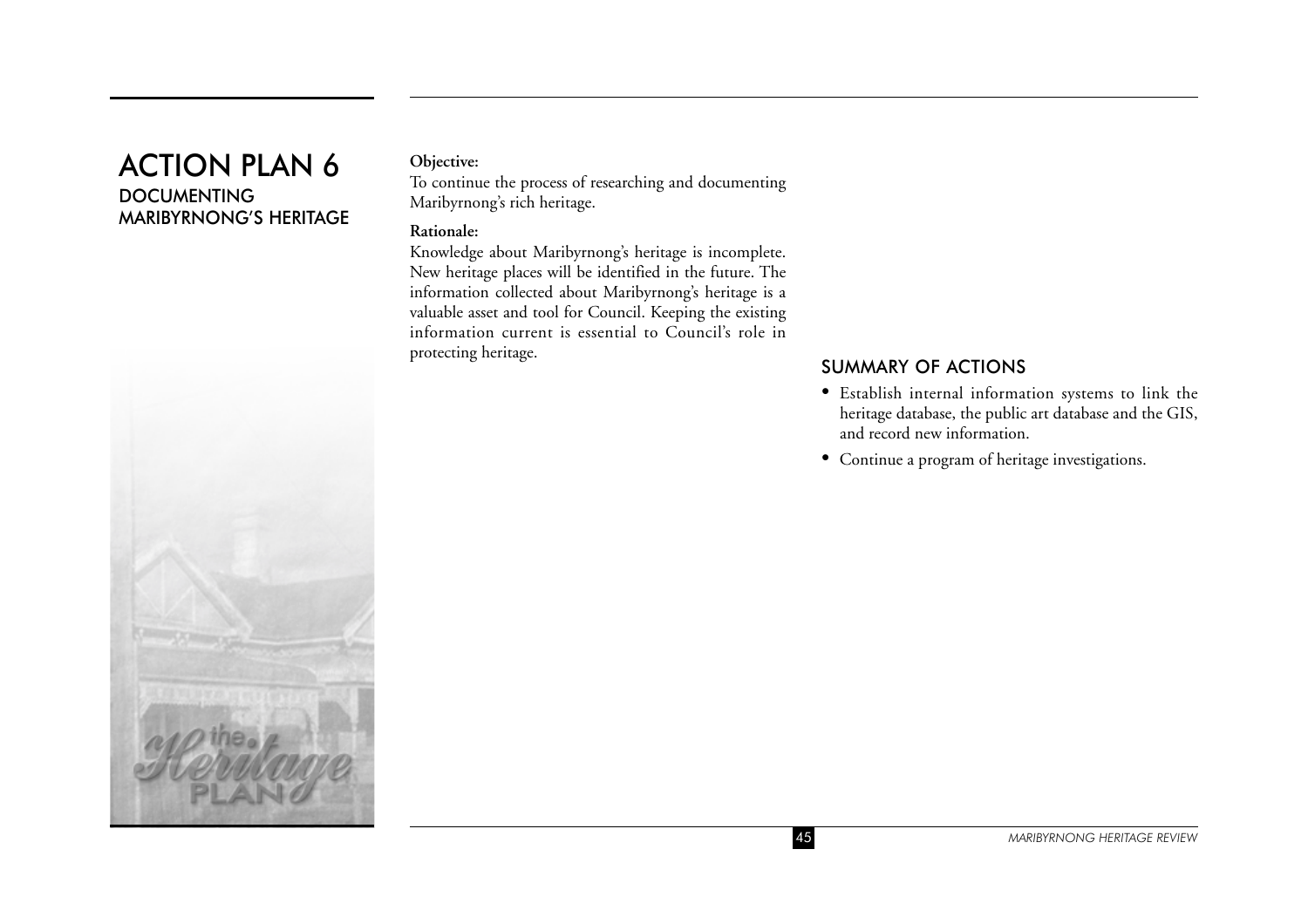| <b>ACTION</b>                                                                                                                                                                                                                                                                                                                                                         | <b>RESPONSIBILITY</b>                            | <b>PARTNERSHIPS</b> | <b>TIMING</b> |
|-----------------------------------------------------------------------------------------------------------------------------------------------------------------------------------------------------------------------------------------------------------------------------------------------------------------------------------------------------------------------|--------------------------------------------------|---------------------|---------------|
| 6.1 Managing information                                                                                                                                                                                                                                                                                                                                              |                                                  |                     |               |
| Link the Heritage Database to the Maribyrnong GIS (Geographic Information<br>System), and establish a procedure for updating the database.                                                                                                                                                                                                                            | Urban Planning,<br><b>Information Technology</b> |                     |               |
| 6.2 Establish a system for new information on heritage places                                                                                                                                                                                                                                                                                                         |                                                  |                     |               |
| Establish a system for recording information on newly-identified or potential<br>heritage places, assessing their significance and seeking planning scheme or<br>other suitable protection.                                                                                                                                                                           | Urban Planning<br>(with Information Technology)  |                     |               |
| • Council should consult a person with the relevant expertise in order to<br>document the values of the site/s and to assess the significance of the site/s.                                                                                                                                                                                                          |                                                  |                     |               |
| • The relevant information should then be added to the heritage database.<br>If appropriate, development controls should be introduced to avoid damage to<br>significant elements at the site, and management prescriptions devised to<br>conserve significant values (in conjunction with appropriate specialist expertise<br>and the relevant government agencies). |                                                  |                     |               |
| Sites of State or National significance should be prioritised for urgent protection.                                                                                                                                                                                                                                                                                  |                                                  |                     |               |
| 6.3 Link public art to heritage information                                                                                                                                                                                                                                                                                                                           |                                                  |                     |               |
| Link the heritage and public art databases to ensure Council has a complete<br>knowledge of all public art and monuments. Assess the significance of the<br>balance of the public art.                                                                                                                                                                                | Leisure & Culture                                |                     |               |
| 6.4 Continue a program of heritage investigations                                                                                                                                                                                                                                                                                                                     |                                                  |                     |               |
| Seek external funding to commission consultants to undertake further research and<br>significance assessment on individual historic places within the former Footscray<br>City Council area (that is, the Stage 2 study). The scope of the work required is<br>documented in the Historic Places study reports.                                                       | Urban Planning                                   |                     |               |
| Explore the possibility of undertaking a series of community based projects with<br>local migrant communities to document the places that have special meaning for them.                                                                                                                                                                                              | <b>Community Development</b>                     | <b>AHC</b>          | 2/3           |
| Undertake an additional brief flora survey of remnant vegetation sites in spring to<br>detect seasonal or other indigenous species.                                                                                                                                                                                                                                   | Open Space                                       |                     |               |
| Undertake a summer survey of reptiles and amphibians within sites of significance.<br>This has the potential to identify additional significant species.                                                                                                                                                                                                              | Open Space                                       |                     | 2             |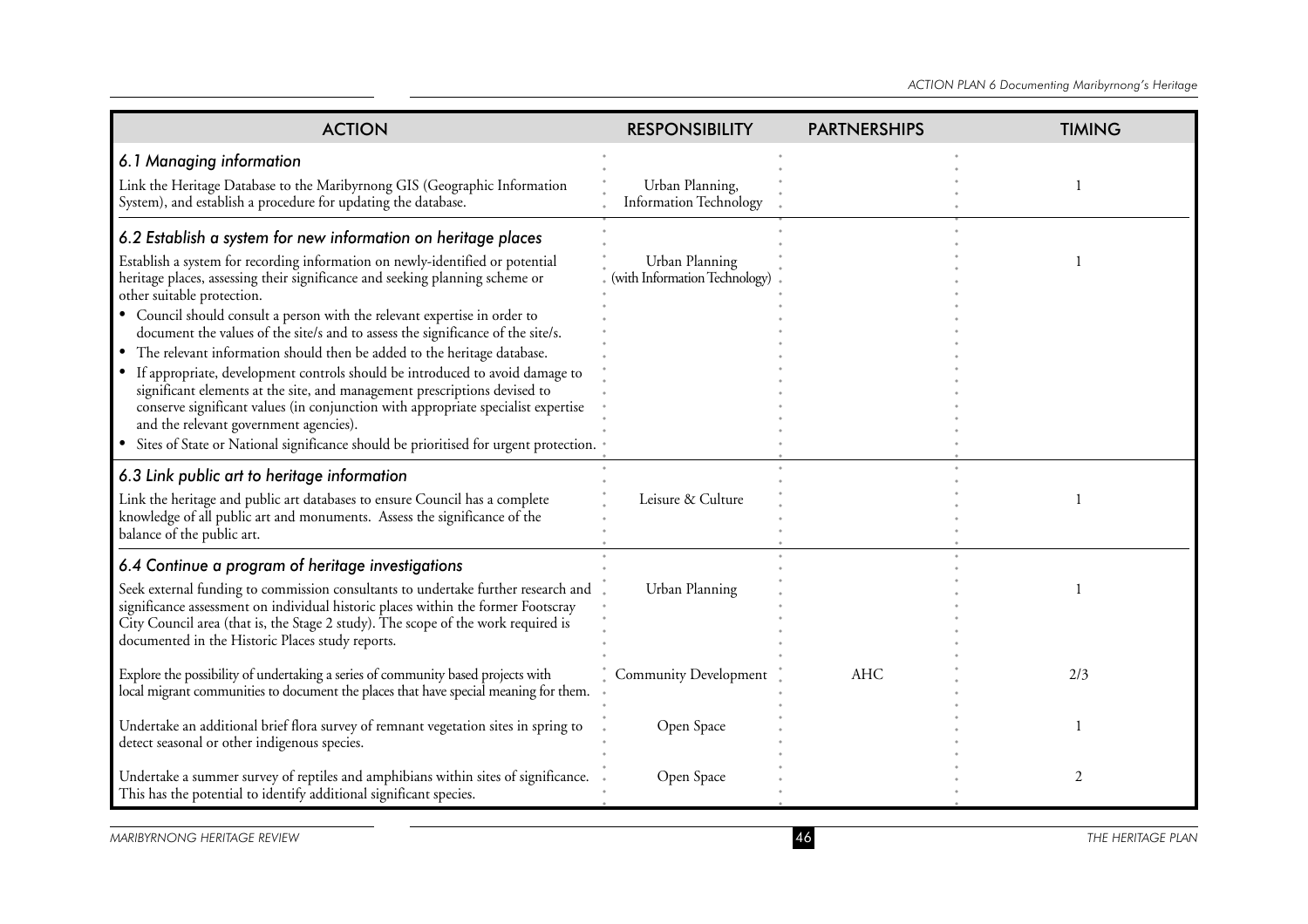| <b>ACTION</b>                                                                                                                                                                                                                                                                                                                                                                                                          | <b>RESPONSIBILITY</b>                   | <b>PARTNERSHIPS</b>                                               | <b>TIMING</b> |
|------------------------------------------------------------------------------------------------------------------------------------------------------------------------------------------------------------------------------------------------------------------------------------------------------------------------------------------------------------------------------------------------------------------------|-----------------------------------------|-------------------------------------------------------------------|---------------|
| Undertake further survey work to establish the status of significant species in the<br>municipality: the Tough Scurf-pea (in and around Jack's Magazine), Growling Grass.<br>Frog, Pied Cormorant, Great Egret and Nankeen Night-heron and the Water Rat.<br>Should resident populations be located, these should be protected and their habitat<br>managed accordingly (seeking specialist expertise where required). | Open Space,<br>(with Parks & Gardens)   | <b>DNRE</b>                                                       |               |
| Undertake further consultation and assessment of the Aboriginal historic places<br>identified to determine their suitability for inclusion in the Heritage Overlay.                                                                                                                                                                                                                                                    | Urban Planning,<br>Cultural Development | Aboriginal community,<br>Heritage Victoria,<br>Aboriginal Affairs |               |
| Undertake additional work to extend the coverage of the Historical Archaeological<br>Management Plan. (This Plan identifies properties with the potential to contain<br>significant archaeological evidence of the early European settlement history<br>of Footscray and Maribyrnong.)                                                                                                                                 | Urban Planning<br>Heritage Victoria     |                                                                   |               |
| Identify and assess the trees and landscape elements within the<br>public reserves managed by Council that were not included in the<br>Historic Places - Significant Trees report.                                                                                                                                                                                                                                     | Open Space,<br>(with Parks & Gardens)   |                                                                   |               |
| Promote ongoing research into cultural landscapes in the City (including oral<br>history, collection photographs, research into Council's records) and provide<br>public access to the results.                                                                                                                                                                                                                        | Open Space,<br>(with Parks & Gardens)   | Historical societies<br>and tertiary students                     | Ongoing       |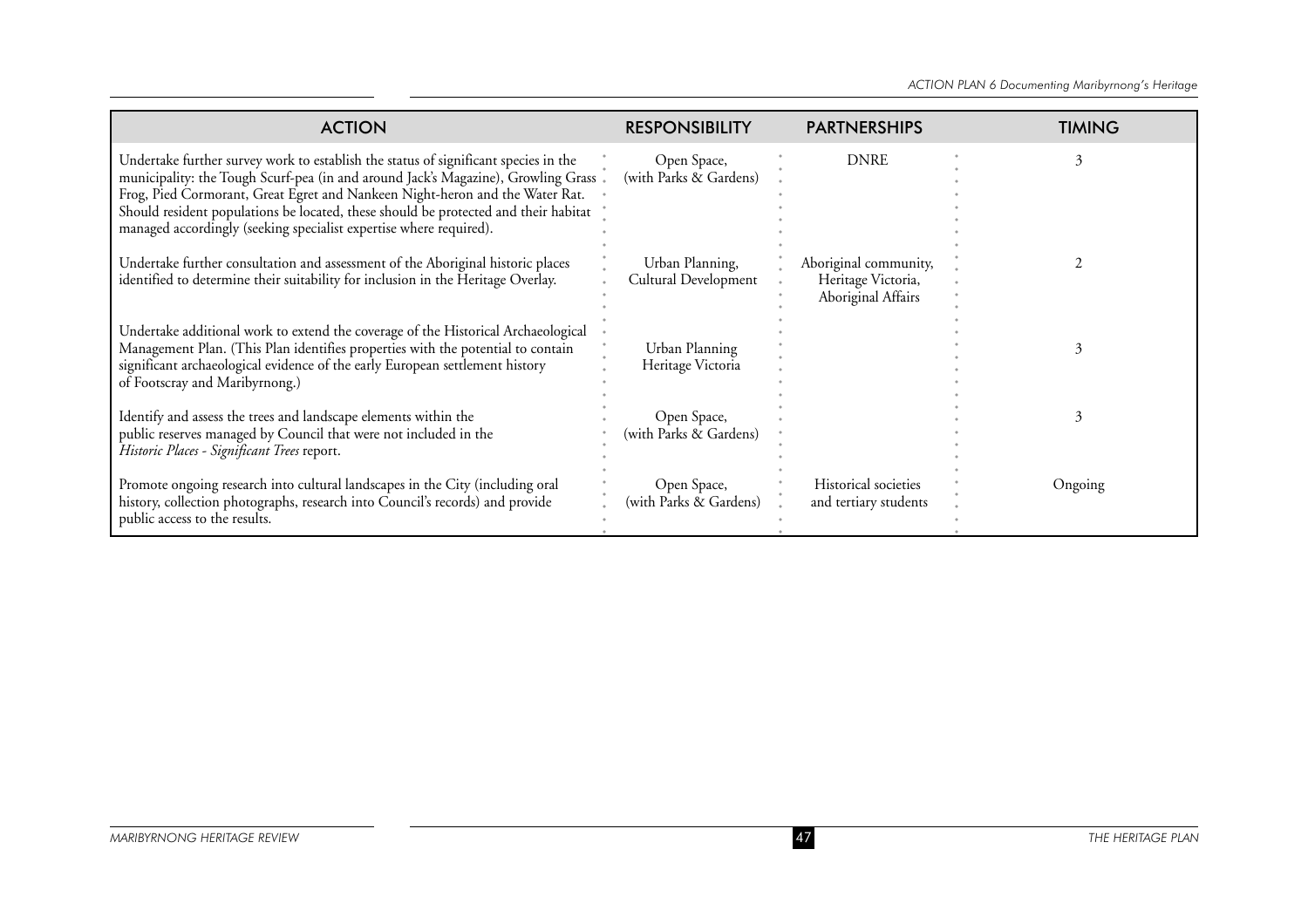# ACTION PLAN 7 LINKS & PARTNERSHIPS

#### **Objective:**

To build links and partnerships with community and government organisations to ensure a coordinated effort in protecting heritage places.

#### **Rationale:**

Coordinating effort across local and State government authorities, and establishing partnerships for protection will ensure that the City of Maribyrnong meets its obligations for heritage protection in the most efficient and welltargeted ways.

- Create a Heritage Advisory Committee.
- Coordinating action with other agencies and Council.
- Establishing active and regular communication with Aboriginal community organisations and continuing the processes of Reconciliation already initiated by Council.



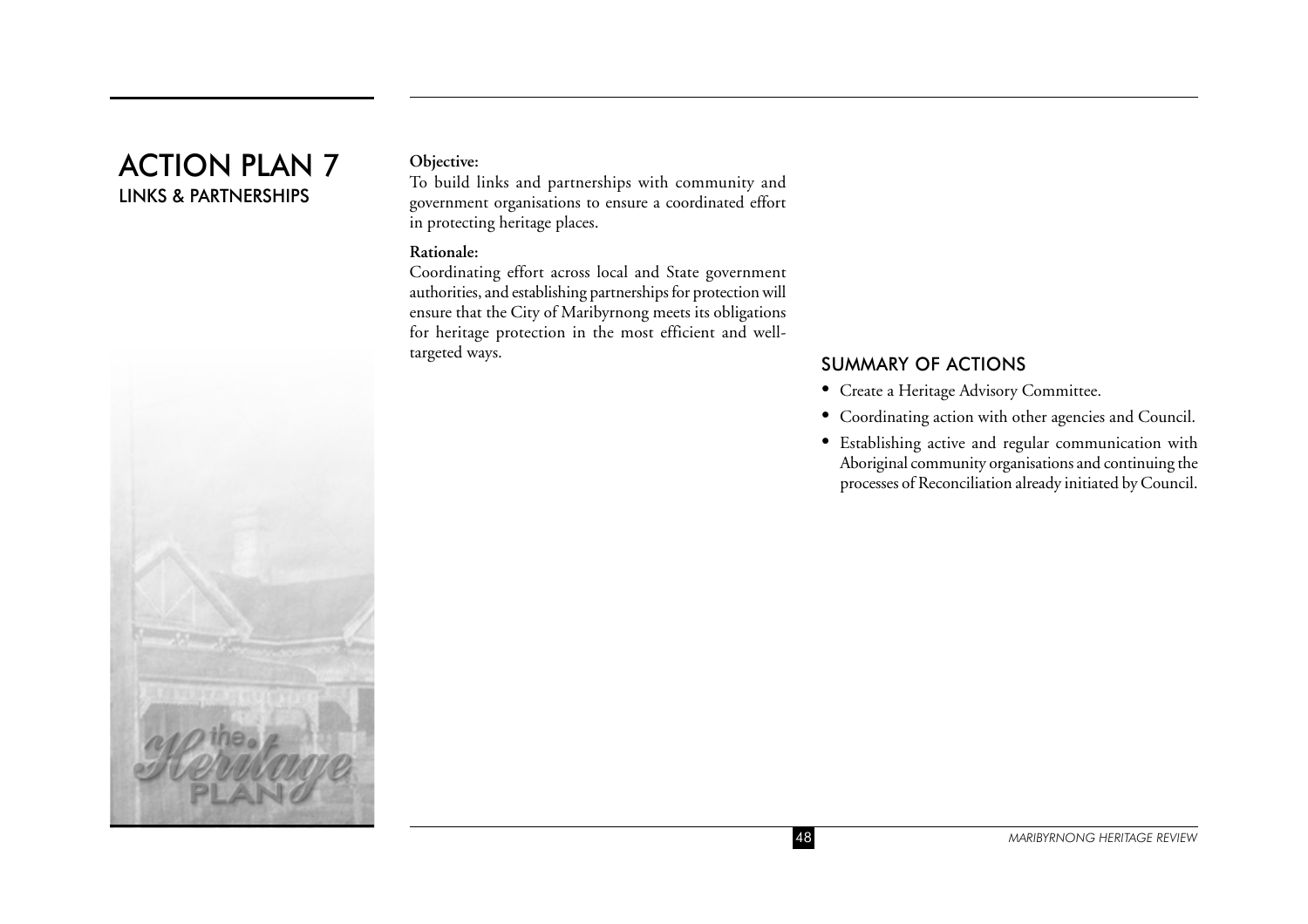*ACTION PLAN 7 Links & Partnerships*

| <b>ACTION</b>                                                                                                                                                                                                                                                                                 | <b>RESPONSIBILITY</b>               | <b>PARTNERSHIPS</b>                                                    | <b>TIMING</b> |
|-----------------------------------------------------------------------------------------------------------------------------------------------------------------------------------------------------------------------------------------------------------------------------------------------|-------------------------------------|------------------------------------------------------------------------|---------------|
| 7.1 Create a Heritage Advisory Committee                                                                                                                                                                                                                                                      |                                     |                                                                        |               |
| Establish a Heritage Advisory Committee to assist with the protection and<br>management of natural and cultural heritage in the municipality. Membership<br>should be based on the Heritage Review Steering Committee, with the addition<br>of representatives of natural heritage interests. | Urban Planning<br>(with Open Space) | Community organisations,<br>agencies                                   | 1, ongoing    |
| 7.2 Liaison with other agencies and councils                                                                                                                                                                                                                                                  |                                     |                                                                        |               |
| Liaise with the Department of Natural Resources and Environment Flora and<br>Fauna staff (Port Phillip Region) to ensure that Council's programs are consistent<br>with existing management work on threatened flora and fauna in Maribyrnong.                                                | Open Space                          | DNRE,<br>other agencies                                                | 2, ongoing    |
| Liaise with Melbourne Port Corporation to transfer heritage database listings<br>of all the identified places of heritage significance that are within the<br>MPC Planning Scheme area.                                                                                                       | Urban Planning                      | Melbourne Port<br>Corporation                                          |               |
| Liaise with Heritage Victoria about the use of the Historical Archaeology<br>Management Plan to ensure consistent advice and outcomes, and to review the<br>findings of archaeological assessments.                                                                                           | Urban Planning                      | Heritage Victoria                                                      |               |
| Continue to liaise with other Councils in the west to coordinate and build on<br>local reconciliation projects.                                                                                                                                                                               | Cultural Development                | Councils in<br>western Melbourne                                       | Ongoing       |
| Compile and distribute an information package for other agencies and groups<br>that undertake works that may affect heritage places.                                                                                                                                                          | Urban Planning                      | Parks Victoria, DNRE,<br>Melbourne Water,<br>Powercorp, Friends groups |               |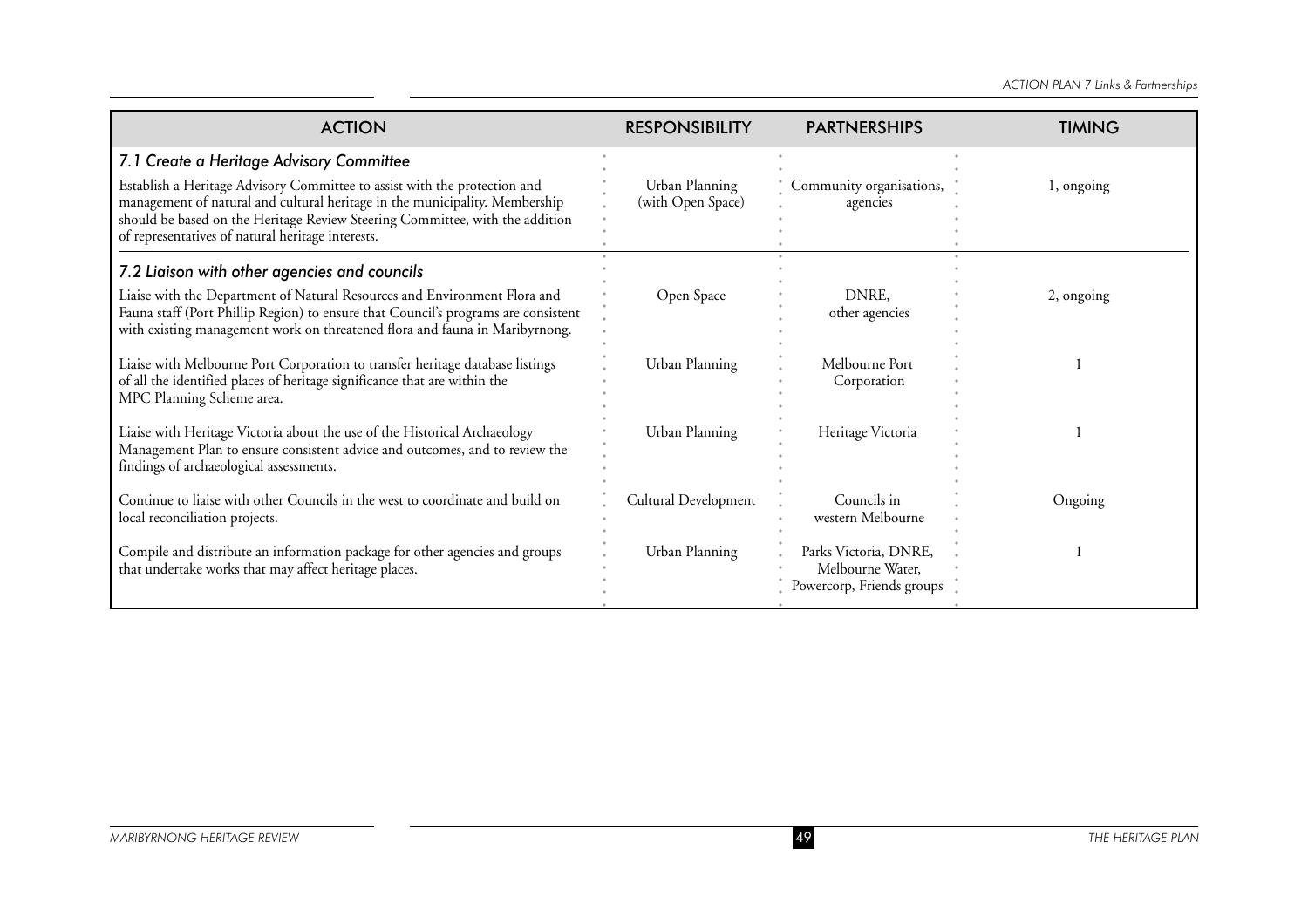*ACTION PLAN 7 Links & Partnerships*

| <b>ACTION</b>                                                                                                                                                                                                                                                                                                                                                                                                                                                                                                                                                                                                                                                                                                                                                                 | <b>RESPONSIBILITY</b>             | <b>PARTNERSHIPS</b>                       | TIMING    |
|-------------------------------------------------------------------------------------------------------------------------------------------------------------------------------------------------------------------------------------------------------------------------------------------------------------------------------------------------------------------------------------------------------------------------------------------------------------------------------------------------------------------------------------------------------------------------------------------------------------------------------------------------------------------------------------------------------------------------------------------------------------------------------|-----------------------------------|-------------------------------------------|-----------|
| 7.3 Aboriginal community partnerships                                                                                                                                                                                                                                                                                                                                                                                                                                                                                                                                                                                                                                                                                                                                         |                                   |                                           |           |
| Continue to strengthen Council's relationships with local Aboriginal people and<br>organisations. Establish links with the Wurundjeri Tribe Land Compensation &<br>Cultural Heritage Council Inc., the Kulin Nations Cultural Heritage Organisation,<br>Bunurong Aboriginal Corporation, and any native title claimants.<br>• Consult regularly with these organisations and with Aboriginal people living in<br>the municipality about Aboriginal heritage issues.<br>Support the participation of Aboriginal people in processes and projects which<br>could affect the understanding and/or protection of their heritage.<br>Consider developing a cultural heritage protocol with these Aboriginal heritage<br>organisations to guide relevant decision making processes. | Cultural Development,<br>Advocacy | Aboriginal organisations<br>& individuals | 1/ongoing |
| Continue to actively encourage the employment of Aboriginal people and<br>organisations. Where possible, engage Aboriginal community groups, organisations<br>and/or individuals to carry out landscaping and interpretation works in relation<br>to Aboriginal heritage places.                                                                                                                                                                                                                                                                                                                                                                                                                                                                                              | Leisure & Culture,<br>Open Space  | Aboriginal community                      | Ongoing   |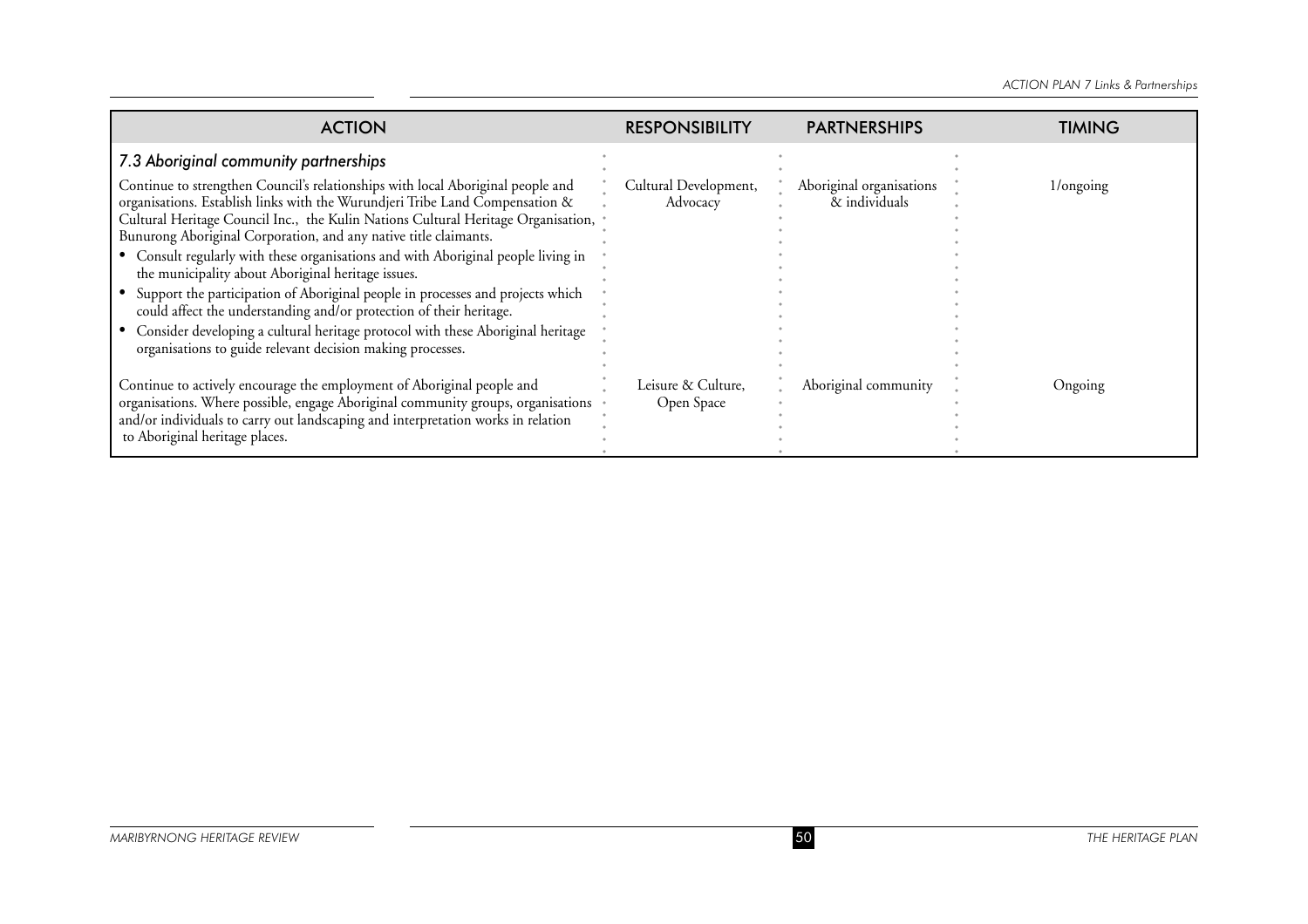# ACTION PLAN 8 EQUIPPING COUNCIL

#### **Objective:**

To build Council's commitment and capacity to implement the Heritage Plan

#### **Rationale:**

Effectively implementing the Heritage Plan will be aided by training and systems within Council to support the roles of officers and Councillors.

- Create effective internal procedures for actions affecting heritage places.
- Consider staff and other resource requirements.
- Seek external funding for studies, works and heritage advice.
- Provide training for staff and Councillors.
- Care for Council's own historical records.

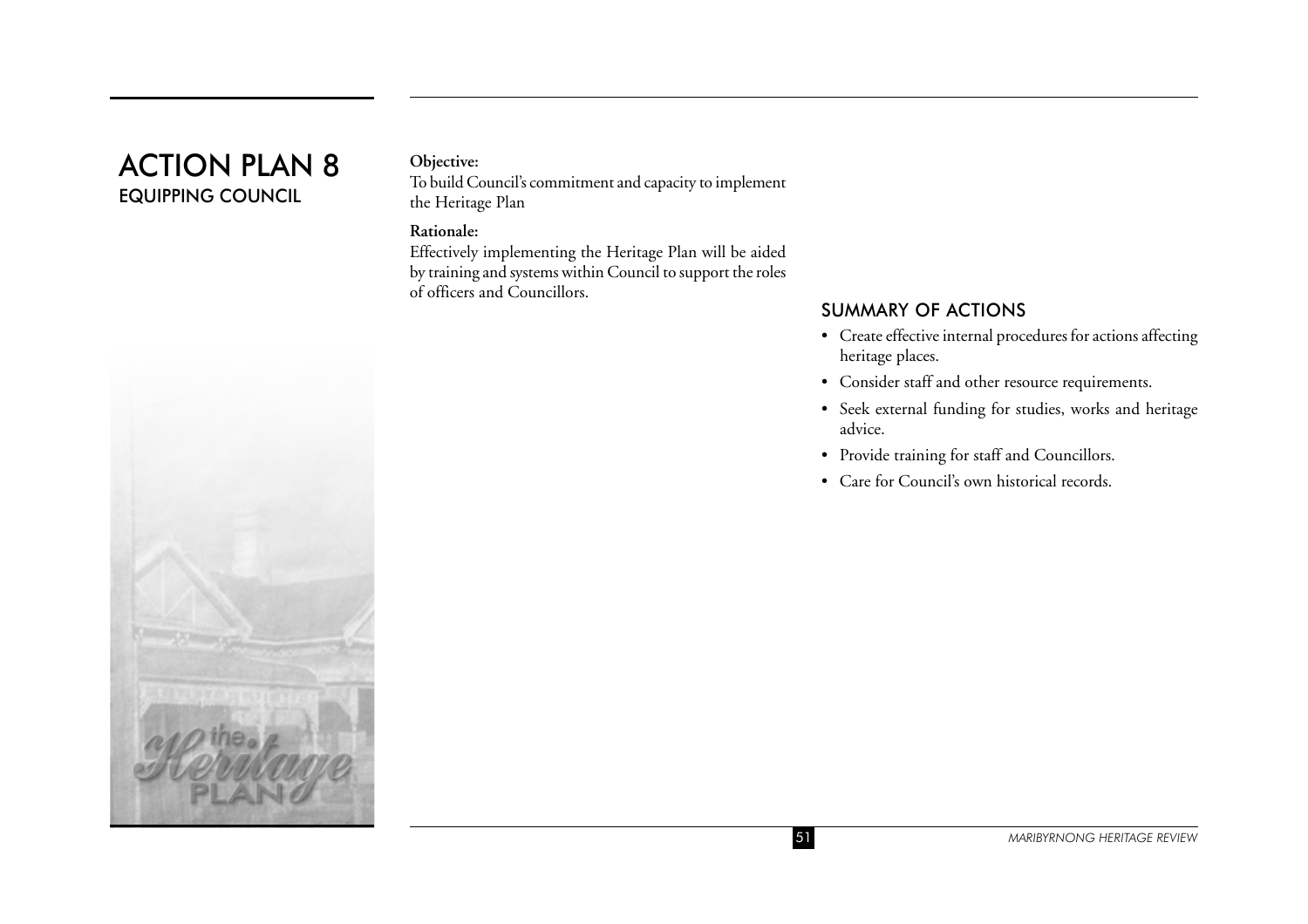| <b>ACTION</b>                                                                                                                                                                                                                                                                            | <b>RESPONSIBILITY</b>                                | <b>PARTNERSHIPS</b> | <b>TIMING</b>      |
|------------------------------------------------------------------------------------------------------------------------------------------------------------------------------------------------------------------------------------------------------------------------------------------|------------------------------------------------------|---------------------|--------------------|
| 8.1 Internal information, procedures & training                                                                                                                                                                                                                                          |                                                      |                     |                    |
| Develop and establish internal procedures to be followed by each branch for any<br>action affecting a heritage place. These should include: a flow chart, responsibilities,<br>when expert advice should be sought and how it should be paid for, any external or<br>internal approvals. | Urban Planning<br>(all branches)                     |                     |                    |
| Compile a simple information package for each branch that suits their way of<br>working. Include this Plan, maps showing the location of significant places<br>(generalised for Aboriginal sites), instructions on using the database, and<br>decision-making flowcharts.                | Urban Planning                                       |                     | 1                  |
| Hold a short information session for officers to introduce them to the<br>Heritage Plan and to work through the procedures that would be followed<br>via a couple of case studies.                                                                                                       | Urban Planning                                       |                     |                    |
| 8.2 Staff resources                                                                                                                                                                                                                                                                      |                                                      |                     |                    |
| Assess staff resource requirements during the initial implementation phase,<br>including the planning scheme amendment. Allocate budget to provide the<br>additional staffing needed.                                                                                                    | Whole of Council                                     |                     |                    |
| 8.3 Seek external funding for studies, works and heritage advice                                                                                                                                                                                                                         |                                                      |                     |                    |
| Seek external funding for further heritage studies, conservation work<br>and advisory services.                                                                                                                                                                                          | « Urban Planning, Open Space,<br>Leisure and Culture |                     |                    |
| 8.4 Training for staff and Councillors                                                                                                                                                                                                                                                   |                                                      |                     |                    |
| Undertake a brief training needs analysis and develop a training program for staff<br>and Councillors on heritage conservation and managing heritage issues. Include in<br>the program external training opportunities, internal seminars and training by<br>Heritage Advisors.          | Urban Planning<br>(with all branches)                |                     |                    |
| Introduce a cross-cultural awareness training program for Council officers in<br>collaboration with the Wurundjeri Tribe Land Compensation & Cultural Heritage<br>Council Inc. and the Kulin Nation Cultural Heritage Organisation.<br>Ensure regular follow-up.                         | <b>Community Development</b>                         | Wurundjeri/Kulin    | Funded for 2000-01 |
| Provide regular briefings for Councillors on the heritage places and values of the<br>municipality, and on progress in implementing the Heritage Plan.                                                                                                                                   | Urban Planning                                       |                     | 1/ongoing          |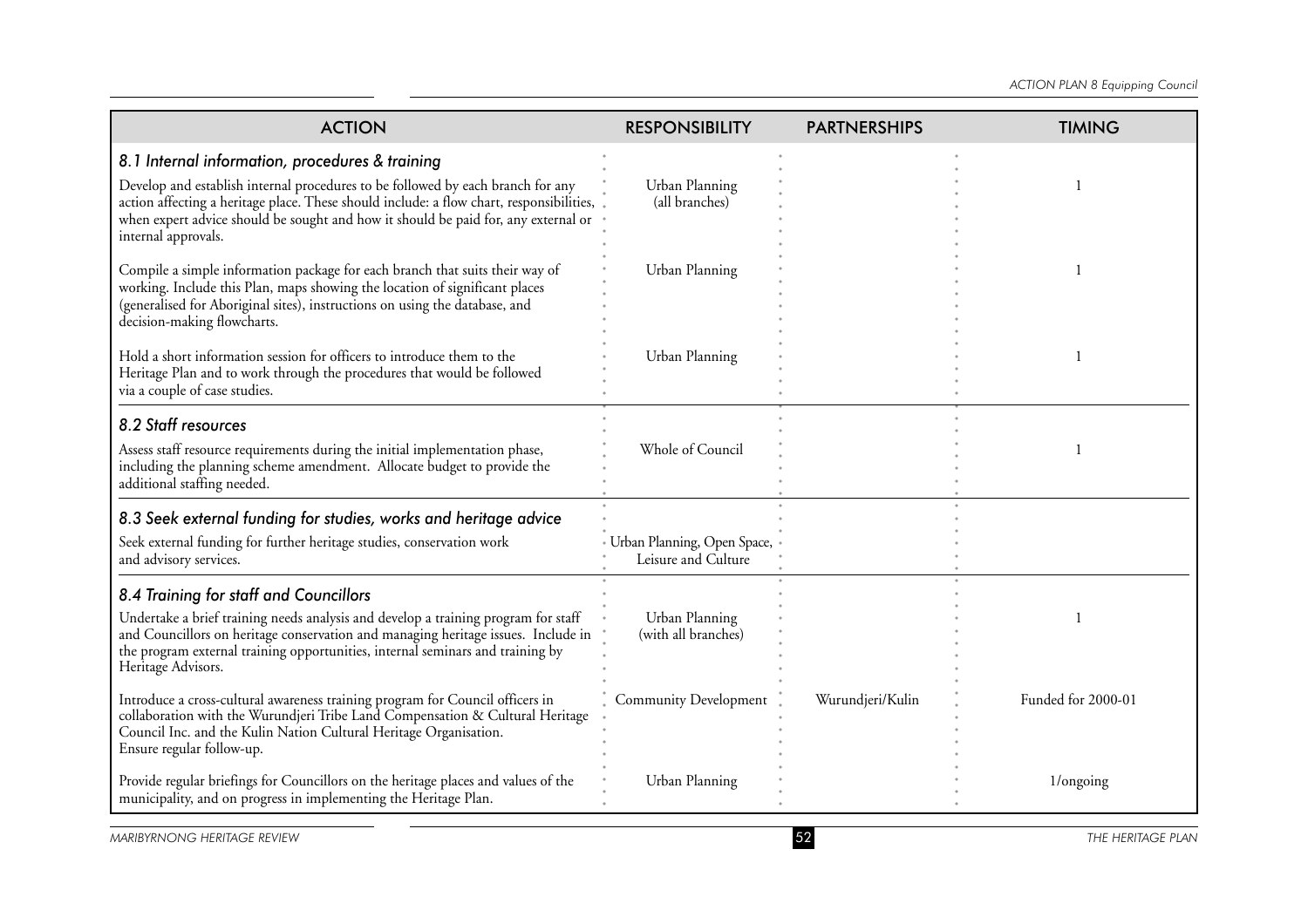| <b>ACTION</b>                                                                                                                                                                                                                                                                                                                                   | <b>RESPONSIBILITY</b>                            | <b>PARTNERSHIPS</b>             | <b>TIMING</b> |
|-------------------------------------------------------------------------------------------------------------------------------------------------------------------------------------------------------------------------------------------------------------------------------------------------------------------------------------------------|--------------------------------------------------|---------------------------------|---------------|
| 8.5 Systems<br>Establish internal procedures to link the results of the Maribyrnong Heritage Review •<br>to Council's property and rate information system through the GIS<br>(Geographic Information System). Develop this into an effective information<br>system for Council's planning staff. Link to building permits notification system. | Urban Planning,<br><b>Information Technology</b> |                                 |               |
| 8.6 Expertise & advice<br>Expand the range of expertise available to Council by expanding the scope of the<br>Heritage Advice Service (see Action Plan 3 - 3.2).                                                                                                                                                                                | Urban Planning                                   | Heritage Victoria,<br>AAV, DNRE |               |
| 8.7 Historical Records<br>Prepare a management plan for preservation of historic Council records<br>(minute books, rate books, early building permit application & engineering<br>drawings) to include making copies onto an agreed medium (microfiche,<br>computer imaging).                                                                   | Records,<br>Library                              |                                 |               |
| Provide the Maribyrnong library with (micro-fiche or optical disk) copies of all<br>municipal rate books and minute books held by Council for public access.                                                                                                                                                                                    | Records,<br>Library                              |                                 |               |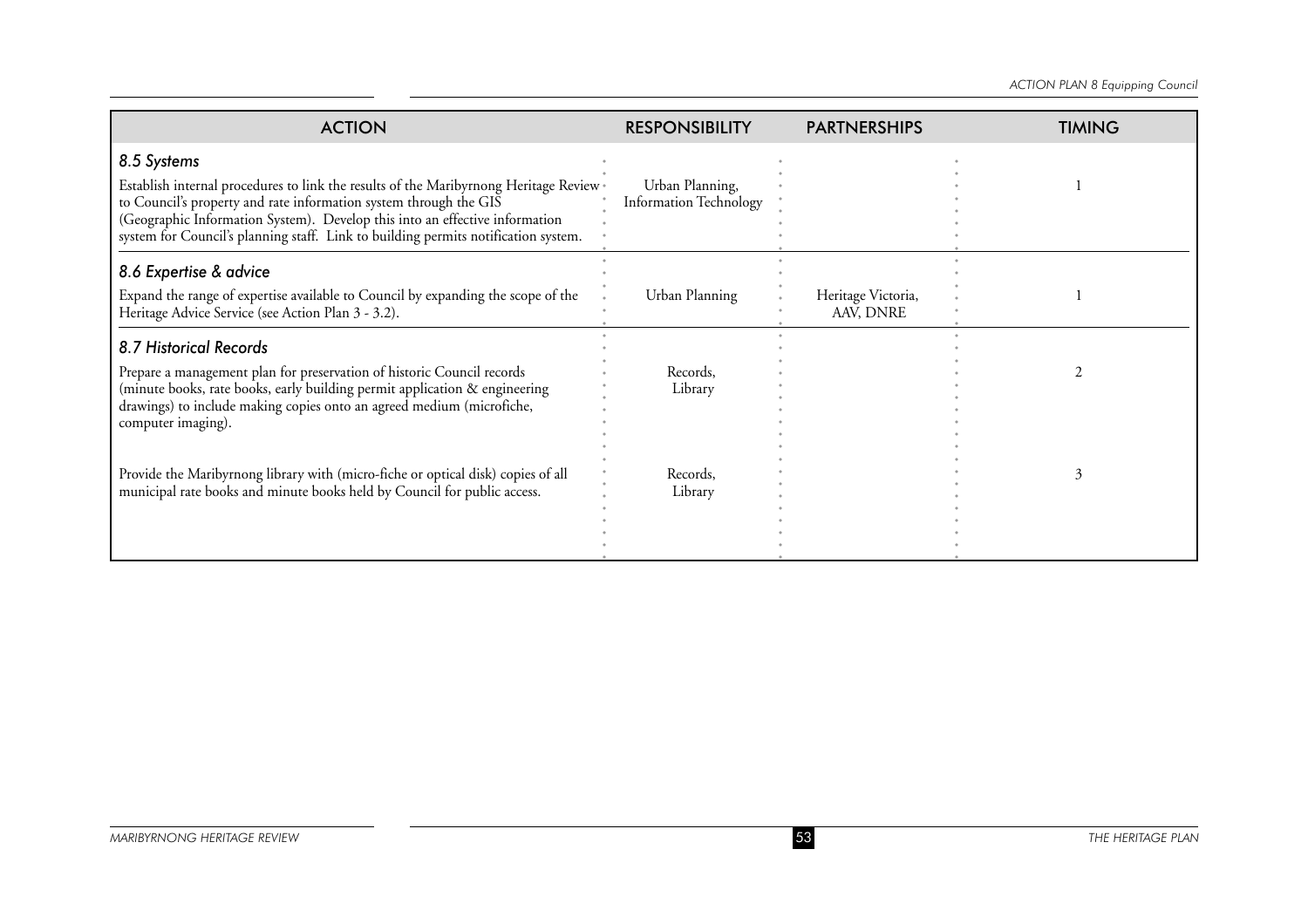# TOOLS TO SUPPORT ACTION



#### STUDY REPORTS

#### Earlier studies

- Allom Lovell & Associates (1998), *Maribyrnong Heritage and Open Space Study. An assessment of the Defence Site, Cordite Avenue Maribyrnong*.
- Allom Lovell & Associates (1998), *Maribyrnong Heritage and Open Space Study. An assessment of the Defence Site, Cordite Avenue Maribyrnong*. Prepared for the City of Maribyrnong, Parks Victoria and Victoria Racing Club.
- Brown, S. & Lane, S. (1997), *Brimbank City Council Aboriginal Cultural Heritage Study*.

Butler, G. (1989), *Footscray Conservation Study*. City of Footscray.

- Butler, G. (1993), *The Footscray Urban Conservation Area Review*. City of Footscray.
- Cheal, D. et al. (1989), *Vegetation survey and sites of botanical significance in the Melbourne area*. Dept. Conservation and Environment, Victoria.
- Chris Dance Landscape Design (1997), *Footscray Park Master Plan*. Maribyrnong City Council, Parks Victoria, City of Moonee Valley.
- Clark, I. (1998), *Report on the history of the Merri Creek Aboriginal School*.
- Context Pty Ltd (1994), *Rural Heritage Study*. Western Region of Melbourne, Melbourne Western Region Commission.
- du Cros & Associates (1998), *CSIRO site, cnr. Chicago Street & Randall Road, Maribyrnong*.
- du Cros, H. (1989), *Western Metropolitan Region of Melbourne.*  Report to Victorian Archaeological Survey and Ministry for Planning & Environment.
- Eidelson, M. (1997), *The Melbourne Dreaming: A Guide to the Aboriginal Places of Melbourne*. Aboriginal Studies Press, Canberra.
- Lack, J. & Ford, O. (1986), *Melbourne's Western Region: an introductory history*, Western Region Commission.
- Maribyrnong City Council (n.d.) *Towards Reconciliation 1998- <sup>2001</sup>*. Oral History project.
- Mayne, A., May, A., Lack, J. (1989), *Heritage Survey: City Link Development Site*.
- Mc Dougall, K. (1987), *Sites of Botanical Significance in the Western Region of Melbourne*.
- Melb. & Metro. Board of Works (1986), *Lower Maribyrnong River Concept Plan*.
- Melbourne & Metropolitan Board of Works (1986), *Lower Maribyrnong River Concept Plan*. For Maribyrnong River Plan Steering Committee.
- Melbourne's Living Museum of the West (1996), *Still Here: A Brief History of Aborigines in Melbourne's Western Region up to the Present Day*.
- Presland, G. (1983), *An Archaeological Survey of the Melbourne Metropolitan Area*. Ministry for Planning & Environment.
- Presland, G. (1997), *The First Residents of Melbourne's Western Region*. (Revised edition.) Harriland Press, Forest Hill.
- Presland, G. (1994), *Aboriginal Melbourne: The Lost Land of the Kulin People*. Penguin Books, Melbourne.
- Rhodes, D. (1989), *Preliminary Archaeological Survey of the Upper Maribyrnong River Valley*. Report to MMBW.
- Rhodes, D. (1990), *City of Keilor Archeaological Survey*. Report to Western Region Commission.
- Rosengren, N. (1986), *Sites of Geological and Geomorphological Significance in the Western Region of Melbourne*.
- Schulz, M. et al. (1991), *Sites of Faunal Significance in the Western Wetlands of Melbourne*.
- Victorian Centre for the Conservation of Cultural Material (1998), *Historical background report on the Aboriginal history of the City of Moonee Valley*.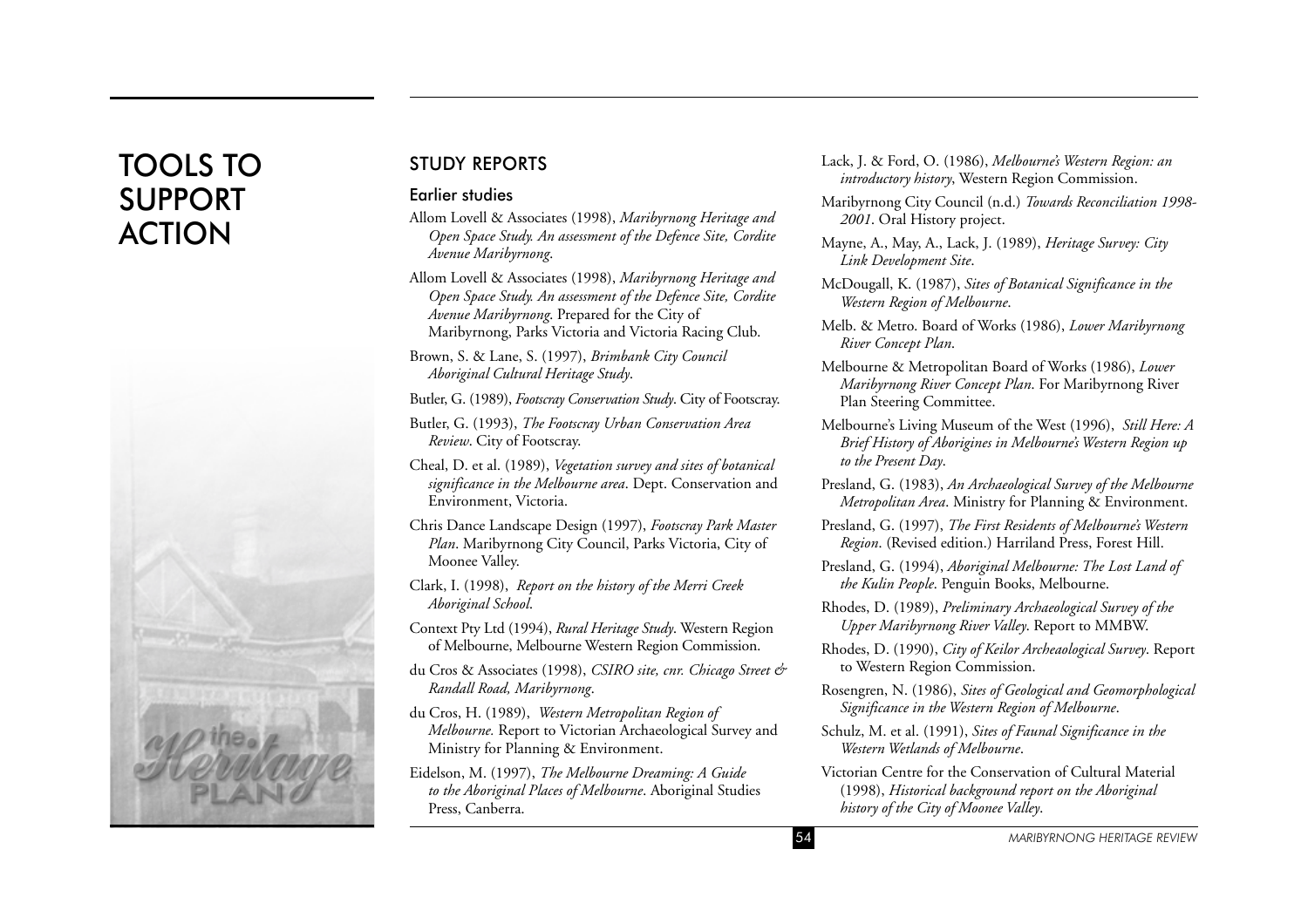- Vines, G. (1989), *Western Region Industrial Heritage Study*, Living Museum of the West.
- Walker, M., Johnston, C. & Boyce, C. (1986), *Melbourne Western Region Heritage Study*, Melbourne Western Region Commission.
- Walsh, L. & R. Blow (1998), *Towards Reconciliation Research Report*. Maribyrnong City Council.
- Webb, C. (1995), *Silcrete quarry sites in the north and west metropolitan regions*.
- Westmore, T. (1990), *Yarraville Village Enhancement Project*. City of Footscray.

#### Studies as part of the Maribyrnong Heritage Review

Biosis Research Pty Ltd (1999), *Maribyrnong Aboriginal Heritage Study*. Prepared by D. Rhodes, T. Debney & M. Grist.

A broad-based study into both the pre-contact and postcontact Aboriginal heritage of the City of Maribyrnong. The Maribyrnong River Valley was a particularly important resource base, and is where identified Aboriginal archaeological sites are concentrated. Six sites had been identified before this study, and six new sites (surface scatters of stone artefacts) were located as a result of an archaeological survey for this project. A detailed program of research and consultation into Aboriginal historic places has identified a number of places that are significant to Aboriginal people. Recommendations are made for the protection, interpretation and management of Aboriginal sites and places.

Francine Gilfedder & Associates (2000), *Maribyrnong Heritage Review Volume 1: Historic Places - Project Methods and Results*. With Graeme Butler, Jill Barnard, Gary Vines. Melbourne.

- Francine Gilfedder & Associates (2000), *Maribyrnong Heritage Review Volume 2: Historic Places - Environmental History City of Maribyrnong*. With Graeme Butler, Jill Barnard, Gary Vines. Melbourne.
- Francine Gilfedder & Associates (2000), *Maribyrnong Heritage Review Volume 3: Historic Places - Industrial Places in the City of Maribyrnong*. With Graeme Butler, Jill Barnard, Gary Vines. Melbourne.
- Francine Gilfedder & Associates (2000), *Maribyrnong Heritage Review Volume 4: Historic Places - Non-industrial places in former City of Sunshine (Maribyrnong, Maidstone, Braybrook and Tottenham)*. With Graeme Butler, Jill Barnard, Gary Vines. Melbourne.
- Francine Gilfedder & Associates (2000), *Maribyrnong Heritage Review Volume 5: Historic Places - Precincts*. With Graeme Butler, Jill Barnard, Gary Vines. Melbourne.
- Francine Gilfedder & Associates (2000), *Maribyrnong Heritage Review Volume 6: Historic Places - Significant Trees*. With Graeme Butler, Jill Barnard, Gary Vines. Melbourne.

A study of historic places throughout the municipality, with an emphasis on reviewing the existing heritage precincts within the former City of Footscray, along with non-industrial places and precincts in the former City of Sunshine, and industrial places and trees across the whole municipality. Generally the existing heritage precincts have been confirmed or extended, and many individual historic places have been identified and documented for protection. Further work is required to assess individual places within the former City of Footscray area in a subsequent Stage 2.

Ecology Australia Pty Ltd (1999), *City of Maribyrnong Natural Heritage Study*. Prepared by A. Muir, S. Way, N. Rosengren & D. Quin, for the City of Maribyrnong.

A study of places that are significant for geodiversity, biodiversity and ecosystem processes. Only two sites of geological significance were recorded. Extensive

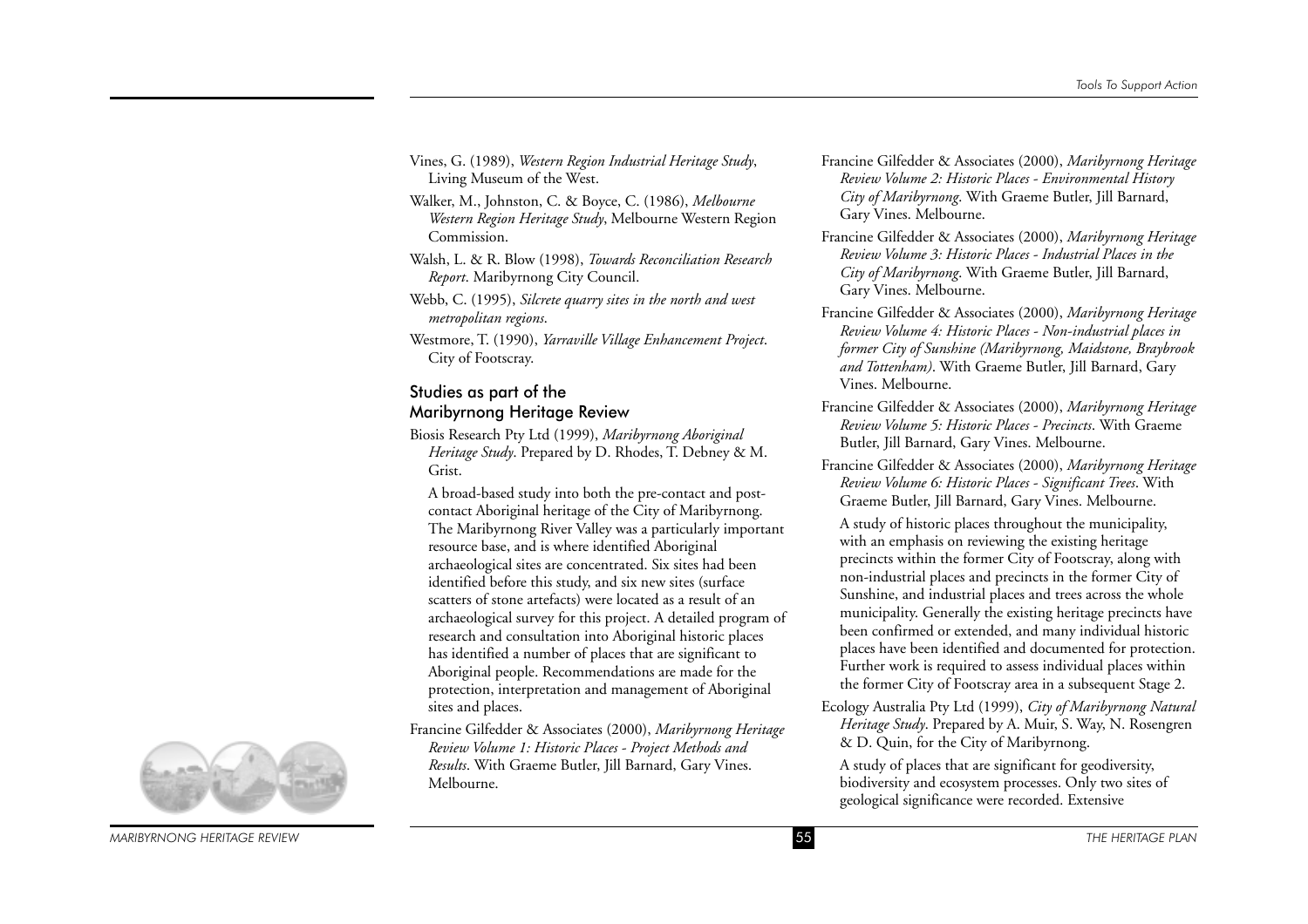construction work, reclamation of wetlands, re-alignment of drainage lines and rehabilitation or filling of quarries have resulted in minimal surface area exposing natural rock formations or landforms. All vegetation types have been grossly depleted since settlement and populations of most remaining plant species are critically endangered. Small, highly degraded remnants of most vegetation types persist, generally along the River, at Braybrook Rail Reserve, or along Stony Creek. Faunal habitat is generally highly disturbed, but a number of significant species have been observed. Revegetated parklands represent the best quality habitat. Recommendations are made for the protection and management of significant species.

HLA-Envirosciences Pty Ltd (2000), *Archaeological Management Plan for early Post-contact Archaeological sites in the City of Maribyrnong*. Prepared for the City of Maribyrnong.

A basis for the early identification of areas of archaeological potential so that they can be assessed when development or land use change is proposed. The plan acts to advise Council, a developer or owner that archaeological relics might be located on their property and that an archaeological assessment needs to be undertaken. Archaeological potential has assessed through a process of historical research to understand the events and processes that might have resulted in archaeological remains being deposited, altered or removed and an evaluation of the <sup>p</sup>hysical evidence on the land (through a site inspection and review of geotechnical data). The focus of this project is the Footscray Township Reserve, where there was the greatest density of early settlement. Guidelines are provided on the use of the Archaeological Management Plan, including a planning process for ensuring that appropriate further assessments occur prior to proposed changes to these properties.

#### USEFUL REFERENCES

- Aboriginal Affairs Victoria (1993), *Guidelines for conducting and reporting upon archaeological surveys in Victoria*.
- Australia ICOMOS (1999), *The Burra Charter*. (The Australia ICOMOS Charter for Places of Cultural Significance). Revised version.
- Australian Committee for IUCN (1996), A*ustralian Natural Heritage Charter*. Standards and principles for the conservation of places of natural heritage significance. L. Cairnes, project consultant. Australian Heritage Commission.
- Australian Committee for IUCN (1998), *Australian Natural Heritage Places Handbook*. Applying the Australian Natural Heritage Charter to conserve places of natural significance. L. Cairnes, project consultant. Australian Heritage Commission, Canberra.
- Australian Heritage Commission (1998), *Protecting Local Heritage Places*. A guide for communities. AHC, Canberra.
- Australian Local Government Association (1999), *Working with Native Title: A Practical Guide for Local Government*. Second Edition. Prepared in association with the Aboriginal and Torres Strait Islander Commission and the National Native Title Tribunal.
- Commonwealth of Australia (1999), *A National Strategy for Australia's Heritage Places. Commonwealth Consultation Paper*. Issued by Senator the Hon. Robert Hill, Minister for the Environment and Heritage. Canberra.
- Dept of Communication and the Arts (1997), *Draft Guidelines for the Protection, Management and Use of Aboriginal and Torres Strait Islander Cultural Heritage Places*. Canberra.
- Pearson, M. & Sullivan, S. (1995), *Looking after Heritage Places*. Melbourne University Press.



*MARIBYRNONG HERITAGE REVIEW* 56 *THE HERITAGE PLAN*